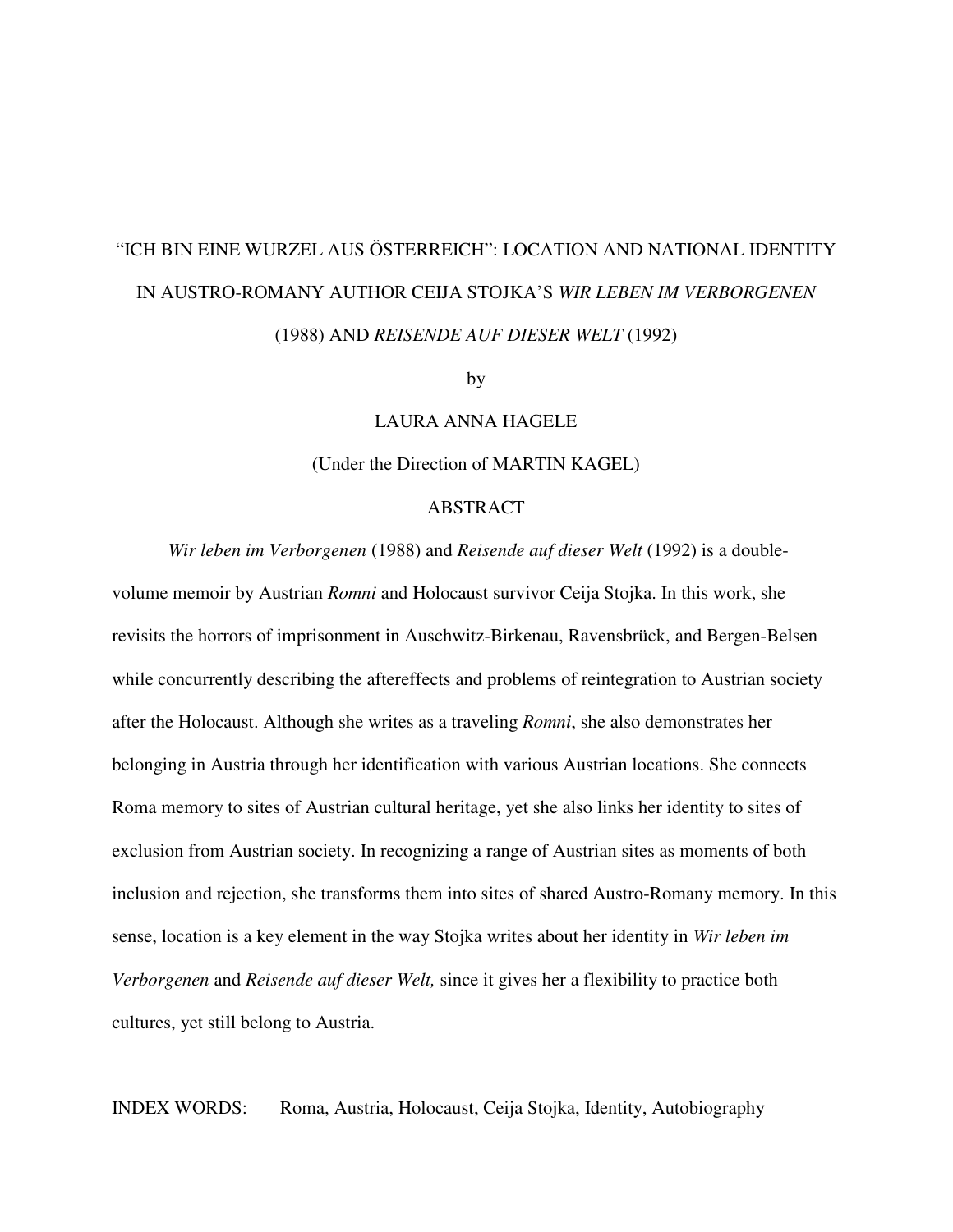# "ICH BIN EINE WURZEL AUS ÖSTERREICH": LOCATION AND NATIONAL IDENTITY IN AUSTRO-ROMANY AUTHOR CEIJA STOJKA'S *WIR LEBEN IM VERBORGENEN*  (1988) AND *REISENDE AUF DIESER WELT* (1992)

by

## LAURA ANNA HAGELE

AB, University of Georgia, 2009

A Thesis Submitted to the Graduate Faculty of The University of Georgia in Partial Fulfillment

of the Requirements for the Degree

## MASTER OF ARTS

ATHENS, GEORGIA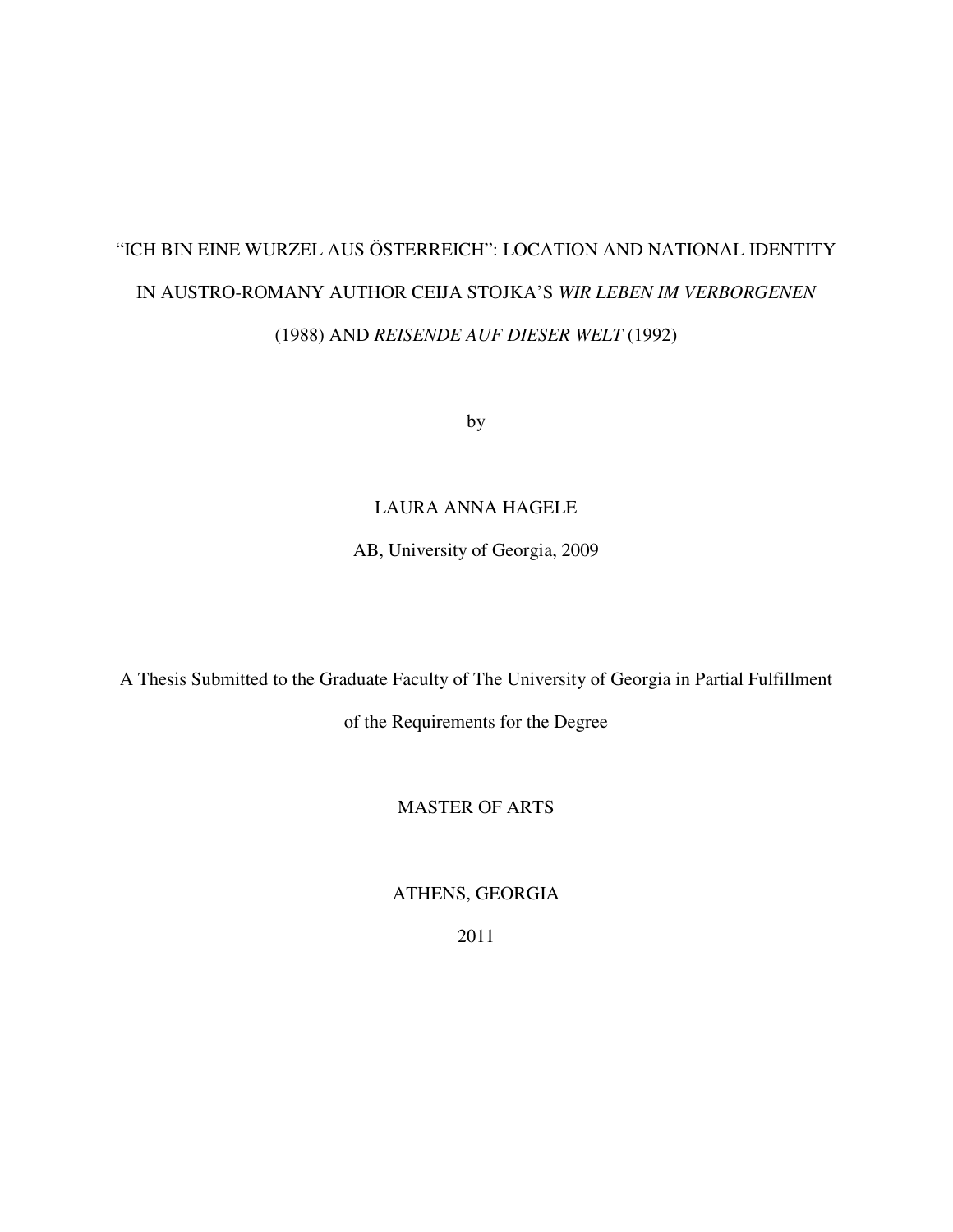© 2011

Laura Anna Hagele

All Rights Reserved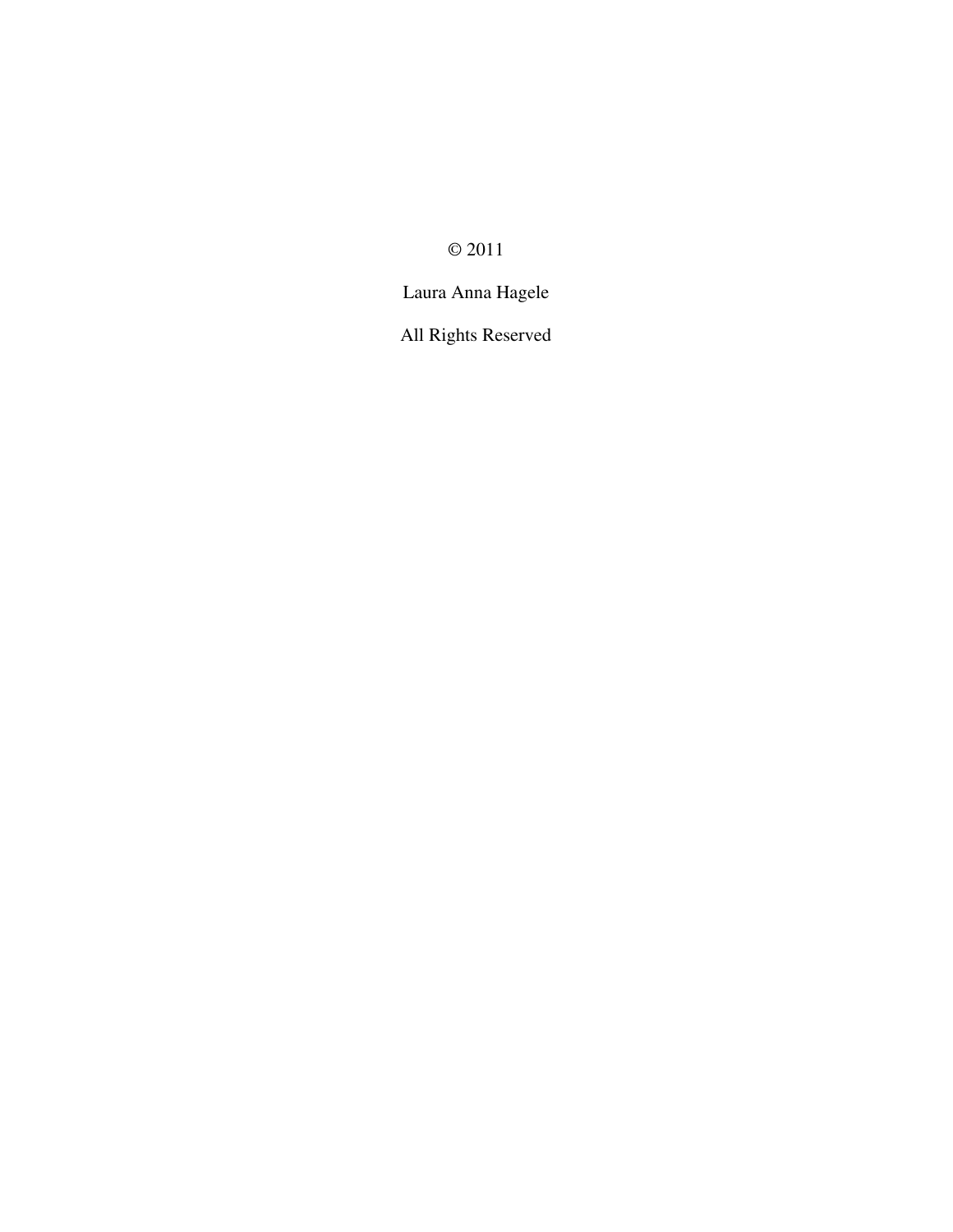# "ICH BIN EINE WURZEL AUS ÖSTERREICH": LOCATION AND NATIONAL IDENTITY IN AUSTRO-ROMANY AUTHOR CEIJA STOJKA'S *WIR LEBEN IM VERBORGENEN*  (1988) AND *REISENDE AUF DIESER WELT* (1992)

by

## LAURA ANNA HAGELE

Major Professor: Dr. Martin Kagel<br>Committee: Dr. Marianne Goo Dr. Marjanne Goozé Dr. Christine Haase

Electronic Version Approved:

Maureen Grasso Dean of the Graduate School The University of Georgia December 2011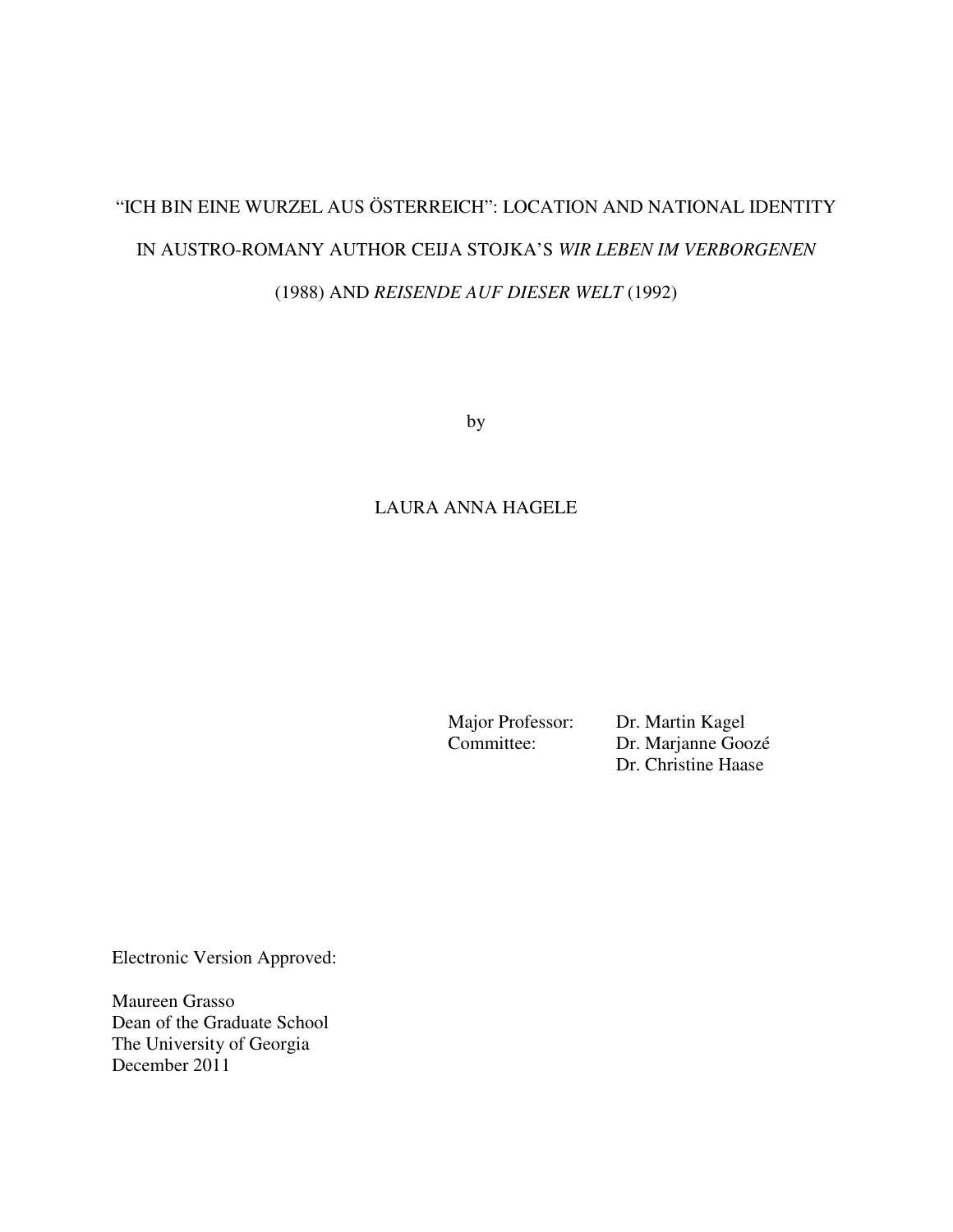# DEDICATION

 For my beloved family and dear friends, who supported me even when identity politics became dinner conversation. And for my Miláček, whose patience is limitless.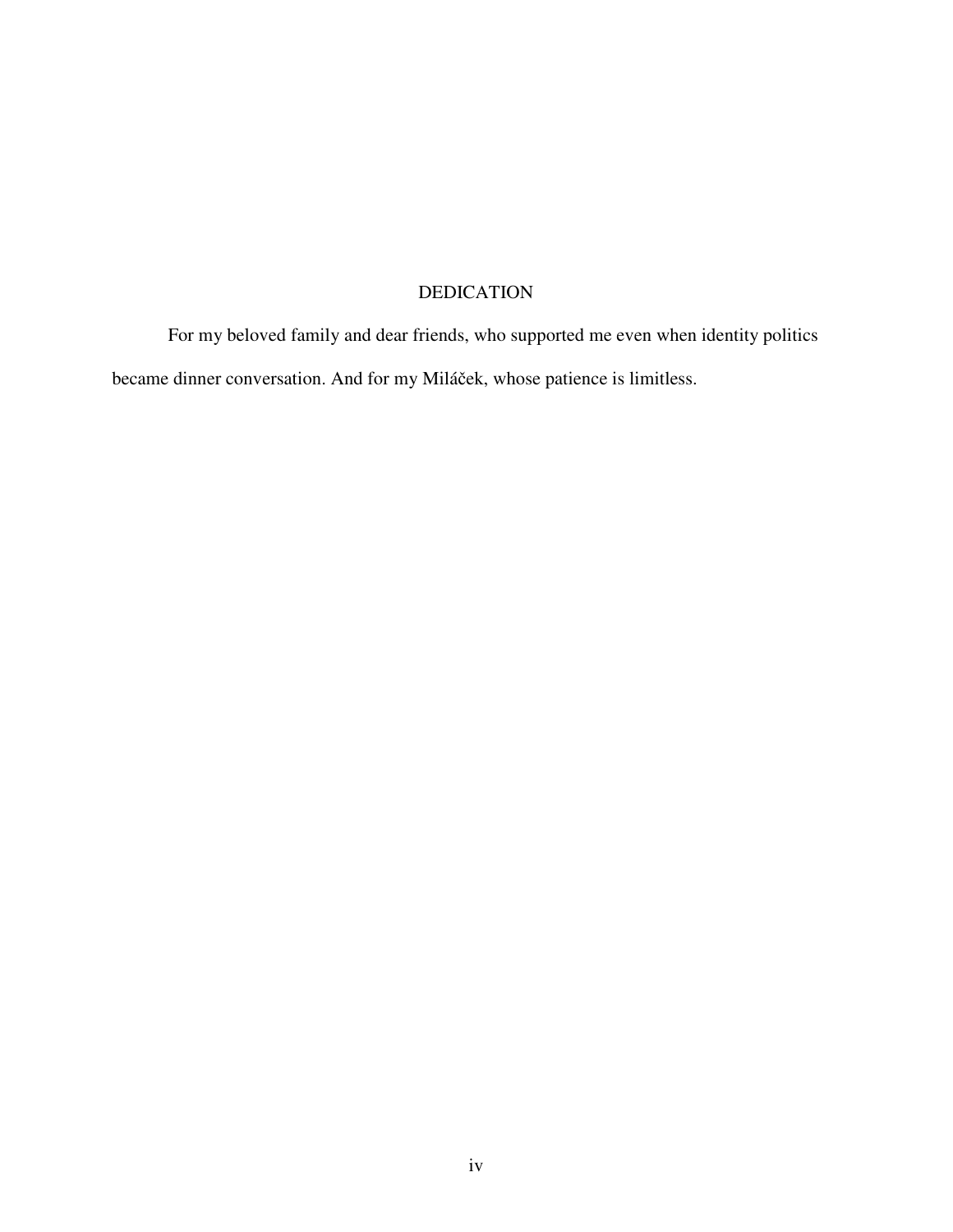#### ACKNOWLEDGEMENTS

 I would like to express my sincere thanks to my department head and committee director Dr. Martin Kagel for his support throughout all stages of this project. His feedback, his commitment to carefully reading my sometimes wildly rambling drafts, and his encouragement have been invaluable to me. I am also grateful to the Department of Germanic and Slavic Studies at the University of Georgia for providing me with travel and conference funding at the beginning of this project. Additionally, I would like to thank Dr. Karen Berger at the University of Vienna for arranging the 2011 interview with Frau Stojka on my behalf. Lastly, I would like to thank Ceija Stojka for not only graciously making time for our interview, but also for lending her moral support to this project.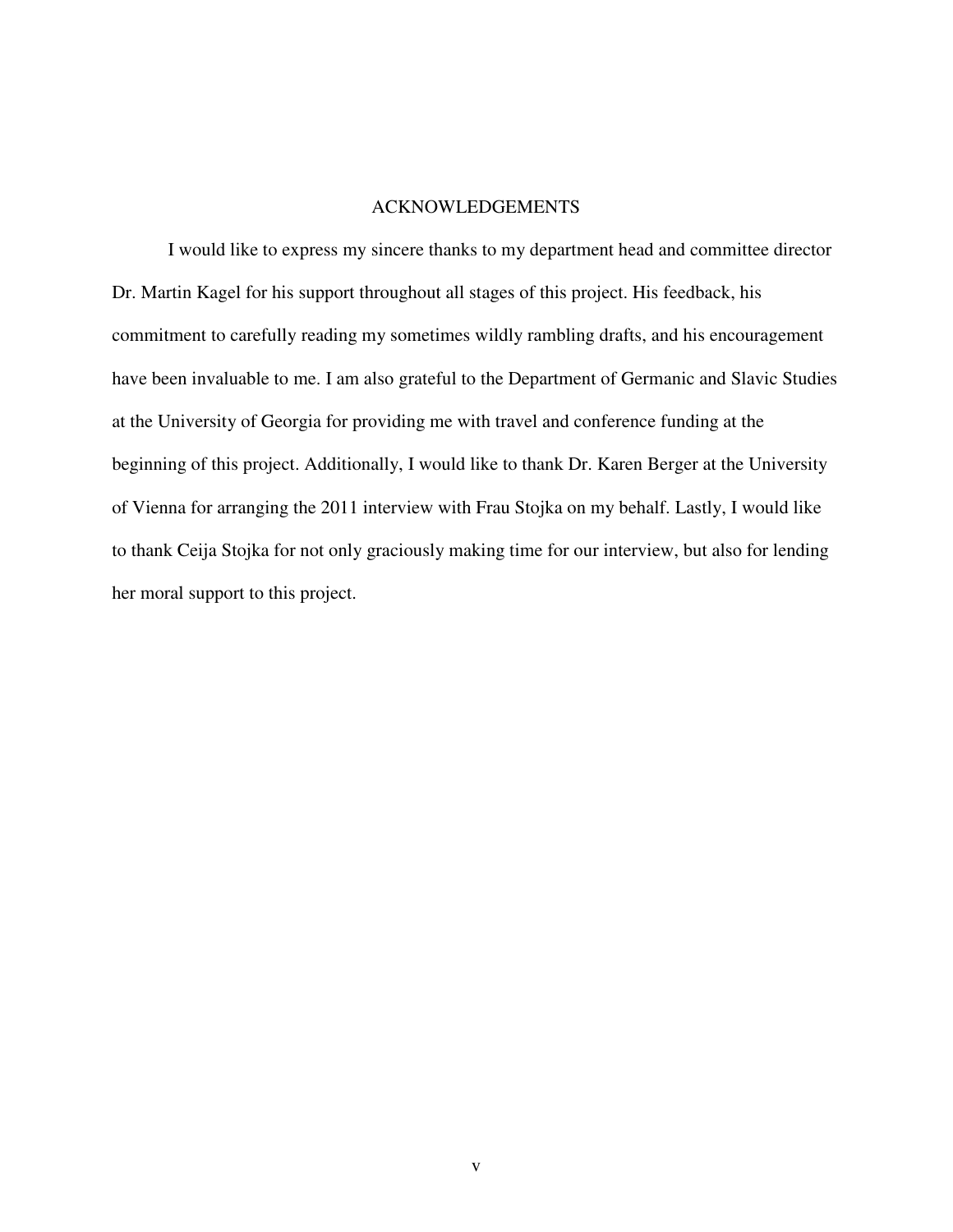# **TABLE OF CONTENTS**

|                |                                                               | Page |
|----------------|---------------------------------------------------------------|------|
|                |                                                               |      |
| <b>CHAPTER</b> |                                                               |      |
| 1              |                                                               |      |
|                |                                                               |      |
|                |                                                               |      |
|                |                                                               |      |
| $\overline{2}$ |                                                               |      |
|                | Aspects of Memoir Writing: Female Autobiography and the       |      |
|                |                                                               |      |
| 3              |                                                               |      |
|                |                                                               |      |
|                |                                                               |      |
|                |                                                               |      |
| 4              | Locations of Austro-Romany Memory: Belonging and Exclusion 31 |      |
|                |                                                               |      |
|                |                                                               | .45  |
| 5              |                                                               |      |
|                |                                                               |      |
|                |                                                               |      |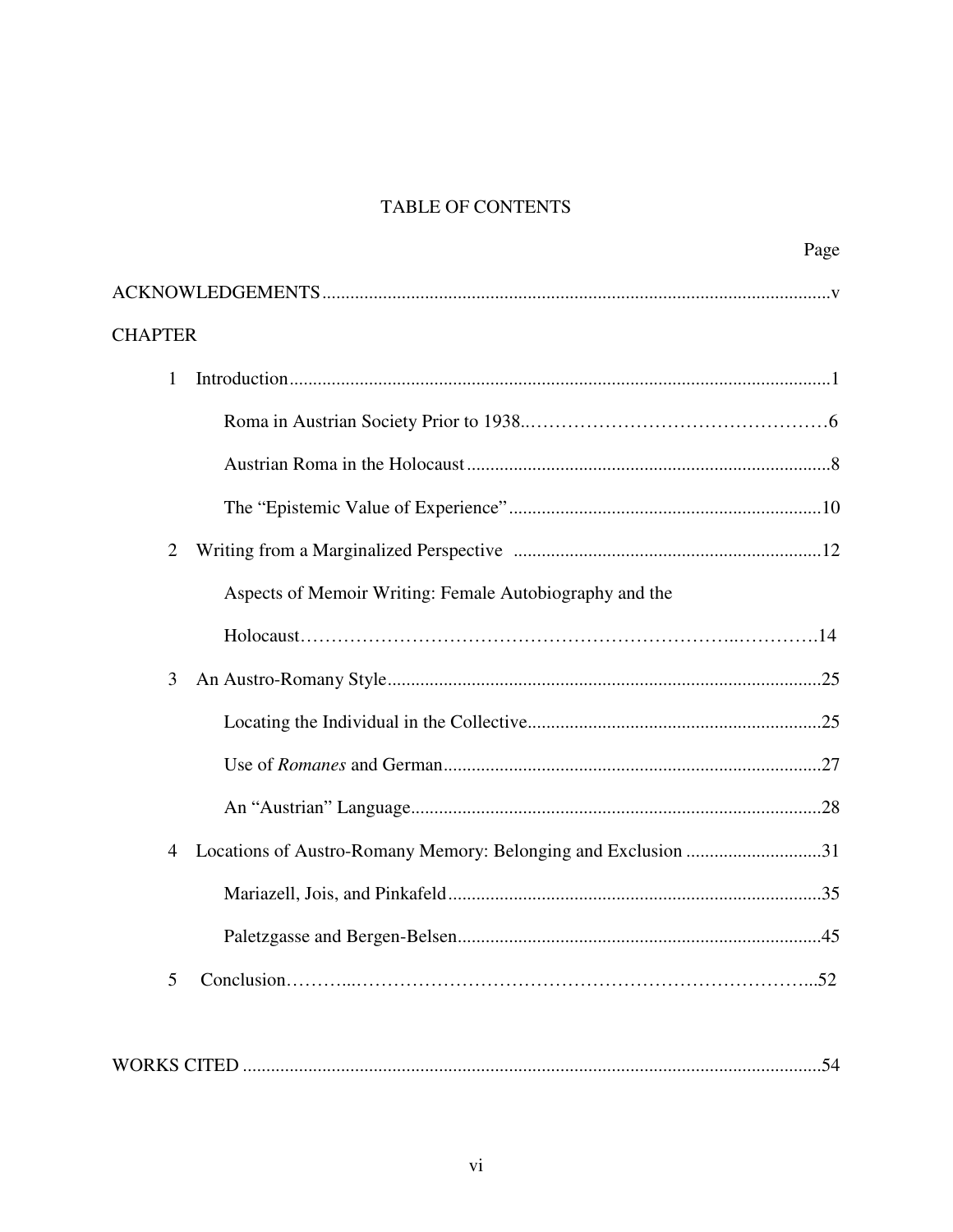### CHAPTER 1

#### **INTRODUCTION**

 In our 2011 interview, Roma survivor Ceija Stojka spoke directly to the question of post-Holocaust minority identity (*Minderheitsidentität*) in Austria: "I really despise that term, 'minority.' It doesn't describe us and there are some (whom I won't name) that use it against us. They would like to think of us as minor. And we aren't. We are the Roma."

Although Stojka enjoys the opportunity to wear her Roma heritage and culture with pride today, there existed a time when the dark cloud of National Socialism silenced the voices of Roma all over Europe. In her two-volume memoir *Wir leben im Verborgenen* and *Reisende auf dieser Welt* Stojka revisits the horrors of imprisonment at Auschwitz, Ravensbrück, and Bergen-Belsen, while concurrently describing the aftereffects and the problems of re-integration into Austrian society after the Holocaust. Although there are numerous Roma German-language Holocaust memoirs, Ceija Stojka is the first and only female author who relates these experiences in an Austrian context. Through these pieces, she engages with a set of uniquely Austrian social and political issues, such as post-Holocaust discrimination, the place of the Roma in Austrian society, and the issue of Austrian identity essentialism.

Since the publication of *Wir leben im Verborgenen* and *Reisende auf dieser Welt* in 1988 and 1992, Stojka has continued to engage with these issues through her other creative works. In 2003, she published the first book of poetry in *Romanes* and German entitled *Meine Wahl zu schreiben: ich kann es nicht*, followed by the audio CD of Roma songs and story telling "Me Diklem Suno" ("I Dreamt") in 2004. In 2005 Stojka revisited the horrors of internment at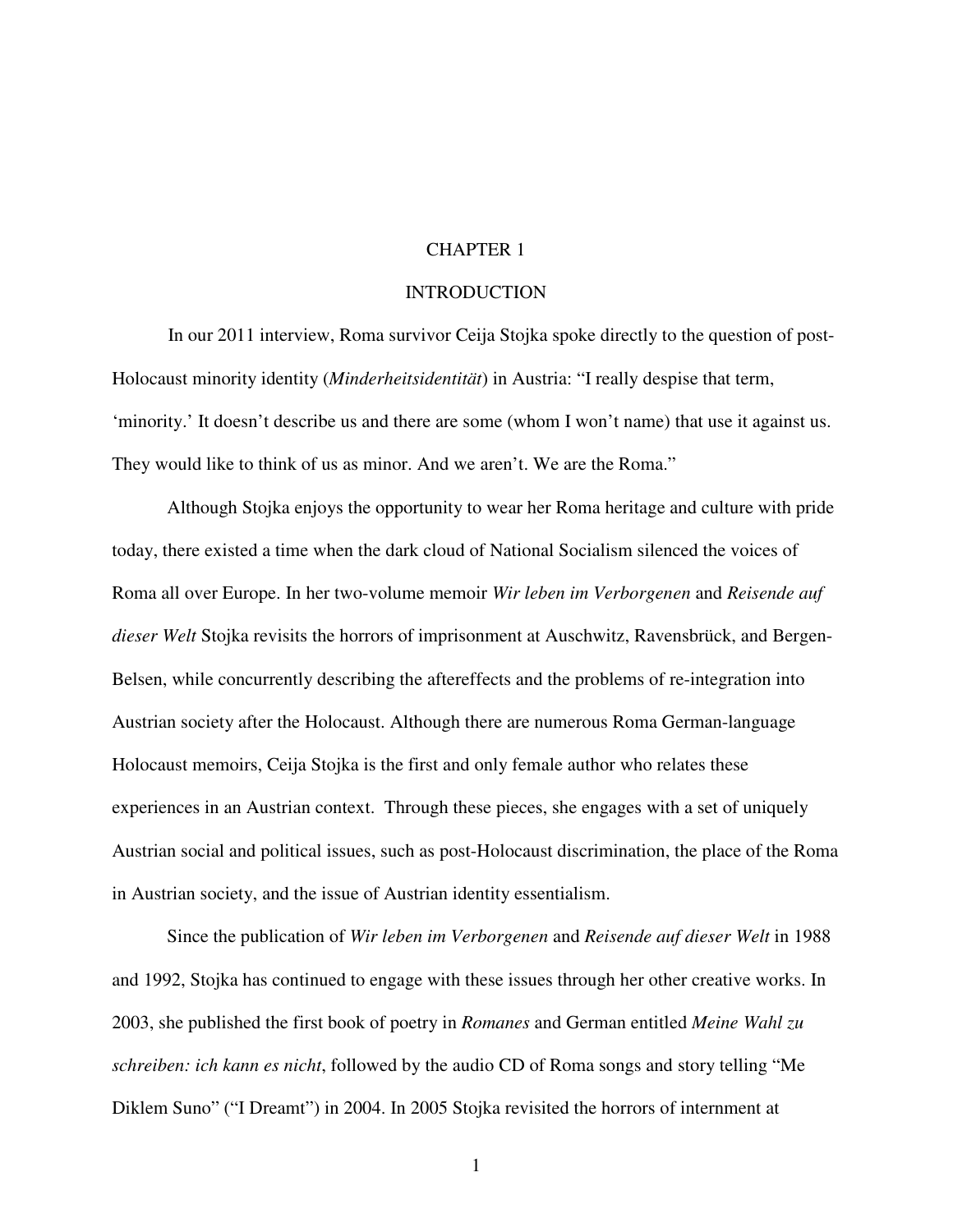Bergen-Belsen with an unabridged account of her experience of this particular camp in *Träume ich, dass ich lebe: Befreit aus Bergen-Belsen*, and collaborated with Dr. Karen Berger to produce and star in the first full-length documentary about Austrian Roma, made especially for an Austrian television audience, entitled "Ceija Stojka: Portrait einer Romni." Additionally, Stojka has produced a large body of visual artwork to complement the literary images she creates.

 Stojka's Austro-Romany background and her insistence on spreading awareness of the Roma Genocide has garnered attention from numerous scholars, whose works explore various facets of her identity in the wake of the Holocaust and continued contemporary discrimination. Personal interviews conducted by Karen Rosenberg and Karen Berger contribute to the primary body of Stojka's autobiographical work, while articles by Susan Tebbutt and Michaela Grobbel investigate Stojka's performative representation (through writing and singing) of her identity as a negotiation between minority and majority society and as acts that "create and undo themselves at the same time" (Grobbel 141). Book chapters by Roxane Riegler and Gesa Zinn focus on Stojka's poetry as a medium of identity expression in the face of trauma and as a special kind of exile literature within Europe, and Lorely French at Pacific University spreads awareness of Stojka's works and message of equality through arranging for her paintings to be exhibited in the United States. Although these scholars focus on different aspects of Stojka's creative persona, they emphasize the need for understanding identity as existing at the intersection of cultural spheres, on Bhabha's "periphery" (39). However, they do not address the unique relationship between identity and location in her works.

This thesis attempts to contribute to existing scholarship by showing how the prolific Austrian poet, writer, singer, artist, and educator Ceija Stojka experiences her identity through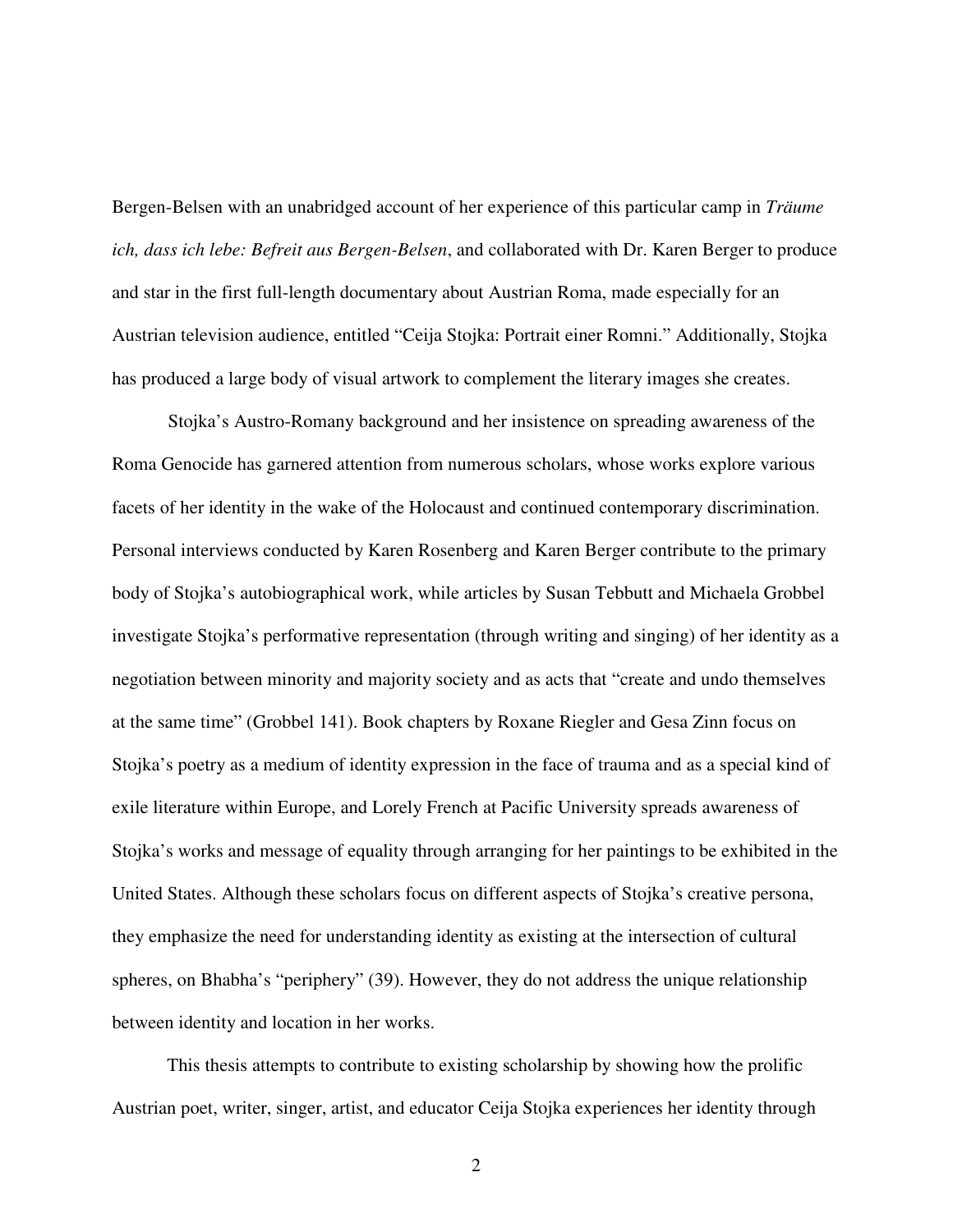Roma memories located at sites of Austrian cultural heritage. In recognizing a range of Austrian sites as moments of both inclusion and rejection, she transforms them into sites of shared Austro-Romany memory. In this sense, location is a key element in the way Stojka writes about her identity in *Wir leben im Verborgenen* and *Reisende auf dieser Welt,* since it gives her a flexibility to practice both cultures, yet still belong to Austria. As the poetic voice from Stojka's "I am a root" indicates:

 Ich bin eine Wurzel aus Österreich eine Wurzel die sich auch nicht umsetzen lässt ich würde woanders ja gar nicht gedeihen. ................................................................. ................................................................. meine Wurzeln liegen tief ja tief in der Erde und mein Stamm ist kräftig und gesund. (in Meier-Rogan 24)

Just like this root, Stojka has a deep connection to Austrian locations and Austrian memory, even as she practices her Roma culture with pride. When I met with her in June of 2011, her Viennese apartment reflected these realities as a colorful mixture of her own paintings, photos of her family, and an impressive collection of German-language books. Sitting at her dining room table,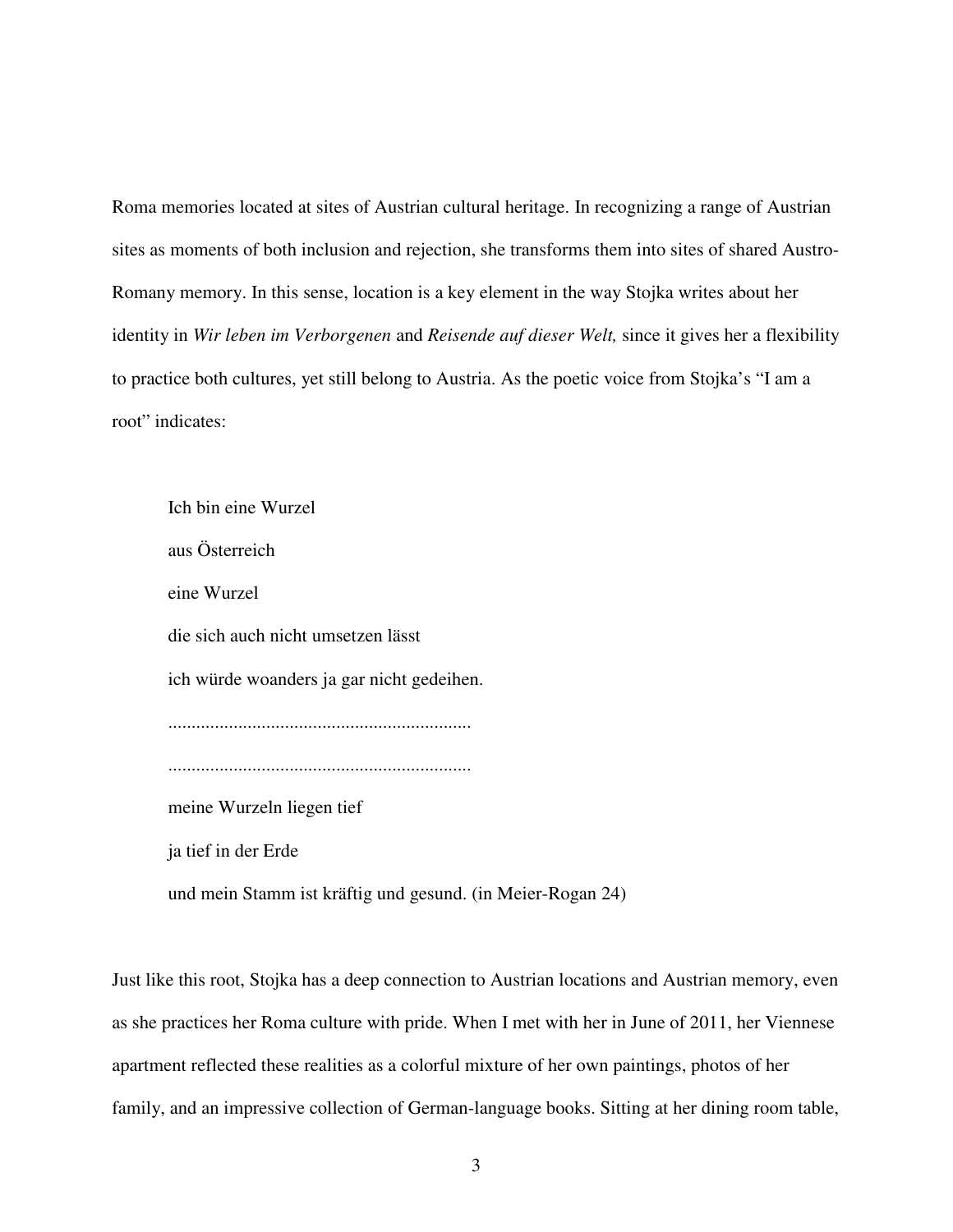we conversed to the murmur of local Viennese talk radio while drinking tea and eating *Krapfen*. Although Stojka receives visitors interested in her story nearly five days out of the week, she spoke to me with an attentive and sympathetic openness, responding to my concern of asking unpleasant questions related to her Holocaust experience with: "Nichts ist unangenehm! Alles geschieht. Es ist ja geschehen, sonst wärst du nicht da." This lack of boundaries in terms of telling her story extends to other parts of her life, and manifests itself in the way she writes of socio-cultural memory, location, and identity in *Wir leben im Verborgenen* and *Reisende auf dieser Welt.* 

 According to the Oxford English Dictionary, identity refers to "the sameness of a person or thing at all times or in all circumstances; the condition or fact that a person or thing is itself and not something else; individually, personally" (620). For Stojka, identity retains this individualistic quality, but it relates to other aspects of identity in a different way. Because of the self-reflexivity of the personalized writing process, Stojka's memoirs become spaces in which identity is both indirectly reflected and consciously constructed. She questions the sameness that traditional notions of identity entail, asserting the necessity of flexibility in the modern identity formation process. In this way, she engages with traditional notions of homogeneity in the modern nation-state.

 The concept of nation has traditionally been viewed as denoting a uniform entity, with the key element being the sameness of its citizenry. To create political uniformity, the modern nation constructs a complex matrix of socio-cultural binaries, through which its citizens define themselves against their non-citizen counterparts. The way that these socio-cultural binaries are constructed often results in discrimination against fellow citizens who, because of ethnicity or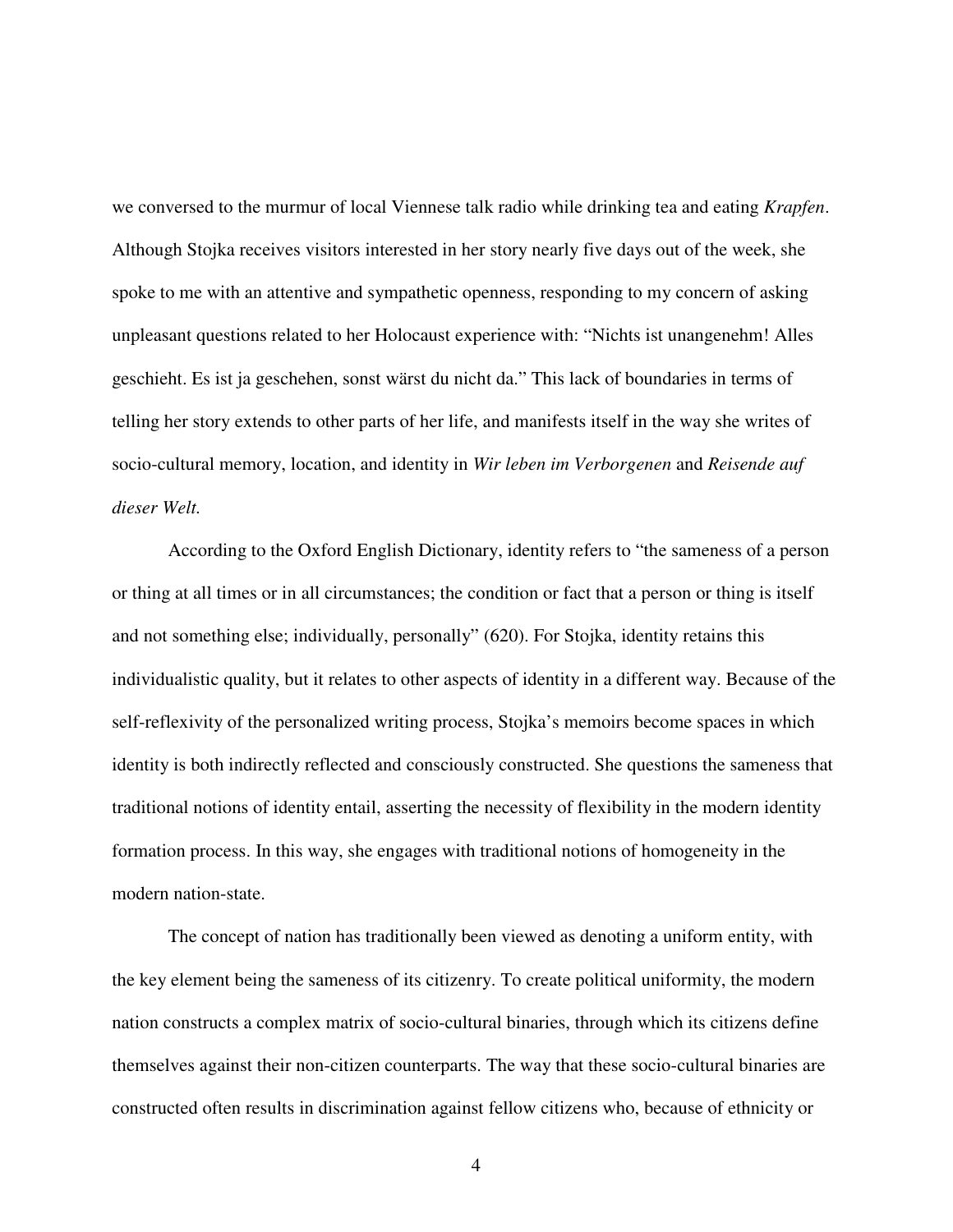origin, may still be viewed as non- or not-quite-citizen counterparts.<sup>1</sup> Such binaries make it nearly impossible for multi-cultural groups like the Roma to fully participate in and thrive in their societies, and these societies exclude such groups from being its legitimate members. Since Austrian society has been conceived of as a group of sedentary, non-Slavic, Caucasian, Germanspeaking, Catholic individuals, the originally itinerant Roma have been marginalized and persecuted as "outsiders" since their arrival in the fourteenth century (Action 28).

Stojka's memoirs stand as testaments of resistance to this narrow definition of Austrian identity. Yet she also questions her outsider status. While members of other marginalized groups may feel obligated to define themselves according to society's prescriptive nomenclature in order to engage with it, Stojka's works immediately lay claim to both Austrian and Roma identities. She rejects the identity binary (Austrian versus Roma) as a necessary component of the nationstate by asserting her own claim to Austrian cultural belonging, even as she simultaneously celebrates her Roma heritage. In this sense, Stojka replaces the binary thought pattern with what sociologist Sheila Rowbotham describes as a "dual-consciousness" (26-40). Certain commonly held stereotypes are refuted, while other aspects of the Roma culture and its hybridity are elucidated, leading Stojka to convey a self in the memoirs which is culturally defined, yet also stands separate from the majority's Austrian culture. According to sociologist Rosaura Sanchez, this process results in the creation of "constellations of identities" that remain distinct but subtly intertwined (42).

 $\overline{a}$ 

<sup>&</sup>lt;sup>1</sup> For a more complete discussion of this subject, see Benedict Anderson's seminal study *Imagined Communities: Reflections on the Origin and Spread of Nationalism*, particularly Chapter 8 "Patriotism and Racism."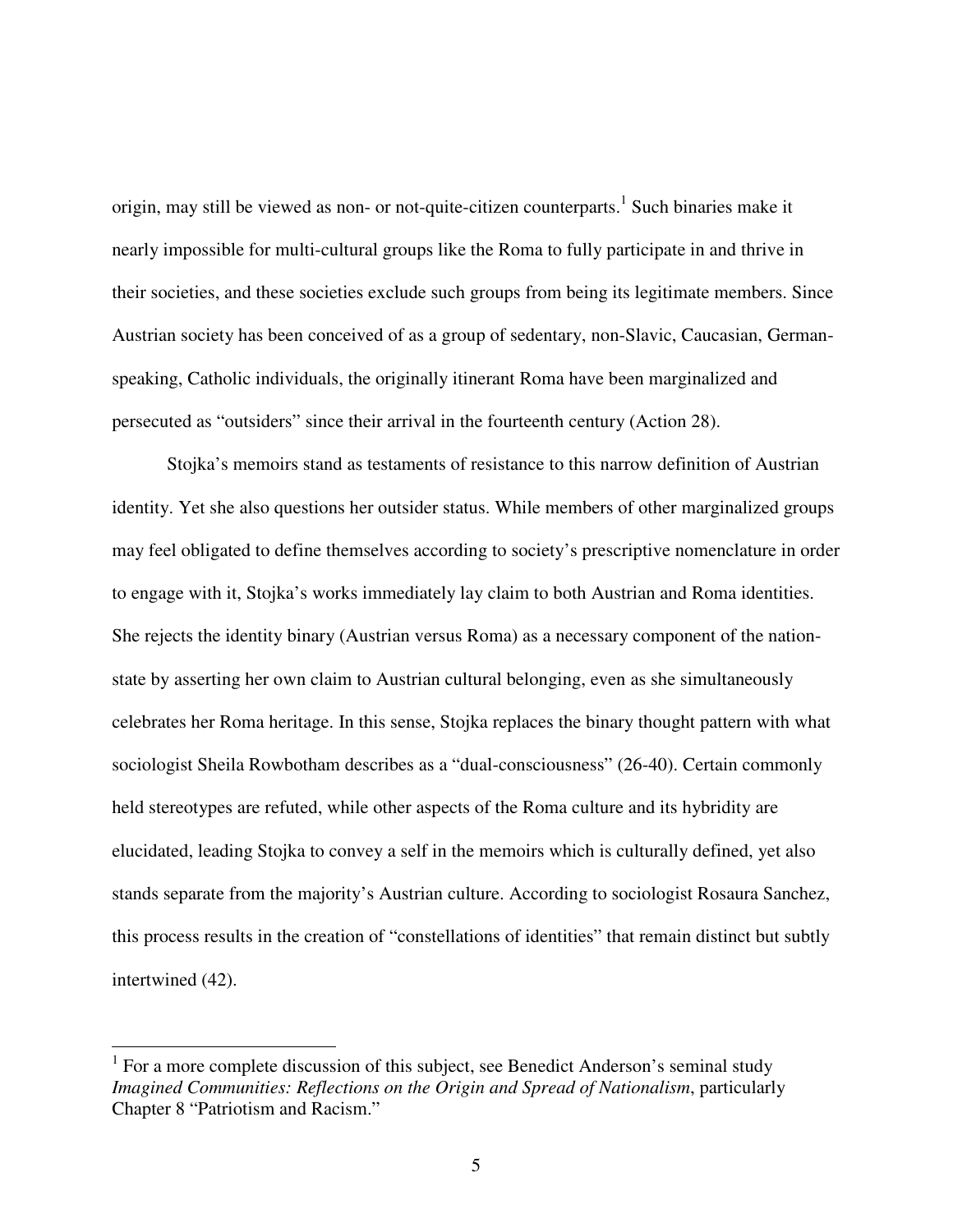Stojka's conception of identity not only responds to the negation of the Rom by Austrian hegemonic society, it also demonstrates a strong awareness of her own positioning in a complex and sometimes conflicting confluence of economic, political, and social structures. Refraining from limiting her memoirs solely to the Holocaust experience, she is able to address Austrian concerns regarding the Roma in these structures as well, resulting in a multi-dimensional work that operates on a number of levels. Even as she relates her painful memories of the past, her memoirs remain anchored in the present in a way that reflects what Sanchez understands as "'positionality,' or one's imagined relation or standpoint relative to positioning" (Sanchez 39). By creating a past that exists alongside the present, Stojka is able to reflect on her own ideological stance regarding her social position and not only exposes, but comments on the social inequities she experiences within the sub-strata of the Roma community and the larger Austrian society (Milton, "Anti-Gypsyism" 37).

#### *Roma in Austrian Society Prior to 1938*

The importance of Stojka's works in negotiating a new kind of Austrian identity cannot be underestimated, especially when juxtaposed against the troubled history of the Roma in German-speaking countries. Although they were initially well-received following the first wave of migration to Germany and Austria in the early 1400s, tensions soon developed between the darker-skinned, foreign-looking migrants and the sedentary population (Rose 14). Official edicts expelled Roma from German speaking territories several times, while local guild restrictions shut them out of their traditional occupational areas of metalworking and basket making. These restrictions eventually forced them to resort to begging and stealing, creating the stereotype that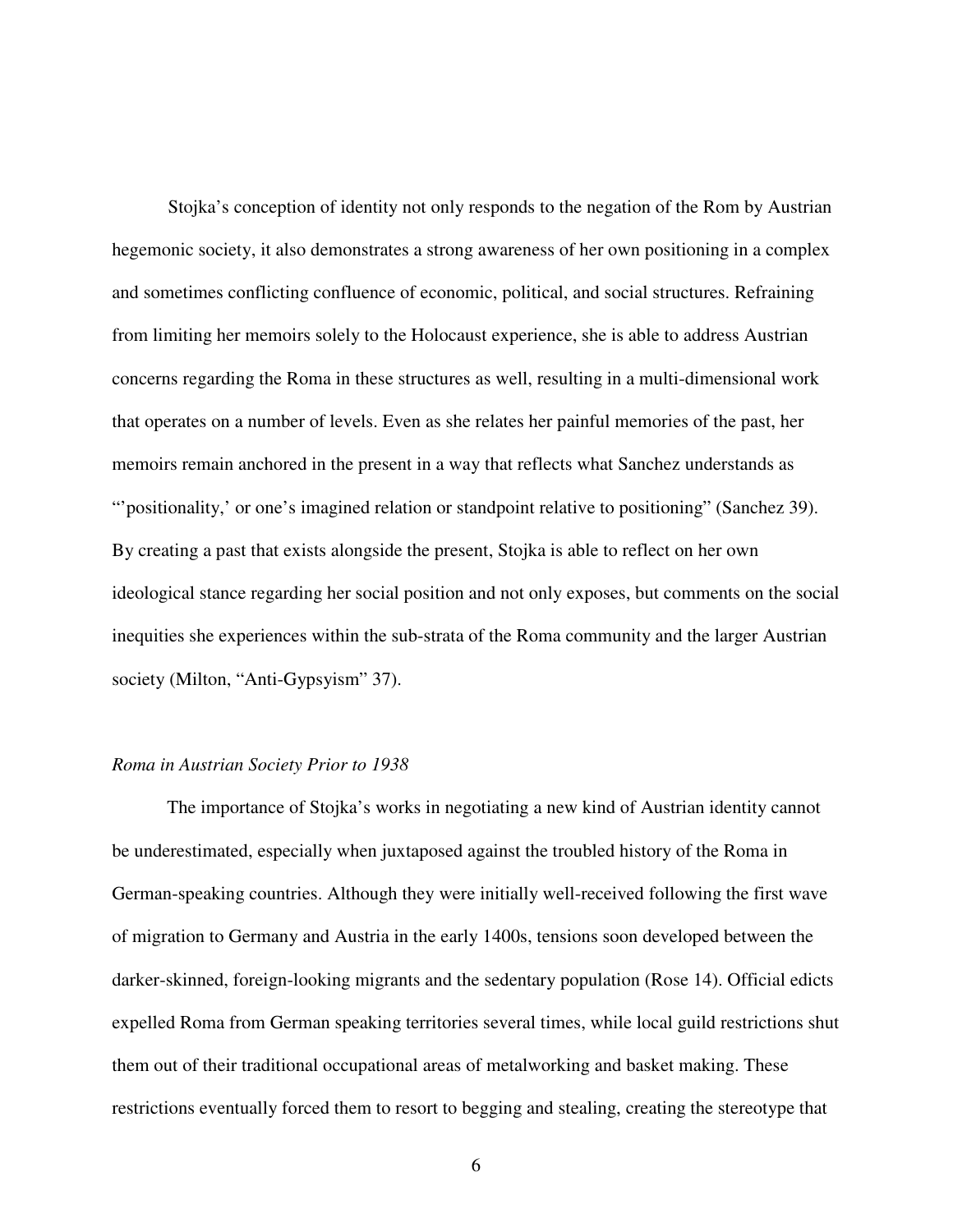is associated with Roma still today (Tebbutt, "Scapegoats" 3). A policy of rejection became the norm, supported by edicts calling for confinement for life to hard labor; branding, flogging, and expulsion for older males and women; handing over of children under ten to Christian families for "good upbringing"; execution without trial for practicing the itinerant way of life; rewards for catching or killing a 'Gypsy' (Lewy 4). After centuries of persecution, Enlightenment principles eventually forced the end of such brutal practices.

 A second wave of Roma emigration to the German speaking states came from the Balkans and Hungary during the second half of the nineteenth century.<sup>2</sup> Their arrival coincided with the emergence of racial theory in Europe, which labeled them as a "racially inferior group whose presence jeopardized the purity of the Germanic race" (Lewy 4). It was also at this time that the state governments passed laws calling for strict control of identity papers and the withholding of trading licenses for itinerant peoples, prohibiting free movement in bands, and forcing migrant children to attend state schools in the name of 're-education'. Bavaria established its *Zigeunerzentrale* in 1899, and quickly moved from recording information about Gypsies to suggesting measures against them (5). Also local populations collaborated with the government in making life as difficult as possible for the Roma, even pushing Frankfurt authorities to force their itinerant neighbors into what was officially called a "concentration camp for Gypsies," in the form of a fenced in, poorly maintained living area with no running water far away from the more populated area (Lewy 8).

<sup>&</sup>lt;sup>2</sup> According to our 2011 interview, Stojka states that her family arrived in German-speaking territory in the early 1700s.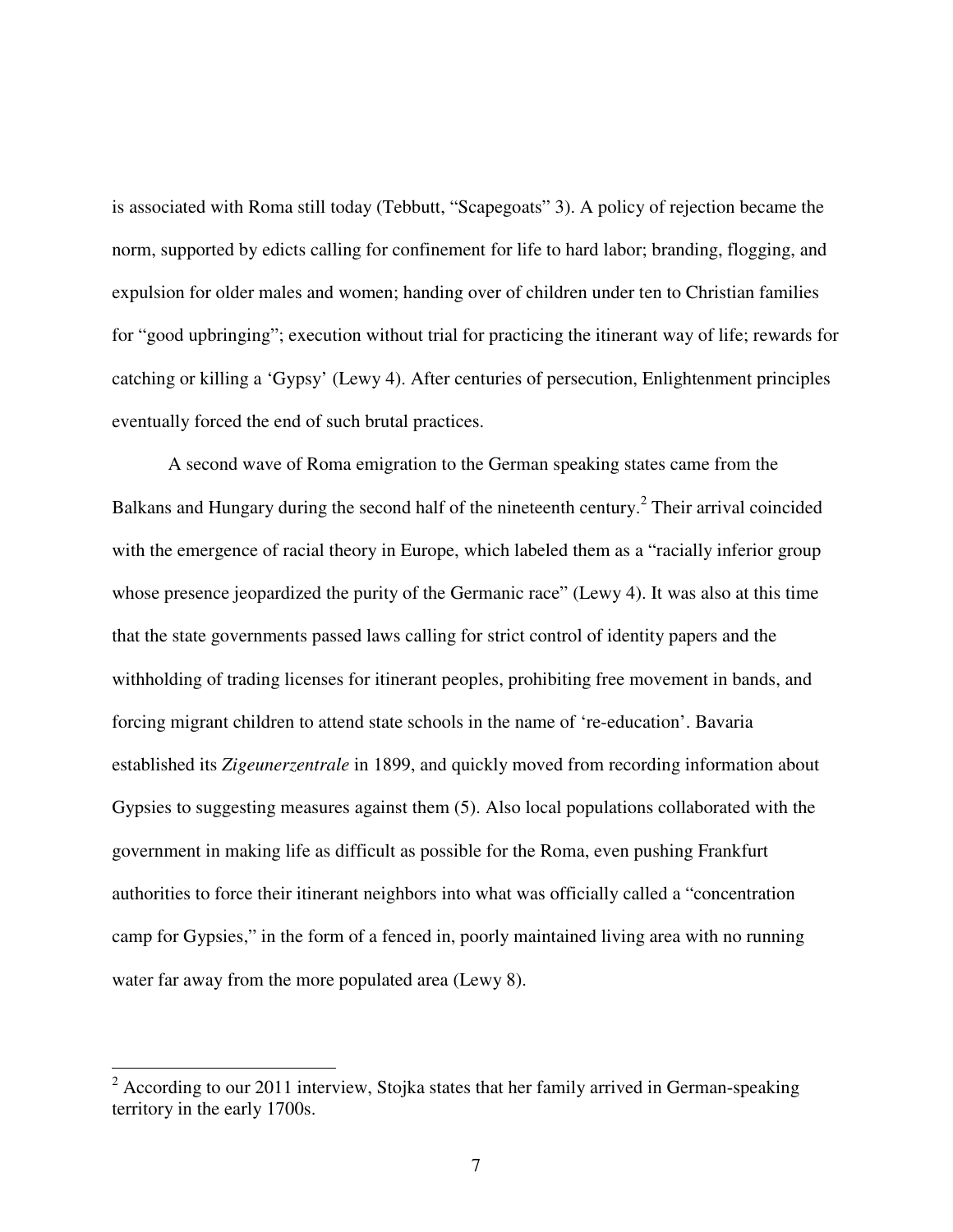While these laws remained extremely restrictive, early twentieth century state governments had not found a way to control the movements of the Roma and were still engaged in what they termed a "struggle against the Gypsy plague," (Milton, "Social Outsiders" 271). Finally, on April 3, 1929 the comprehensive "Law for the Fight against the Gypsy Nuisance" was passed by the parliament in Hesse, with similar laws being passed in Vienna and the Burgenland province. As one observer wrote: "All in all, the Weimar Republic had done a good deal of spadework for the regime which would succeed it" (Lewy 10). The next few years would only prove how true this statement was throughout Germany and Austria.

### *Austrian Roma in the Holocaust*

With the annexation of Austria to the German *Reich* in 1938, around 11,000 Roma, Sinti, and other "Gypsy" groups came under the grip of National Socialist rule (Thurner 35). Even before the *Anschluss*, Austrian hostility towards the Roma was widespread and intense. The incursion of National Socialist racial policy into Austria made it possible for Austrians to express these sentiments more freely. When the National Socialist government was implemented in Austria, the authorities moved against what they considered 'asocial, racially unfit' groups with alarming speed, accomplishing what had taken years in Germany in a matter of several months (Lewy 57). In the words of the governor of the Burgenland province: "Those who know the Gypsies' character and understand how degraded their race is will agree that they must be treated exactly like the Jews" (Lewy 59).

 In accordance with these views and aiming to rid Austria of the Roma, Austrian authorities established internment camps Maxglan in Salzburg and Lackenbach in the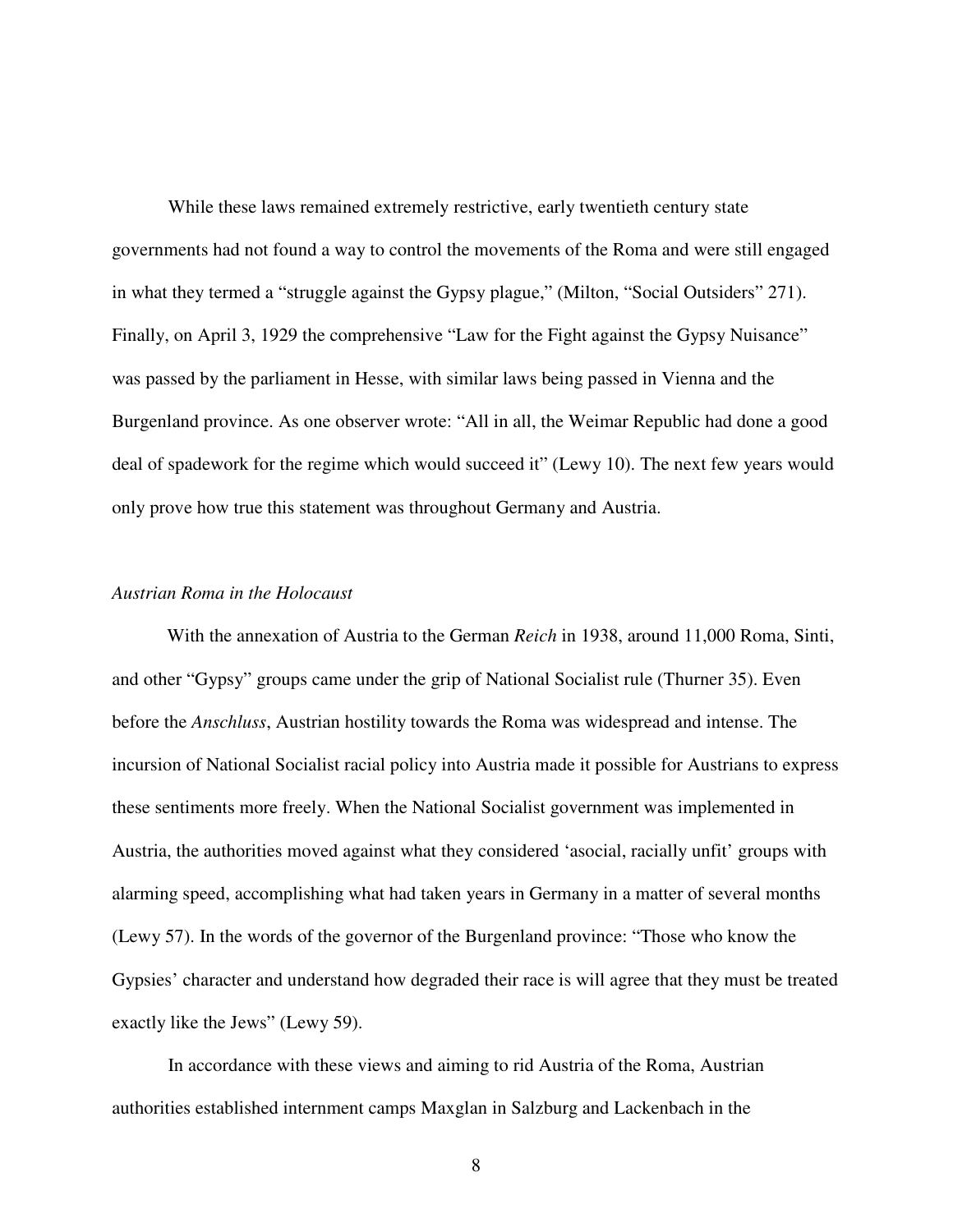Burgenland (Thurner 96). While some Roma, like most of Ceija Stojka's family, managed to conceal themselves with the help of friends or neighbors, the majority faced imprisonment in inhuman conditions, and subsequent transportation from these camps to the Lodz ghetto in 1941. The first transports consisted of one thousand Austrian and Czech Roma, among them Stojka's father, Wackar Horvath. The majority of Roma imprisoned at Lodz were later gassed to death at the killing center of Chelmno in occupied Poland after 1942 (14). Others, like Stojka's father, were forced to Dachau, Neuengamme, and Sachsenhausen, only to be murdered in the course of "medical" experiments in Schloss Hartheim, in Linz (Tebbutt, "Literary Images" 3).

Following the Auschwitz Decree of 1942, Austrian authorities rounded up all remaining Austrian Roma in order to implement complete racial separation and proceed with the annihilation of the Roma. It was in this framework that the National Socialist administration established the Gypsy family camp in Auschwitz, to which Stojka, her mother, and siblings were deported in the spring of 1942 (Lewy 16). The spring of 1943 brought eight transports of 2,348 Austrian Gypsies to Auschwitz, while smaller camps and holding ghettos were dissolved. Those who had avoided gassing, and who survived hard forced labor and starvation, were transported to Buchenwald and Ravensbrück in early August 1944 (Thurner 107). Those not included in these transports, which included 2,897 Roma and Sinti men, women, and children, "were taken to the crematoria, where they were gassed" (Lewy 17). Ceija Stojka and her mother were among those moved to Ravensbrück.

In late 1942, Vienna was proudly announced to be "Gypsy-free," and already in March 1944, SS *Reichsführer* Heinrich Himmler concluded that the restrictive decrees against Jews and Roma should be discontinued since "their evacuation and isolation [had] already been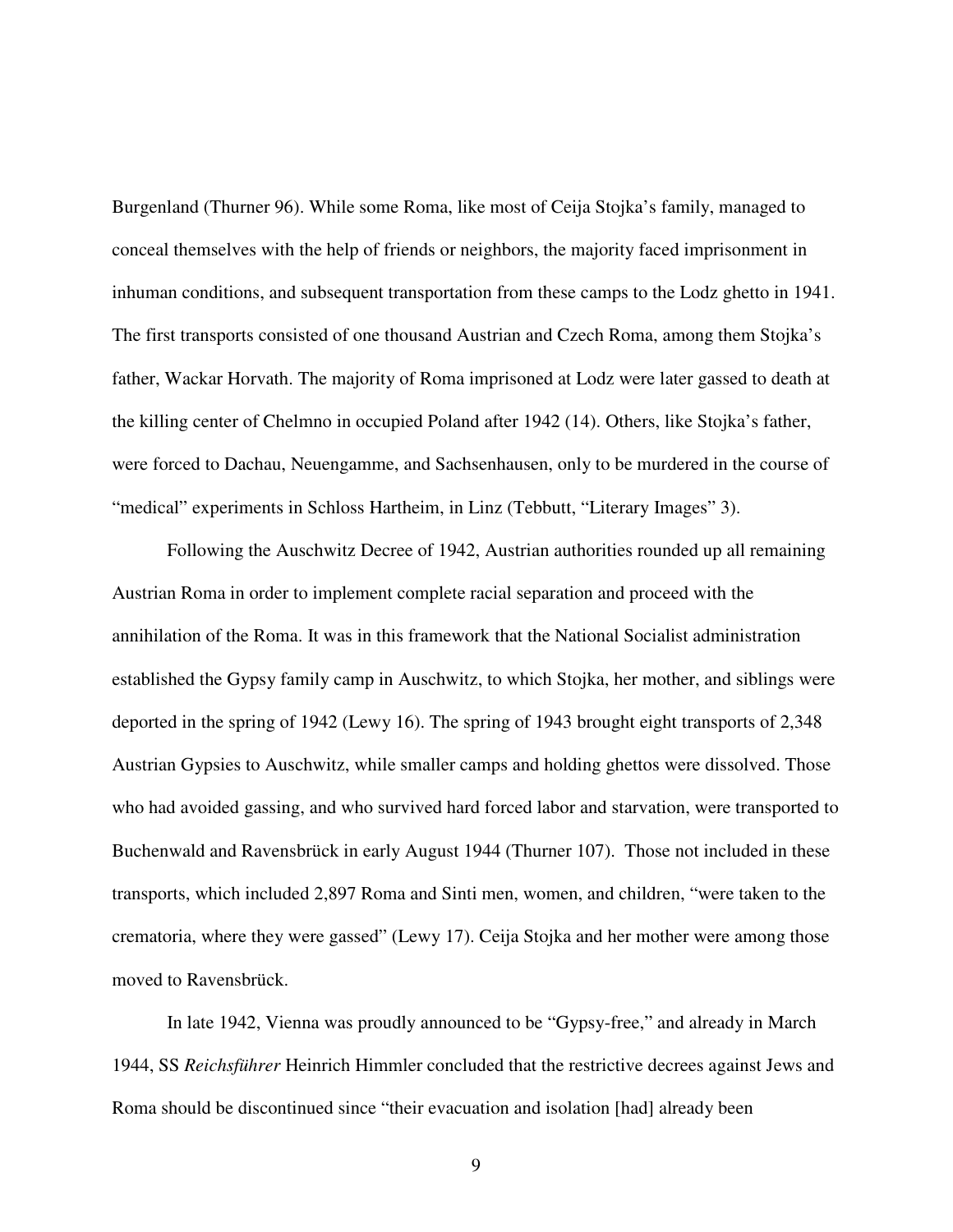completed" (Lewy 19, Milton, "Social Outsiders" 227). The death toll resulting from these policies is staggering: the estimated number of Roma murdered by the National Socialists and their supporters stands between  $250,000$  and  $500,000$  Europe-wide.<sup>3</sup> The exact total number of all murdered Gypsy groups is unknown.

### *The "Epistemic Value of Experience"*

 $\overline{a}$ 

Ceija Stojka encountered what is arguably the most extreme form of discrimination against the Roma practiced within the last 200 years of Austrian history (Tebbutt, "Virtual Wall" 269). Yet she immediately returned to Vienna with her surviving family upon their liberation from Bergen-Belsen in 1945, and continues to call the city her home, despite the city's increasingly right wing, anti-foreigner government. While this may seem like a startling contradiction, it underscores what Sanchez terms the "epistemic value of experience" inherent in the writings of marginalized groups (43). Stojka's writing shows strong connections between her social positioning and positionality as both Austrian and Roma, and these connections are a result of a variety of experiences through which Stojka has lived. Therefore, experiencing marginalization in some circles and acceptance in others informs the way that Stojka forms and negotiates her identities. Through staying in Vienna and writing her story as an Austro-Romany story, her identity takes on a spatial element, connecting her to a city in which she is simultaneously shunned and celebrated. She therefore demonstrates an understanding of identification as a containment process, even as the variability allows her to shift and negotiate

<sup>3</sup> "Genocide of European Roma, 1939-1945" in *Holocaust Encyclopedia.* United States Holocaust Memorial Museum Online.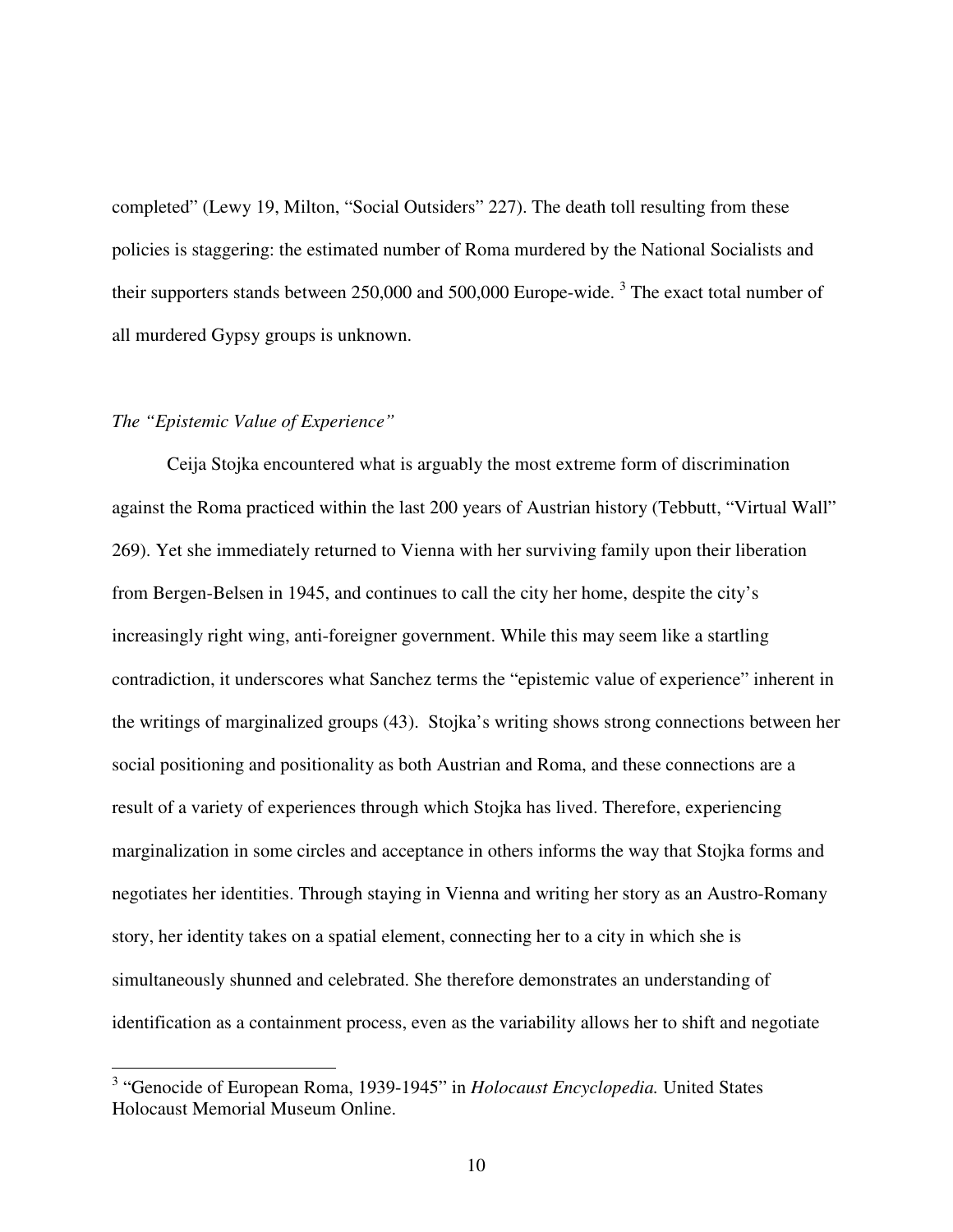different aspects of this identity in order to engage her audience. Through the writing process, she embarks on a "search for commonalities, for identities-in-difference" that can unite individuals with "common interests (. . .) to produce political alliances and solidarity for social struggle" (Sanchez 31-32). This remains especially important in the context of the Roma genocide and the oral nature of the Roma culture. By committing her life to paper, she constitutes herself as a "subject as well as an object of history" and relates a story which not only re-defines Austrian collective memory, but that recognizes the social, economic, and political boundaries of the collective and transforms them.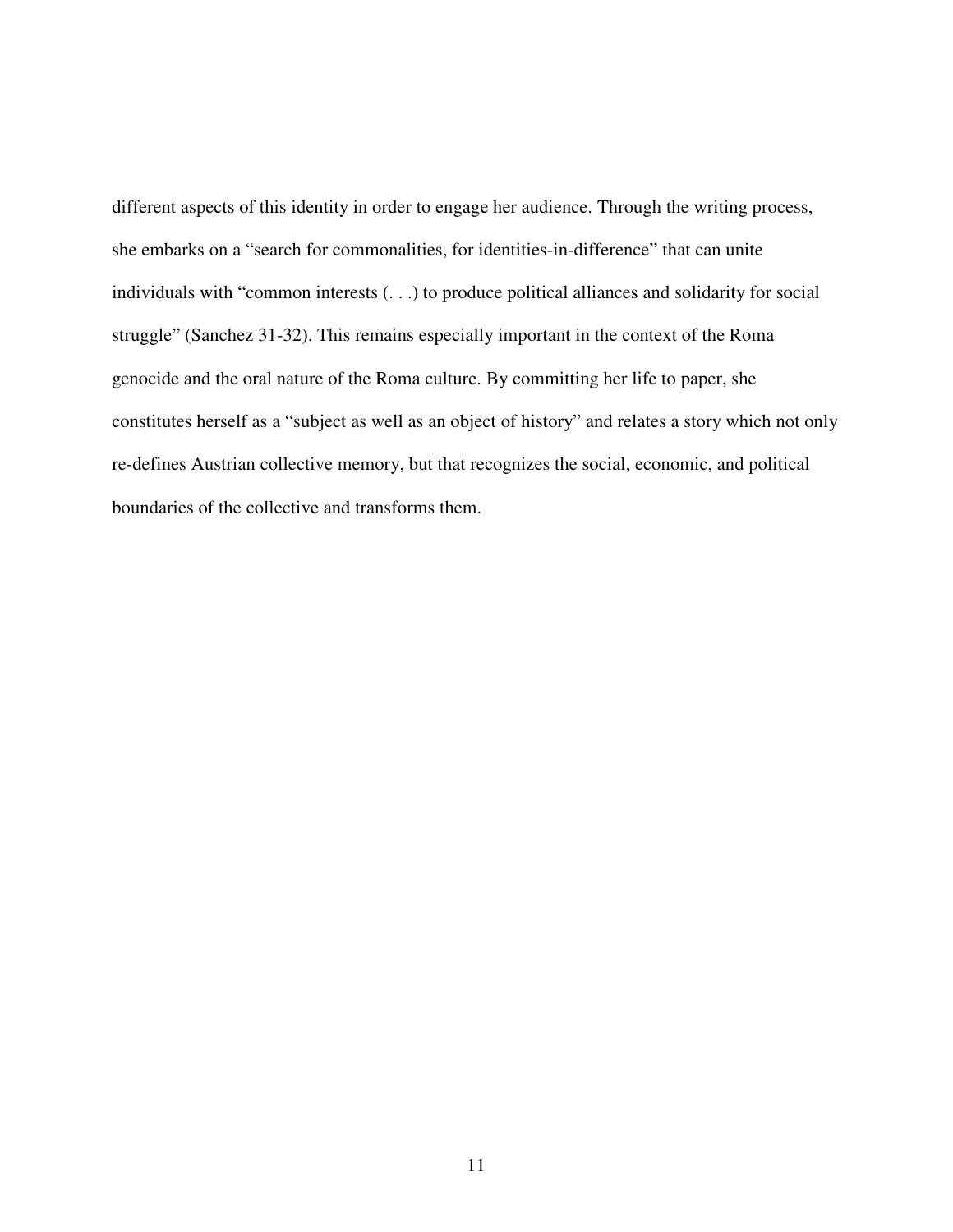#### CHAPTER 2

#### WRITING FROM A MARGINALIZED PERSPECTIVE

In the post-World War II, post-Holocaust environment, many who had survived the National Socialist death camps found returning to Austria or Germany painful. Their families murdered, they arrived home to find their homes demolished, their possessions gone, and only shadows of the life they had known in existence. In the midst of this hopelessness, a large number of survivors emigrated to other parts of Europe or to the Americas, leaving behind cities that held memories of devastation and grief. Jewish survivor Ruth Klüger writes that she is startled when she hears people talking of the "lovely" city of Vienna, since she can only remember a city that "was forbidden, *verboten*, out of reach for Jews" and describes it as "her first prison" (25-26). As a consequence, she finds it difficult to identify with Austria and to travel back there.

Given the overwhelmingly negative response of Holocaust survivors towards their former homelands, it is rather unusual that Ceija Stojka continues to make Vienna her place of residence. Liberated at the age of twelve from KZ Bergen-Belsen by British troops in 1945, Stojka, her mother, and her surviving siblings decided to make their way back to Austria. After months of haphazardly using whatever transportation available to get back to Linz, the family heard of an assembly of surviving Roma at the city's Urfahrbrücke, and were able to meet many of their relatives at this location. Stojka's mother was reunited with two of her five children, and they traveled with bits and pieces of the extended family to Vienna. Upon learning that their small wooden house in the Paletzgasse had been destroyed, the family sought accommodation with friends until they received an abandoned Nazi apartment from the Allied Powers occupying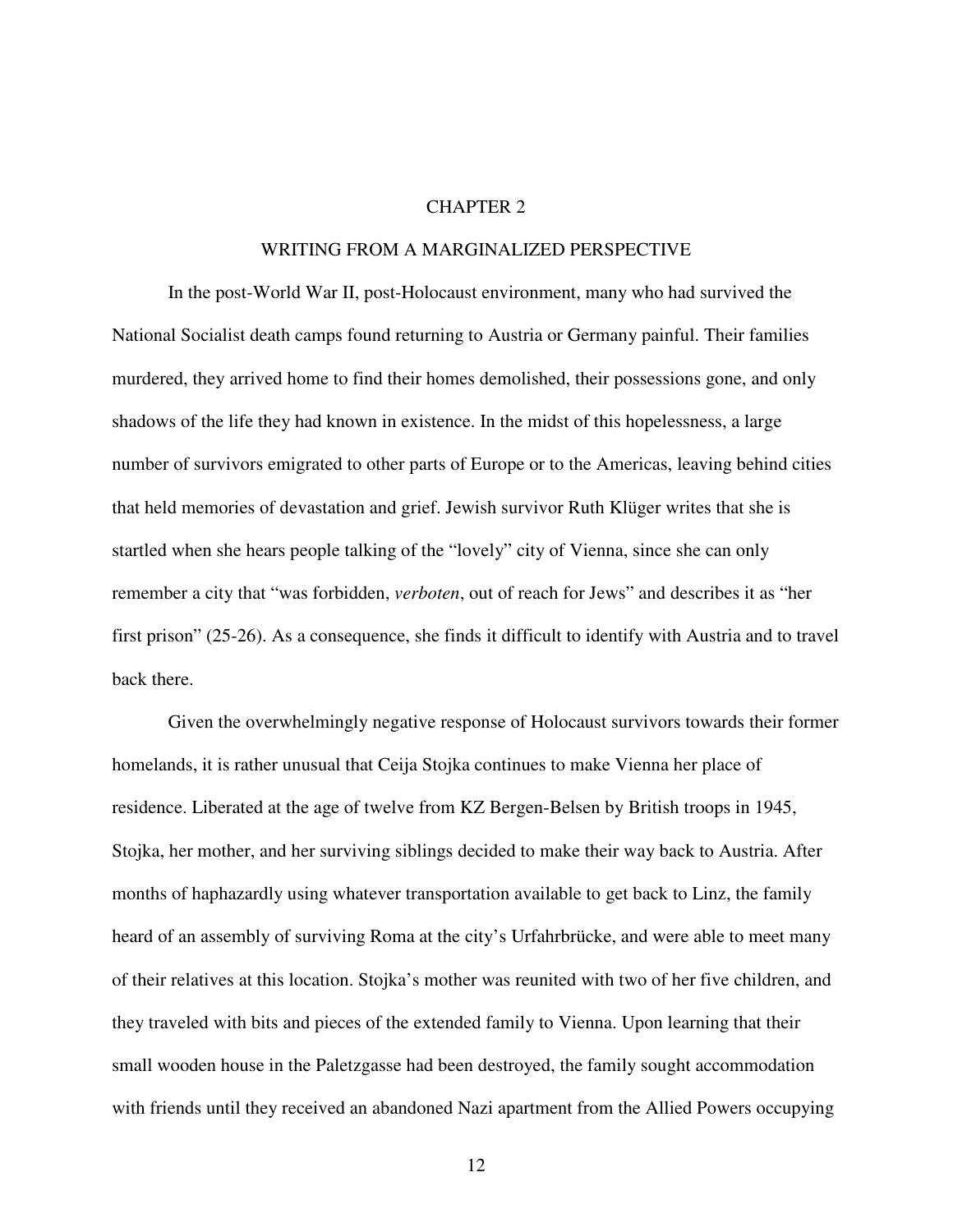the city. In the meantime Stojka's mother and older sister Mitzi continued to look for the youngest missing siblings, and Ceija, whose schooling had been cut off by imprisonment, went to the nearest educational institution, asking to join in on classes. When the owner of the apartment returned, the family had to leave and since they were unable to find anywhere to live permanently, they were forced to return to their itinerant way of life. When their traditional occupation of horse-trading became economically unsustainable, the family returned to Vienna in 1949, largely due to the large network of relatives that called it their home. The post-war climate provided almost no way for Roma to support themselves, and selling wares at the yearly market through a trading license remained one of the few ways that they could survive. Widespread prejudice made it difficult for Roma to receive an official trading license, yet both Ceija Stojka and other family members managed to do so, and thus became involved in the carpet trade. In spite of their low socio-economic status and in the face of continued discrimination, the Stojka family has occupied a Viennese apartment since the 1950's and has played an active role in the *Wiederaufbau* of the Austrian economy. Through residing in the very country that victimized her, Ceija Stojka elects consistently to confront the past and its painful memories, even as she deals with marginalization and denial of Roma genocide in the present. In the face of this reality, the act of writing takes on added significance.

It is important to note that at the time of the publication of Stojka's memoirs in 1988 and 1992, only two scholars had attempted to provide a detailed study of the plight of Austrian Roma during the Holocaust.<sup>4</sup> Both of these studies attempted to recreate a past that Austrian authorities

 $\overline{a}$ 

<sup>4</sup> See: Selma Steinmetz's *Österreichs Zigeuner im NS-Staat* (1966) and Erika Thurner's *National Socialism and the Gypsies in Austria* (1998).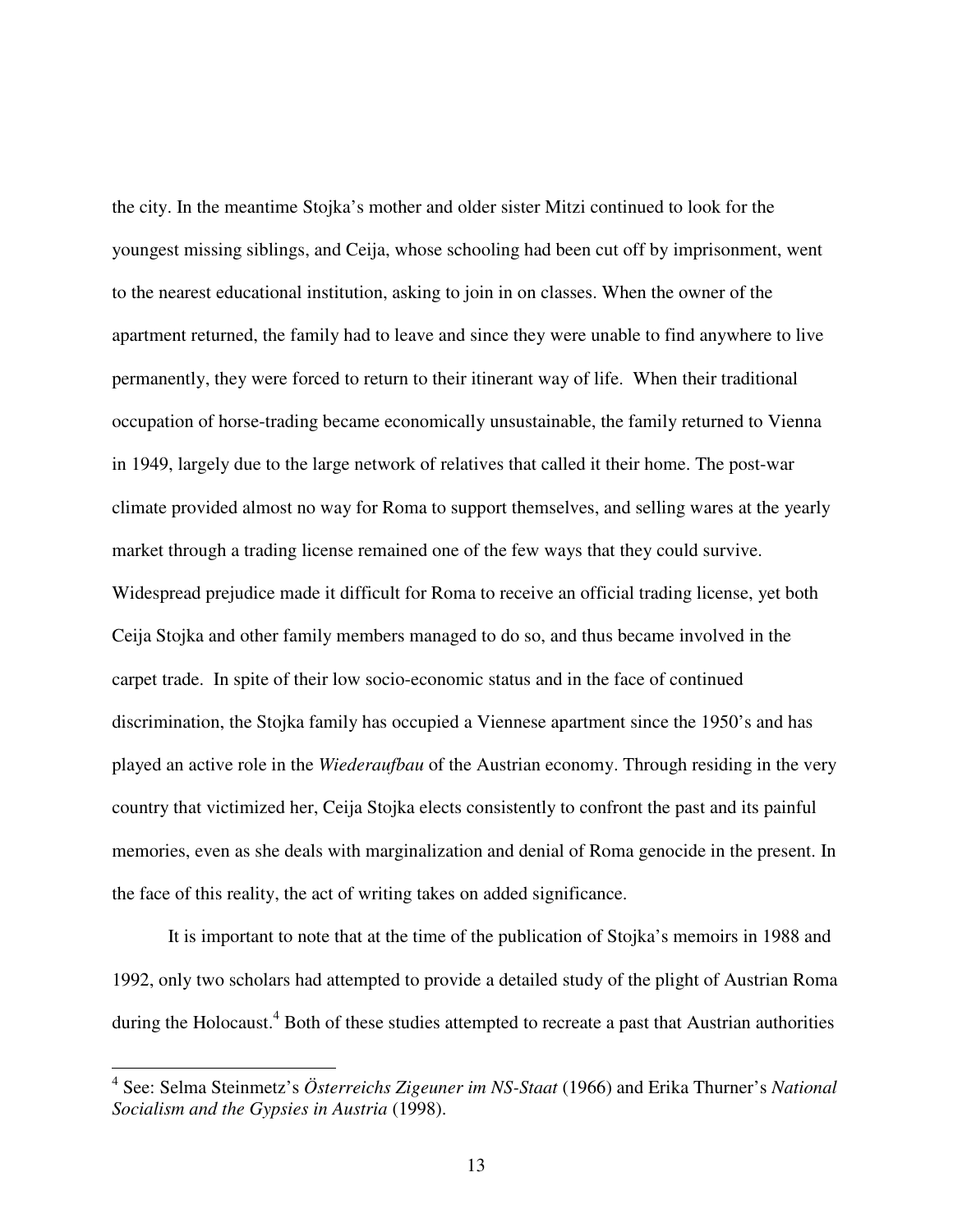and the passage of time had largely obscured. Although they were commendable attempts at uncovering the past, the works have had little to no influence outside academic circles. Because of the lack of an official Austrian organization that represented Roma and Sinti interests, it was also difficult for the Roma and Sinti to give personal accounts of the persecution they had suffered. In the atmosphere of silence that prevailed in Austria, Ceija Stojka's memoir exploded onto the literary scene "like a bomb" (Baumgartner 3). *Wir leben im Verborgenen* and *Reisende auf dieser Welt* appeared as the first personal Austrian accounts of the atrocities suffered by the Roma at the hands of the National Socialists. Beyond detailing Stojka's experiences, they provided the first-hand confirmation of many facts and reports presented by Selma Steinmetz and Erika Thurner. Because of the shocking and personal nature of Stojka's memoirs, coupled with the fact that they remain aimed at the *gadjo* or ethnic white Austrian audience with the intention of informing them about an aspect of a troubling yet shared past, the memoirs function as a public record of forgotten or ignored events. In this sense, they also act as a way of redressing and healing wrongdoing.<sup>5</sup>

#### *Aspects of Memoir Writing: Female Autobiography and the Holocaust*

 $\overline{a}$ 

While Ceija Stojka writes as a Roma connecting to an Austrian *gadjo* readership, she also writes as a *Romni*, as a female Roma. Although texts written by women of various ethnicities are quite common today, the white male text has represented the literary standard for autobiography for most of history. Consequently, autobiographical theory has largely been developed around a

<sup>5</sup> For a more detailed discussion of this phenomenon, please consult Azade Seyhan's *Writing Outside the Nation*, 45.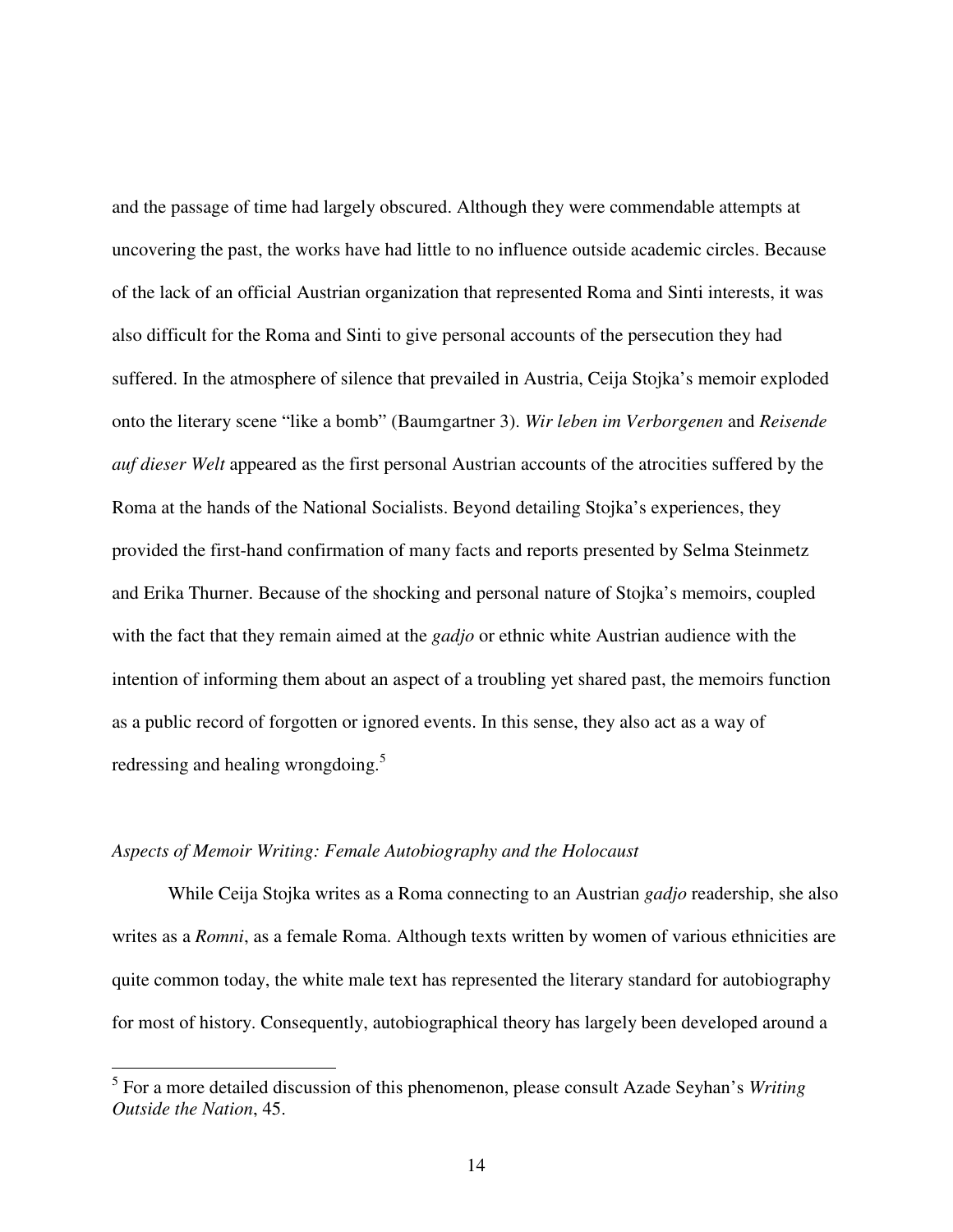"pervasive concept of individualism" that excludes those who have been historically denied the right to individualism from 'real' autobiographical writing (Stanford Freeman 75). For nontraditional autobiographers, like women, minorities, and many non-Western peoples, collective and relational identities play a central role in the construction of their memoirs (75). In other words, while the identity of the self is recognized and indirectly described through the very act of autobiographical writing, these groups often view their identities within the larger scope of their communities, with the personal experiences and feelings often acting as representative of group experiences and feelings. Therefore, female autobiographies must be seen as simultaneously individual and collective (Bree 174). Indeed, as women's autobiographical theory continued to develop, theorists like Nancy Chodorow and Sheila Rowbotham cited these very senses of identification, interdependence, and community as key elements in the development of the female identity (Stanford Freeman 75). Additionally, Rowbotham argues that a woman "cannot experience herself as an entirely unique entity because she is always aware of how she is being defined *as woman*", which means that the woman belongs to the group of people whose gender or racial identity has been defined by the dominant white male culture (Rowbotham in Stanford Freeman, 76).

While these feminist thinkers of the 1970s provide an interesting basis for the discussion of female autobiography, it is not always useful to think of women and men in these oppositional terms situated only on one plane of experience. Present day research suggests that it may be more practical to see the writing of women like Ceija Stojka as influenced by a matrix of different factors, rather than just one overarching 'patriarchy.' In her book "Deutsche Literatur von Frauen," Gisela Brinker-Gabler describes how new research recognizes that "vielfache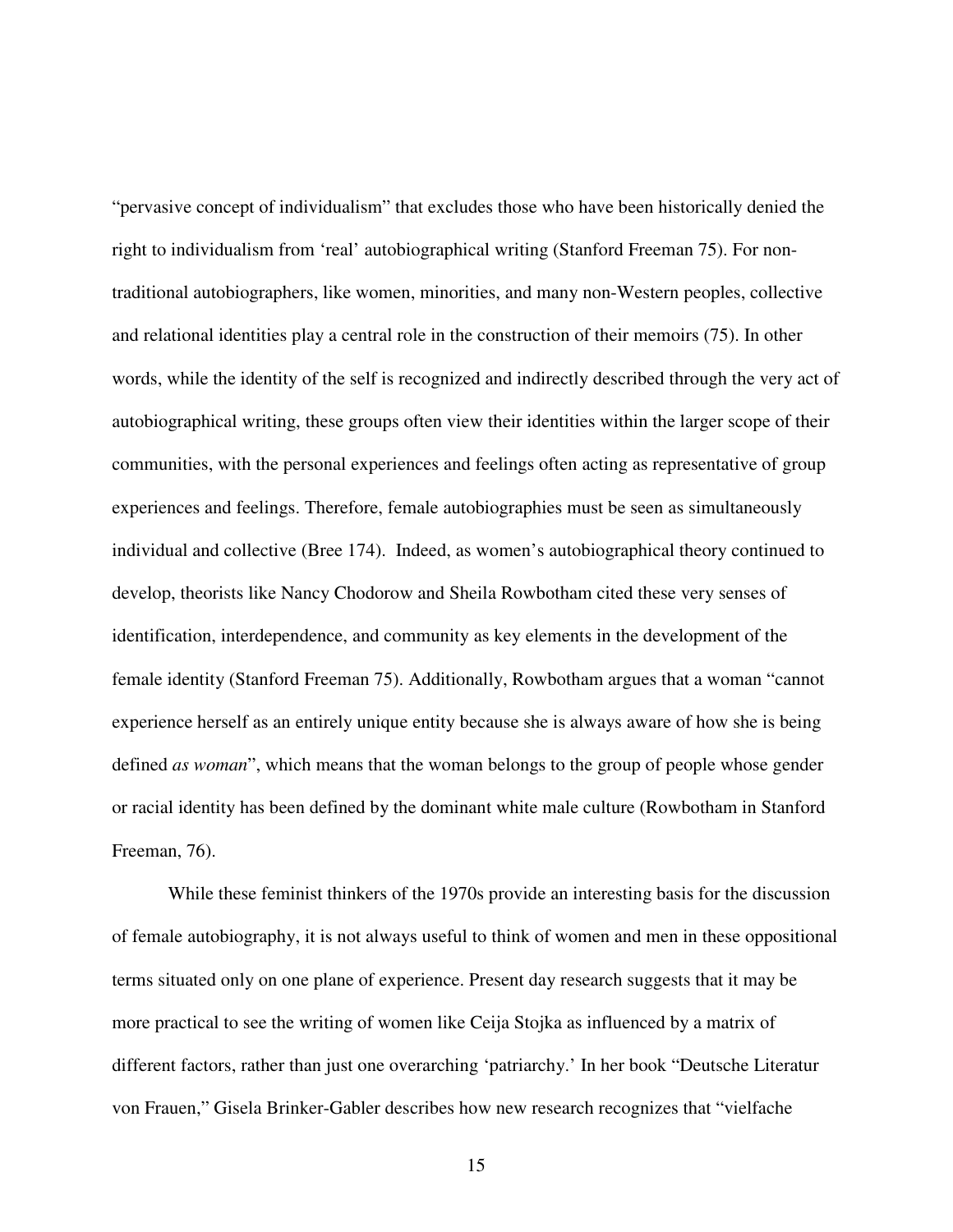Differenzen auch in der Kategorie 'Frauen' in den Vordergrund gerückt sind, das heißt unterschiedliche Modalitäten aufgrund kultureller und historischer Gegebenheiten; Variablen wie Klasse, Ethnizität, sexuelle Orientierung usw" (Brinker-Gabler 397). This stance is a much more accurate description of Stojka's postioning in society, because it recognizes the variety of factors like race, ethnicity, class, and gender that influence her writing, rather than just treating her experience as a universally female one. Indeed, it is through viewing Stojka not only as a woman writer, but as a *Romni* writer that the larger significance of her works becomes apparent. Stojka may thus present the reader with her own unique experiences and perspectives that arise from her positioning even as she concentrates on relating a personal historical account.

Because Stojka makes a point of tackling aspects of identity as they relate to the Roma minority in Austrian society, it might also be expected that she would comment on the way her identity as a woman has been shaped by her minority status. However, she interestingly never speaks directly of women's issues. Nor is her own experience presented as a uniquely *Romni* experience. In fact, both memoirs completely ignore issues of female marginalization and questions of equality, even as they discuss aspects of female adolescence, childbearing, motherhood, and Roma tradition. The reader can glean some snippets of information from these events, but Stojka presents them in a way that suggests an absolute seamlessness of gender within the Roma community.

This may be attributed partly to the nature of the memoirs, the intended audience, and the Roma culture and its male-centered traditions. The memoirs were the first of their kind, and Stojka may have been more interested in disseminating personally and historically relevant information regarding a misrepresented, misunderstood time than critically reflecting on gender.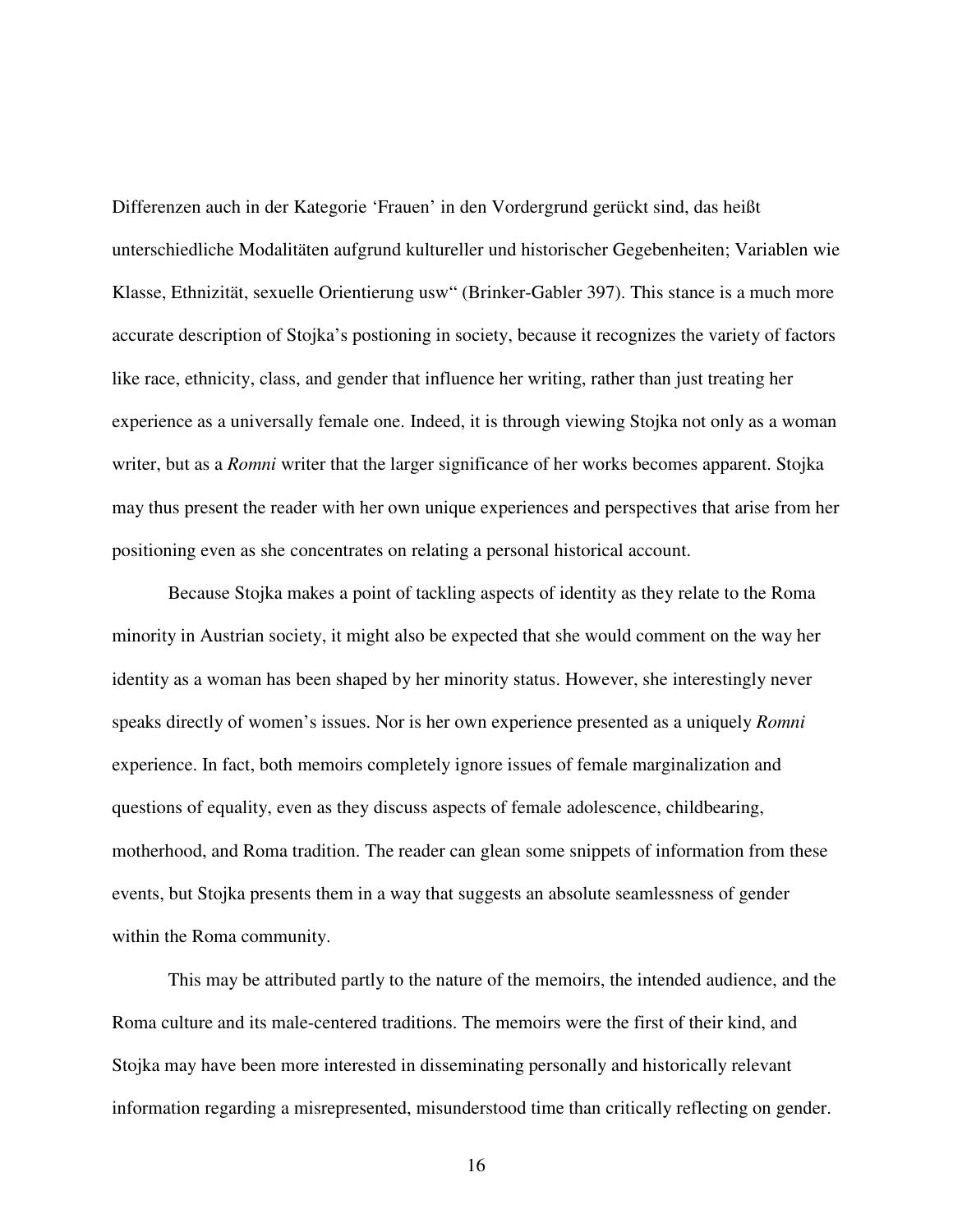Similarly, since she was writing for the *gadjos*, or white Austrians, at a time when anti-Roma sentiment and discrimination is reaching a post-Holocaust high, the importance of presenting the Roma as a unified yet hybrid modern whole might have helped to underscore their belonging in Austrian society. Rather than disrupting the sameness of this image, she may have wanted to foreground her identity as Roma, while back-grounding her identity as *Romni*. This would be in line with literature that suggests the tendency of minority groups first to identify collectively, then individually (Sanchez 39).

The construction of art in Roma culture provides perhaps the most convincing argument for Stojka's reticence on women's issues, as the act of writing remains an uncharacteristic form of artistic expression for the traditional Roma. When art is produced, it must be oral or visual, not literary, since the Roma have long practiced a solely oral tradition. Especially the sub-group that Stojka belongs to, the Lovara, are known for singing and communicating through legends and stories that are sung as a group (Berger, *Solange es Roma gibt* 133). They traditionally sing in their own language of *Romanes*, and singing in German has long been considered taboo. Similarly, writing in German holds the same kind of taboo status. Stojka and her immediate family are quite different, deviating from their own Roma group in their attitudes towards alternative kinds of expression. In *Wir leben im Verborgenen*, Stojka writes that her father was well-traveled and very cosmopolitan, and insisted on educating his children in the Austrian school system. As a result, the entire family wrote and spoke fluent German, and her father became a role model within their community. However, the family still practiced a strong mix of Austrian and Roma tradition, and part of this tradition reserved attention-drawing personal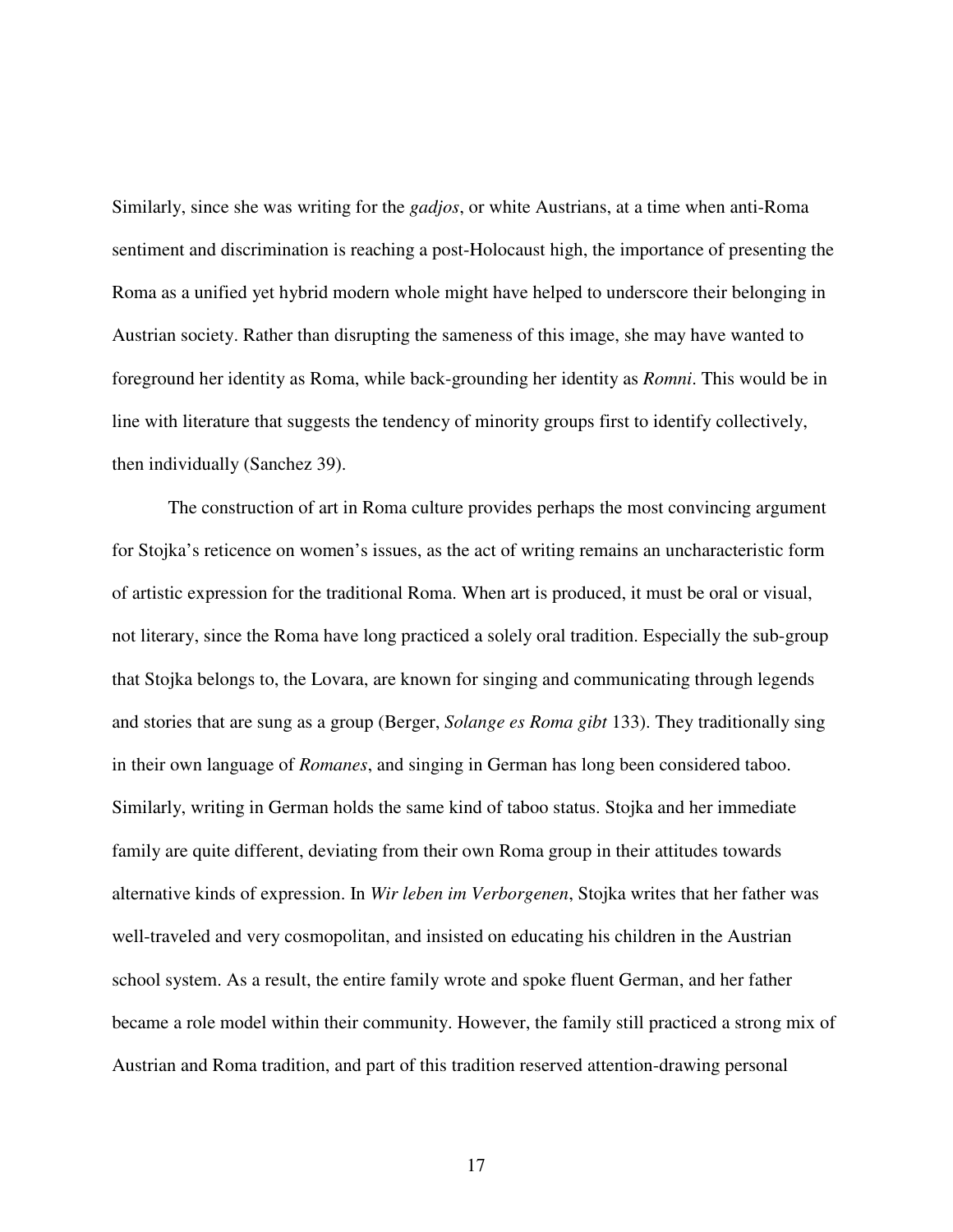expression as a man's domain. In an interview with Dr. Karin Berger, Stojka elucidates on the conflicting emotions of writing in German as a *Romni*:

Dass ich mit jemandem reden wollte. Es war aber niemand da, der mir zugehört hätte, und—Papier ist geduldig. Es hat mit dem Schreiben halt rech gehapert, aber wie ich einmal begonnen hab, sind die Erinnerungen nur so herausgeschossen (. . .) Obwohl es oft ein bisschen schwierig war zu schreiben, denn mein Partner hat kein richtiges Verständnis dafür gehabt (. . .) So hab ich immer die Zeit ausnützen müssen, wenn ich alleine war. Eine halbe Stunde habe ich meistens geschrieben, dann musste ich ja schon wieder kochen. Während ich aber gekocht oder das Essen serviert oder Geschirr abgewaschen hab, hat sich das in mir wieder gespeichert, in meinen Gedanken war ich schon wieder auf dem Papier. Und wie ich dann wieder Zeit gehabt hab, ist das fließend herausgekommen (. . .)

 Dann hab ich mir diese Zettel schön geordnet, hab einen genommen und bin zu meinem Bruder gegangen. Karli, hab ich zu ihm gesagt, du tätst mir ein Gefallen, wenn du das Blattl lesen würdest. –Geh, das Gekritzel, schmeiß weg.—Ja? Und ich hab mich geniert für mein Gekritzel und bin gegangen. Trotzdem hab ich alles genommen und in der Küche, wo niemand kommt, aufgehoben. Und immer, wenn ich eine neue Seite fertig hatte, hab ich sie dazugeschmissen. Zum Schluss hab ich mich nicht mehr abhalten lassen. (*Keine andere sein* 97-98)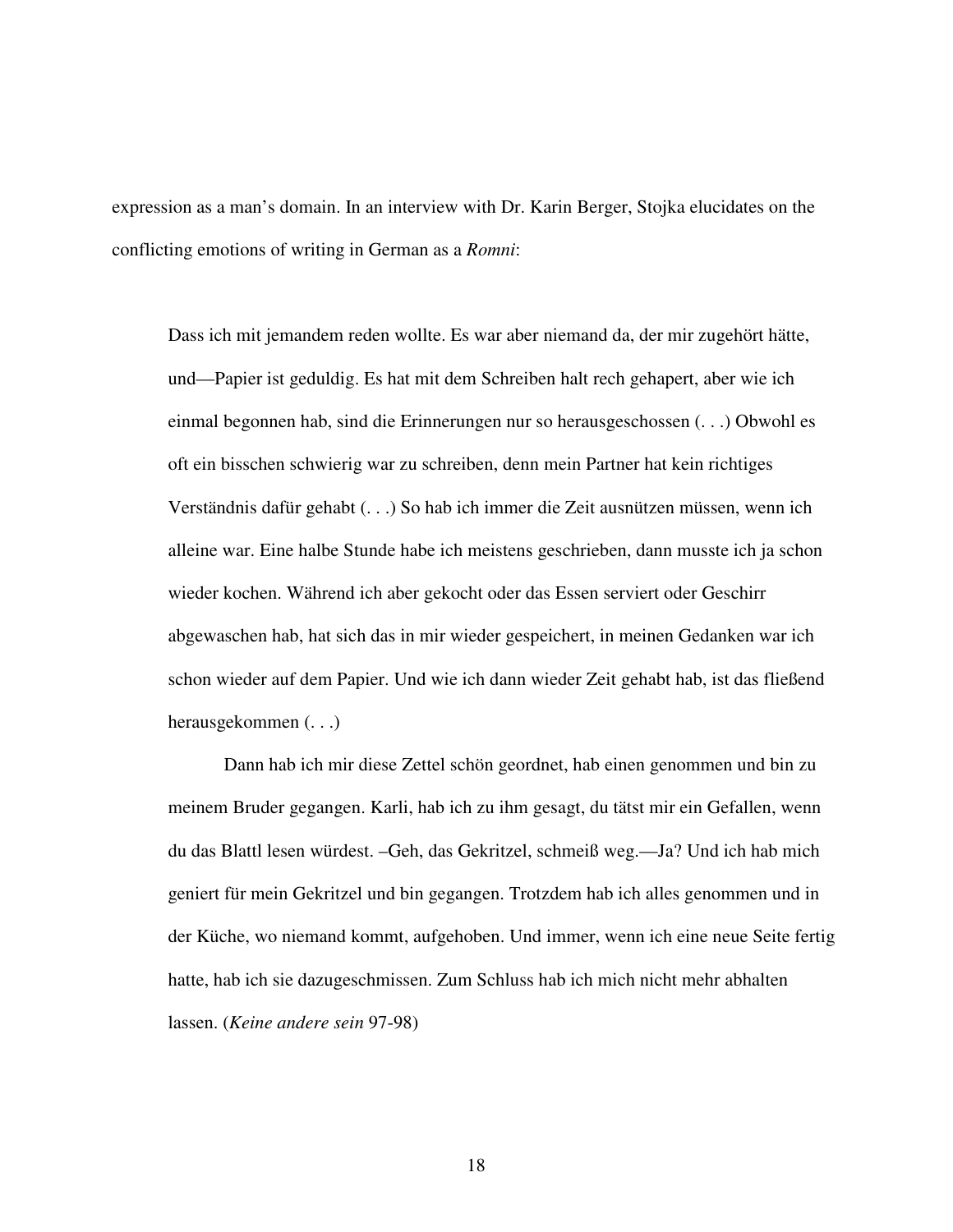These statements highlight not only the difficulty of expressing female sentiment related to the Roma Genocide, but also the problems of writing the personal story of the *Romni* within this context. For a *Romni* to want to confront these painful memories in order to achieve peace would be out of line with the male-centered domain of personal expression, since it would center around her own experiences as an individual. The act of remembering trauma here becomes a highly emotional process, not expressed through songs of mourning sung with the group, but in the written German form. Moreover, to talk about these painful personal memories publicly stands as a kind of betrayal of the solidarity of the group and its collective memory. Lastly, Stojka's quote highlights the silence that pervaded both the *gadjo* and Roma society regarding the fates of half a million Roma under Hitler.

Pushed to write by her painful memories and the sorrow of not seeing so much loss recognized, Stojka finally broke through these taboos with composing and publishing her memoirs. One must consider that she already acts outside of the norm by writing in German to a *gadjo* audience. She compounds this process by writing in a style that bears a loose resemblance to Roma songs of mourning for the dead, which are composed through a sung oral reconstruction of the dead individuals' lives, in verses that are repeated over and over again by the group (Grobbel 143).<sup>6</sup> In this vein, the very structure of the memoirs bring not only herself, her family, and the Roma Genocide to light, but also bring Roma tradition out of the safety of the *Verborgenen.* Gender considerations effectively fall by the wayside in light of these processes.

 $\overline{a}$ 

<sup>6</sup> This process, sung in *Romanes*, is similar to the Jewish *kaddish*, but contains elements of the European fugue, because verses are repeated and recombined with other verses as the song continues.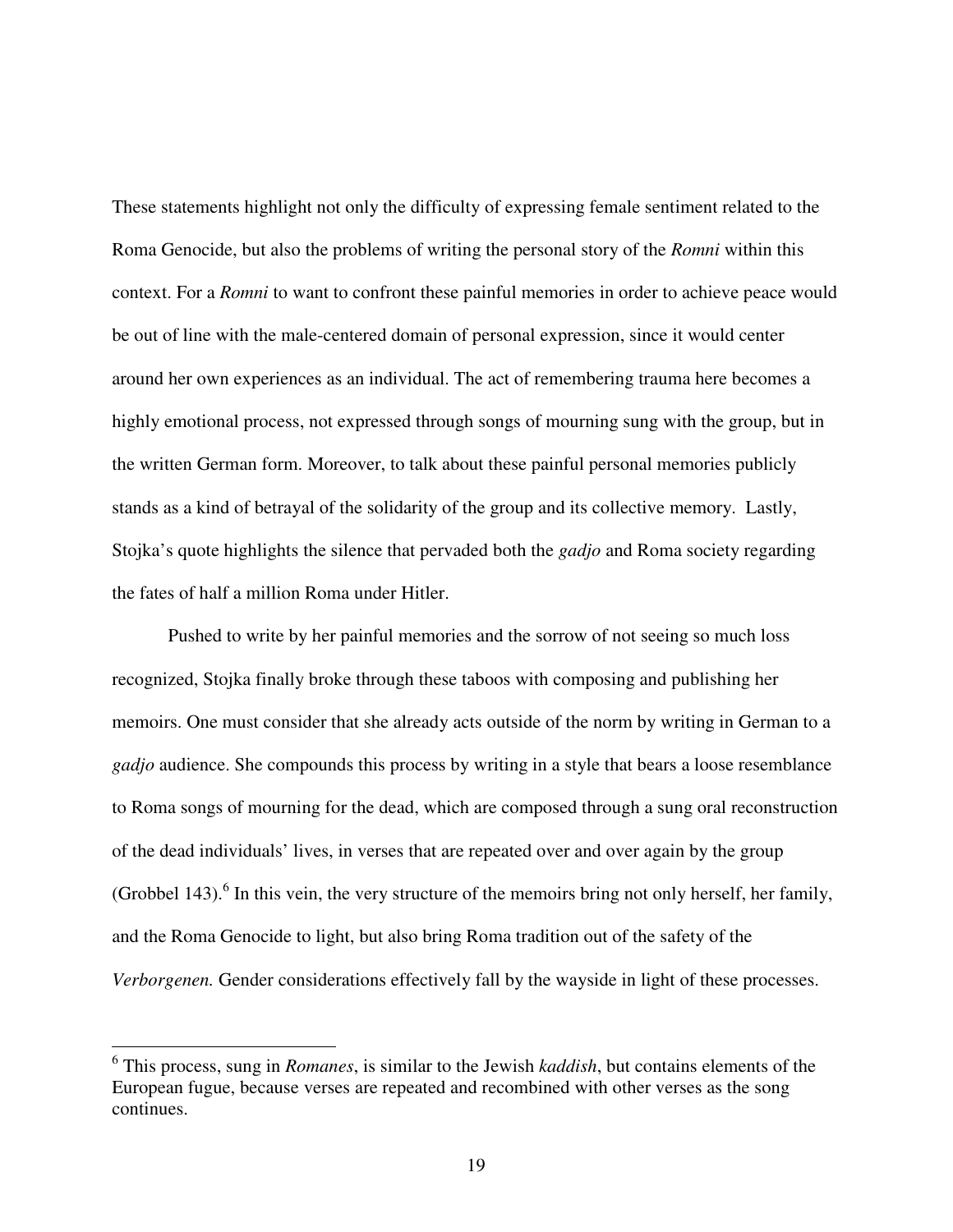While she writes as a *Romni*, writing as a Holocaust survivor adds yet another dimension to Stojka's struggle for agency. Both women writers and Holocaust survivors who write about their experiences express intense individual feelings that are inevitably tied to the collective experiences of these groups. The difficulty lies in locating an individual voice yet representing shared experiences of being, and in putting these strong feelings of marginalization into literary form.

While Holocaust memoirs may be seen as literary works, they also reflect the historical and cultural experience of a given period (Garbinari, "Considerations" 16). Because literary texts rely on form as well as content to reach an audience, critics argue that the very act of transferring the atrocities suffered or witnessed into narrative form trivializes them, because the truly terrible cannot be expressed through words or writing (Wieviorka 64). Indeed, the very act of remembering becomes traumatic because of the reliving that accompanies it. Since literary forms cannot capture the full horror of the experience, the emotional impact effectively becomes lost in its representation. Many survivors who wish to retell their experiences become frustrated by this "insufficiency of language" (Kraft 32). Although Stojka remains more concerned with relating the untold experience of the Roma Genocide than the limits of representation, she nevertheless comments on the overwhelming emotion involved in writing of these events:

Ich könnte dies nicht ein zweites Mal schreiben, denn in meinen Gedanken erlebe ich jetzt alles, als wäre es gestern passiert. Wenn ich alle meine Gefühle niederschreiben könnte, wäre dies sicher ein endloses Buch der Leiden. Doch meine Gedanken laufen schneller als meine Hände alles zu Papier bringen können. (*Verborgenen* 20)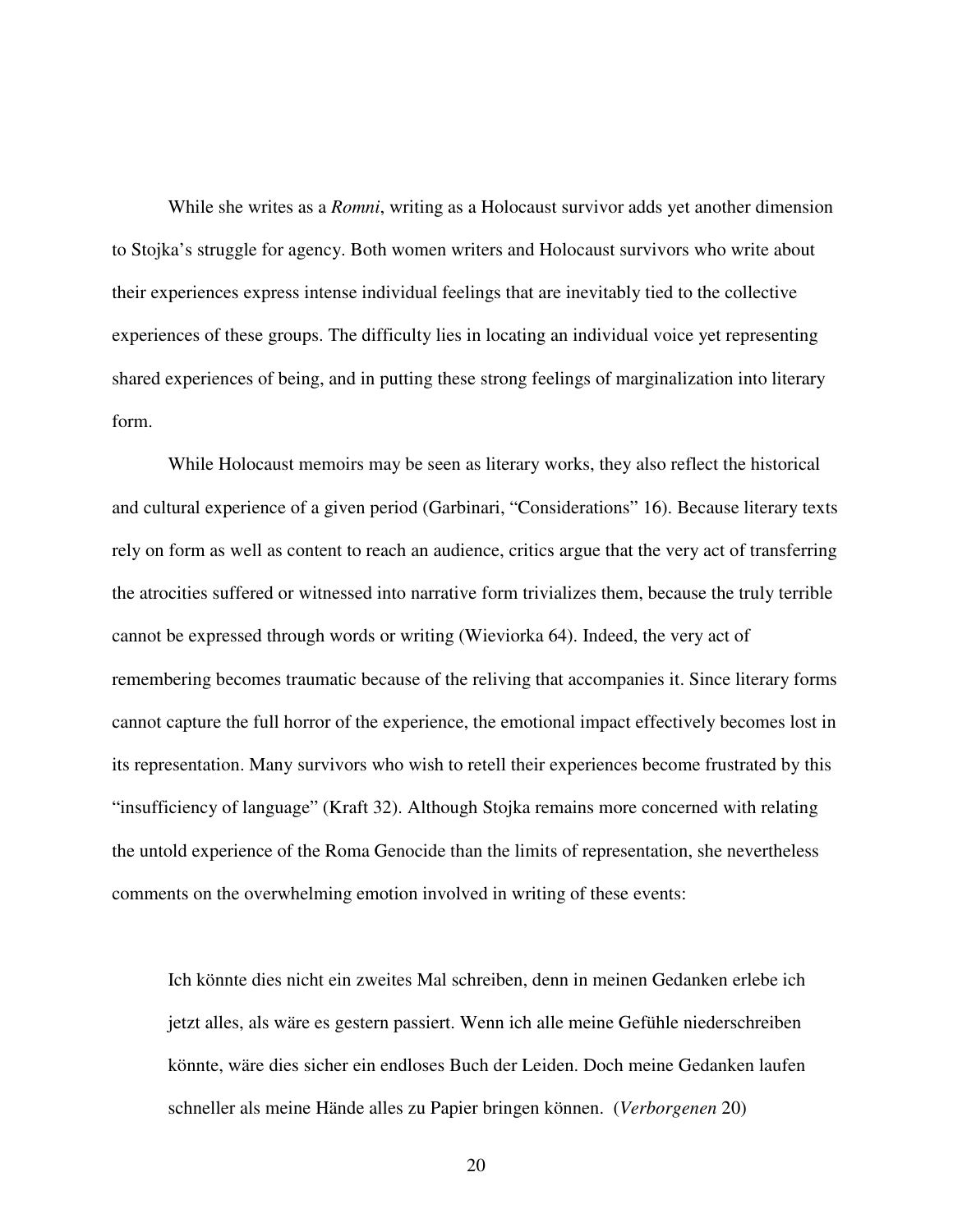While the topos of *Nichtdarstellbarkeit* remains prevalent in Holocaust literature, theorists also posit that poetic language provides a way of representing that which escapes rational understanding. In his seminal study "The Holocaust and the Literary Imagination," Lawrence Langer explores the ability of poetic language to provide a basis for apprehending and expressing what he terms a "literature of atrocity" (xii). Langer, using Auschwitz survivor Paul Celan's *Todesfuge,* demonstrates how its poetic structure may reconcile the inherent paradox between a "living language seeking lacking vocabulary to describe what it has 'seen'" and a "poetic voice echoing silence as well as speech" (9). He argues that in *Todesfuge*, the reader's experience of the Jewish Shulamith and the German Margarete effectively becomes the reader's experience of the poem, therefore making the Holocaust "imaginatively (if not literally) accessible" (Langer 12). The literary work, rather than failing to express the full reality of Auschwitz, captures the paradoxical *realities* of the experience through immersing the reader in "perceptions about that literal truth which the mind ordinarily avoids…" (Langer 30). Although Ceija Stojka focuses only on expressing one reality of the Holocaust in her memoir, her visual art collections and the poetry accompanying them actively negotiate these paradoxes.  $^7$ 

The idea of the personal narrative as existing somewhere between the established historical Holocaust canon and the creative literary sphere also makes interpreting Holocaust memoirs difficult, especially when they sometimes "deviate […] radically from shared experience" (Kraft 32). Survivors write to tell their own story, yet they must negotiate the collective memory of history in the writing process, leading to a great variability in accounts.

<sup>7</sup> *Ceija Stojka: Bilder und Texte: 1989-1995*

 $\overline{a}$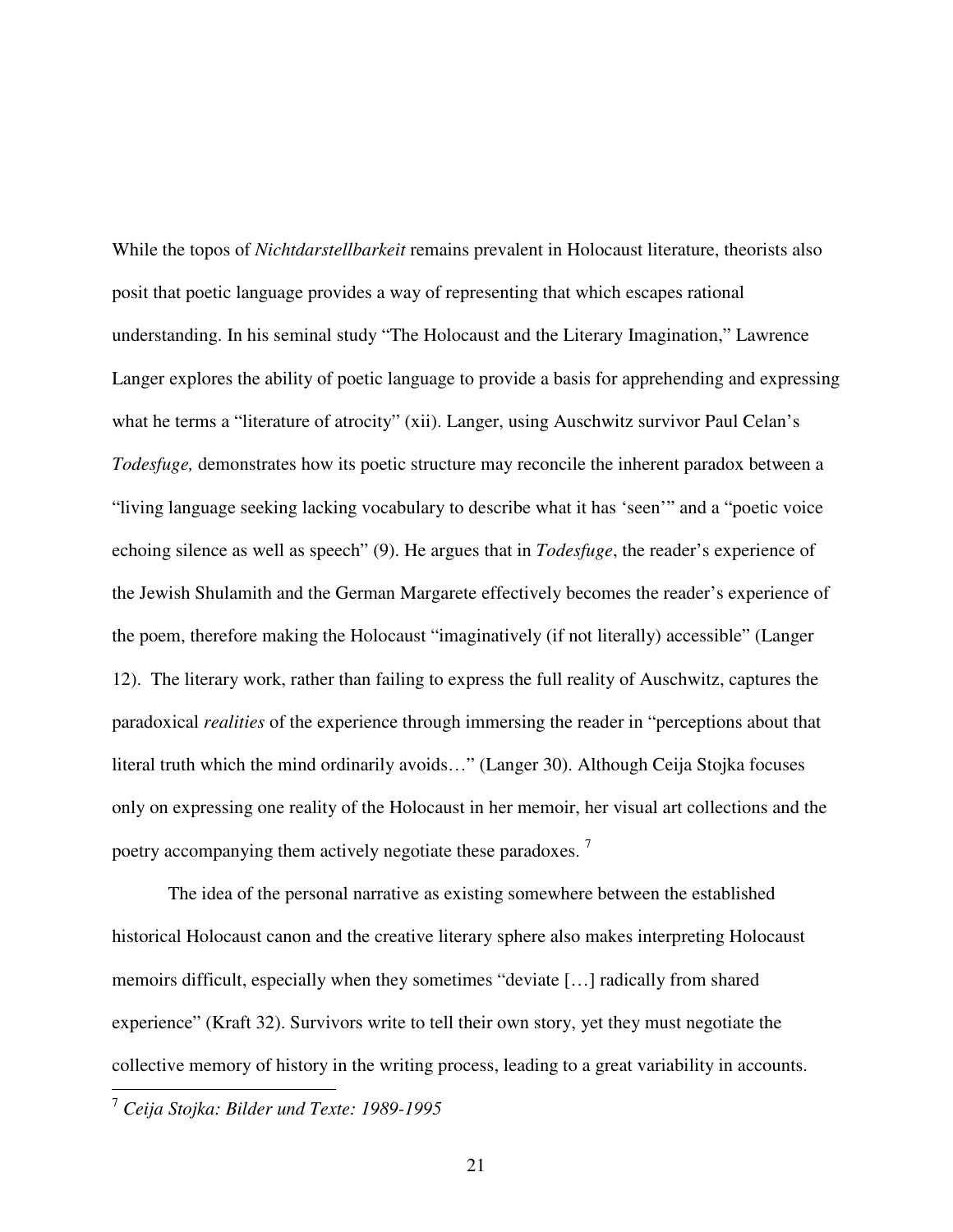While Austrian Jewish survivor Ruth Klüger writes in critical response to accepted Jewish collective memory, Stojka attempts to construct a new Roma collective memory, when relating it to her own individual experience, challenging the unwillingness of the Austrian and Roma community openly to confront the Roma Holocaust. Therefore, her works continually emphasize the connections between the larger concepts of the individual and the collective, with the collectives in question standing as both the Roma and Austrian collective. Indeed, this interconnectivity between individual and collective mirrors the way that Stojka views her Austro-Romany identity.

Because it is a hybrid of brutally clear recollection and the fallibility of trauma memory, Kraft further describes Holocaust survivor memory as consisting of "a series of individual episodes, with each episode maintaining its integrity" (30). Influenced by both the factual "core memory" and the emotional "narrative memory," survivor literature often assumes a kind of dual voice reflective of these memory components. Stojka's memoir echoes these elements in a structural manner, by first rendering an emotional account of the event and then superimposing factual commentary onto it. When the family was awaiting departure to Ravensbrück, Stojka informs the reader: "Nun kamen wir, die Aussortierten, in einen Sonderblock und durften nicht heraus. Meine Mama und ihre Freundin mit den Kindern waren wieder beisammen. Für uns war das ein schönes Gefühl, dort standen richtige Häusern mit roten Ziegeln" (*Verborgenen* 32). And later, she tells of the cruelty of the SS-women at Ravensbrück towards a particular *Romni*  inmate: "Wir in unserer Baracke hatten furchtbar Angst, denn jetzt wussten wir, was uns alles passieren kann. Es war schon ganz spät, aber niemand kam zu unserer Baracke. Es war eine Totenstille. Die Arme kam wirklich nicht mehr" (*Verborgenen* 48). Sometimes this pattern is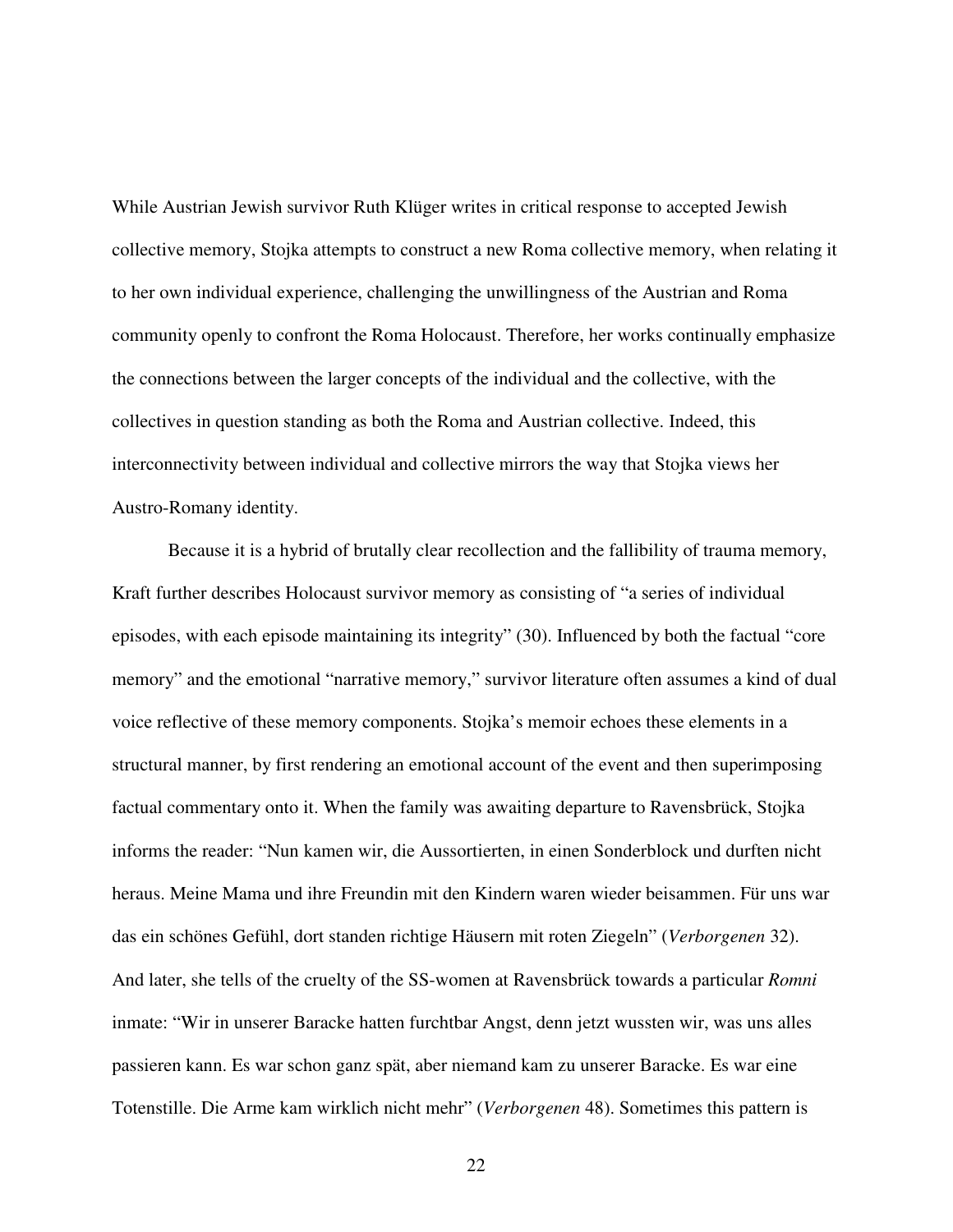reversed, with the event taking on a factual tone and the commentary adding emotion after the event has been processed through writing it down. Following their departure from the holding cells in Auschwitz-Birkenau, Stojka writes: "Wir hörten von den anderen, dass die in Birkenau zurückgeliebenen noch am selben Tag vergast wurden. Der kurze Aufenthalt in Birkenau war grauenvoll. Ich kann es bis heute fast nicht glauben" (*Verborgenen* 33). When the English soldiers liberated the family from Bergen-Belsen, Stojka describes her feelings in a similar way: "Der Panzer rollte bis zu mir, einen Meter neben mir blieb er stehen. Ich zitterte am ganzen Köper vor Angst und starrte" (*Verborgenen* 70). In these quotes, it is possible to see how Stojka's memory of this traumatic time contains both emotional and factual components that nearly often remain unique even as they complement each other.

Through the composition of her memoir, Stojka demonstrates an understanding of the variability of memory and indirectly acknowledges her own reflective processes as key parts of coming to terms with the trauma of the Holocaust. While Stojka shows a great sensitivity to the reconstruction of memory, her works do not categorically separate narrator and author voice in terms of narrative status. This remains an interesting difference when Stojka is compared to other female Holocaust memoirists, like Ruth Klüger. In the sense of the "autobiographical pact, " Stojka presents both voices as a unified whole, whereas Klüger plays with the conventions in a self-reflexive way that separates them with sometimes startling effects (Fenchert in Klüger, 165). Nonetheless, through her separation of the factual and emotional components of events, Stojka hints that she understands the difference between these two voices, but that to confront the form of autobiographical writing in a self-reflexive way remains outside the purview of these memoirs in light of their focus and aims.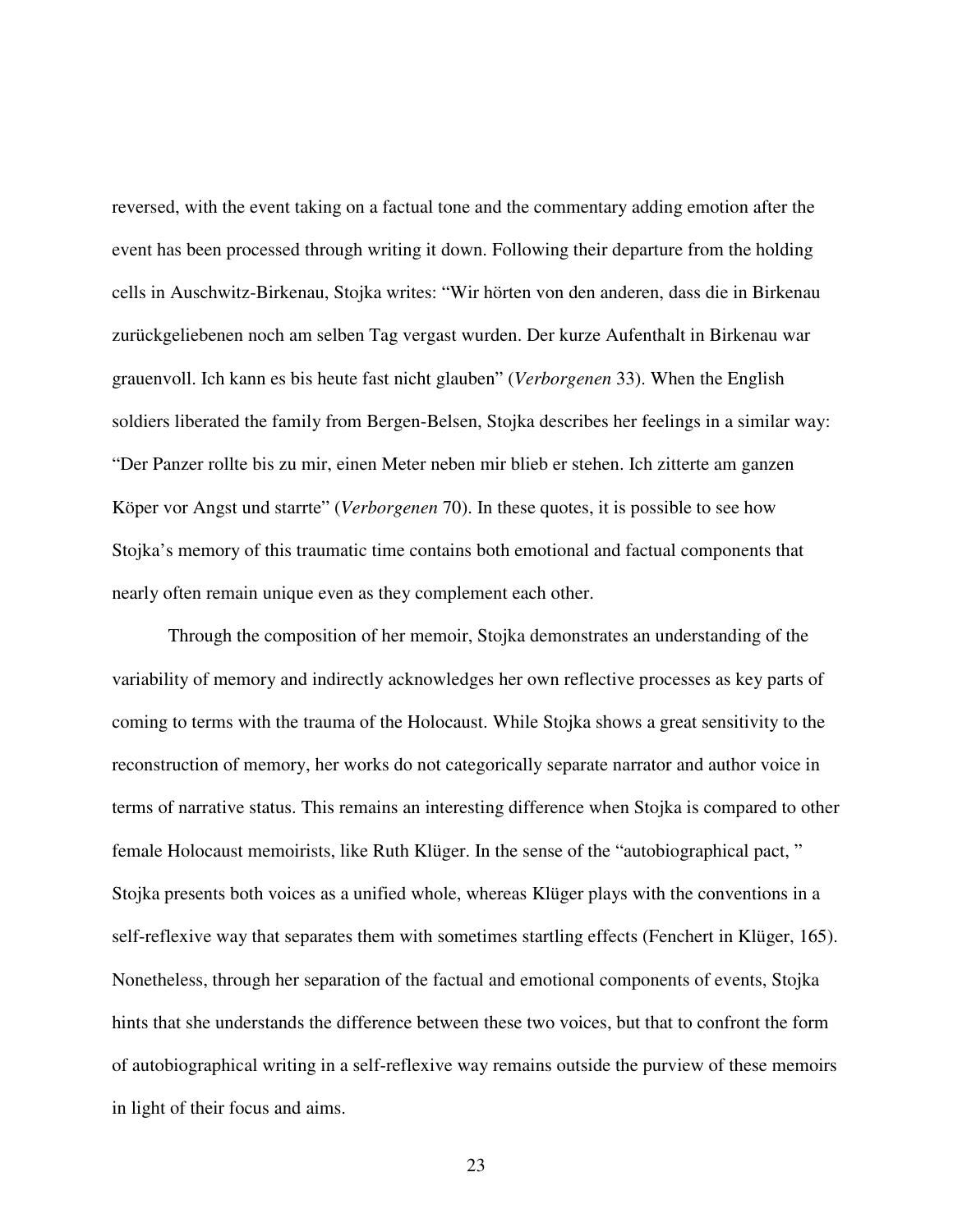Because Ceija Stojka relates not only the experience of persecution, but also the already hybrid legends, songs, languages, traditions, and practices of the Austrian Roma, her memoir essentially writes a version of a cultural experience of an entire people. She thereby actively works to regain her agency, in order to confront her past. This process automatically connects to the public sphere as well, since the identity dualism in her works establishes the rightful claim to participate in both Austrian and Roma cultural traditions. Writing remains an act that defies the socio-cultural role the National Socialists forced on her during the Holocaust, and one that reflects the fluctuation of identity consistent with socio-historical influence. When coupled with the general anti-Roma sentiment still present in modern day Austria, Stojka's works and her struggle to establish herself within the society take on an important meaning. As Stojka asserts her right to create her own identity through writing, she asserts her right to stay in Vienna and flaunts her resistance to the policies forced on her by the National Socialists. Her physical presence publicly forces the population to remember the past, while her creative works, her writing, and her public speaking engagements force them to confront it.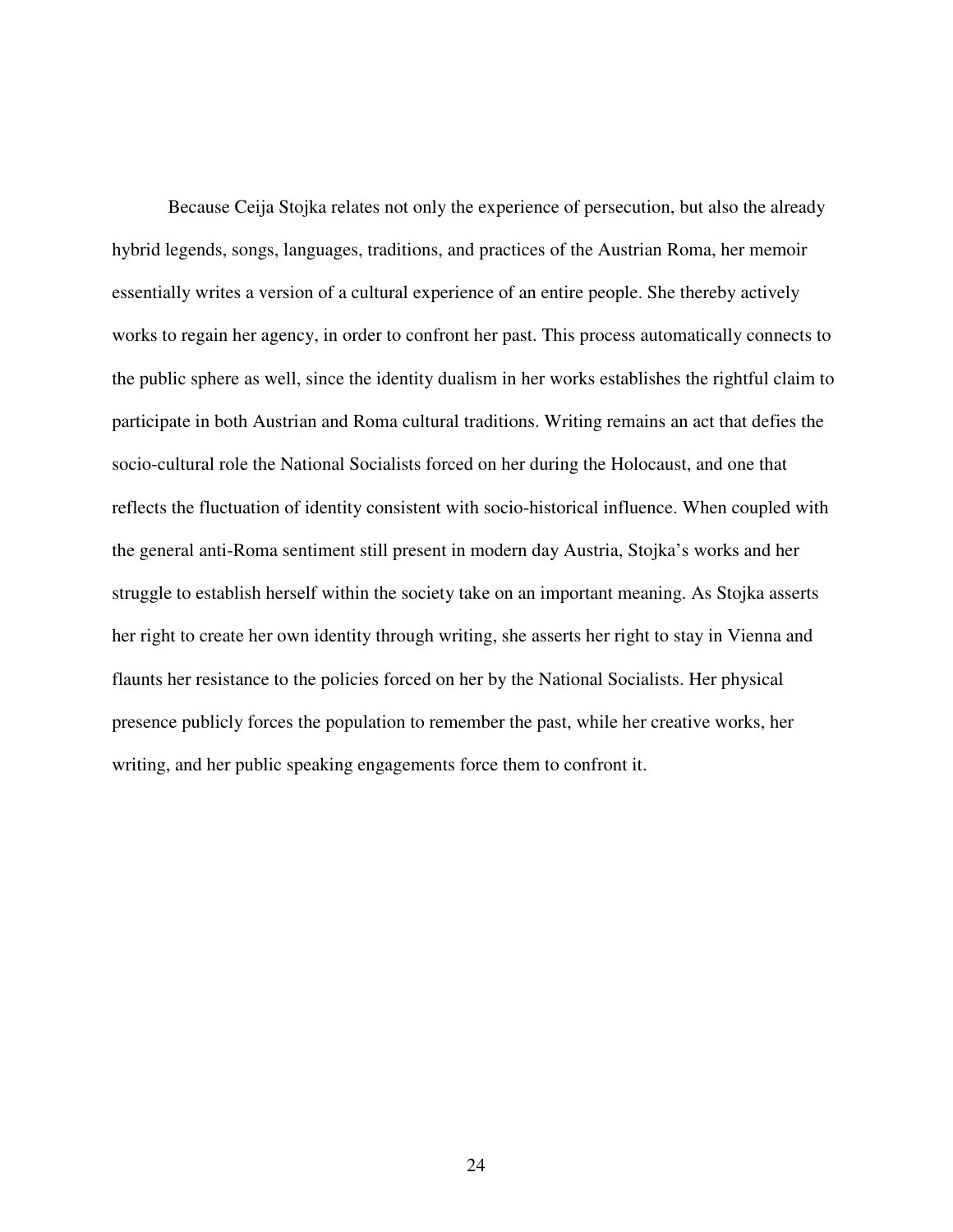#### CHAPTER 3

#### AN AUSTRO-ROMANY STYLE

Throughout *Wir leben im Verborgenen* and *Reisende auf dieser Welt*, Ceija Stojka constructs her memoirs in a form that not only engages the *gadjo* readership, but also reflects the formation of an Austro-Romany identity which defies binary categorization of Austrian versus Roma. Although she relies on conventional modes of narrative organization and utilizes comparatively uncomplicated language, Stojka employs a variety of means to explore the complexity of her own and the larger Austro-Romany identity, including communicating in both German and *Romanes*.

 The two volumes, although functioning as a single textual body, differ from each other in terms of style and voice. This difference is announced in the subtitles. The subtitle of *Wir leben im Verborgenen,* which concerns itself mainly with Auschwitz-Birkenau, Ravensbrück, and Bergen-Belsen is "Ist das die ganze Welt?," whereas the depiction of post-Holocaust life in *Reisende auf dieser Welt* bears the subtitle "Wir machten das Beste daraus." These subtitles highlight the central tone of each piece, with Stojka writing the first from a bewildered child's perspective and the second from the rational perspective of an adult.

#### *Locating the Individual in the Collective*

In the first volume, Stojka demonstrates a very strong identification with the Roma collective, indicated through her use of the plural personal pronouns *wir/uns*. Stojka begins the narrative by informing the reader of the family's lifestyle: "1939 fuhren wir Rom noch mit Wagen und Pferden frei in Österreich herum" (*Verborgenen* 15). This synonymy of the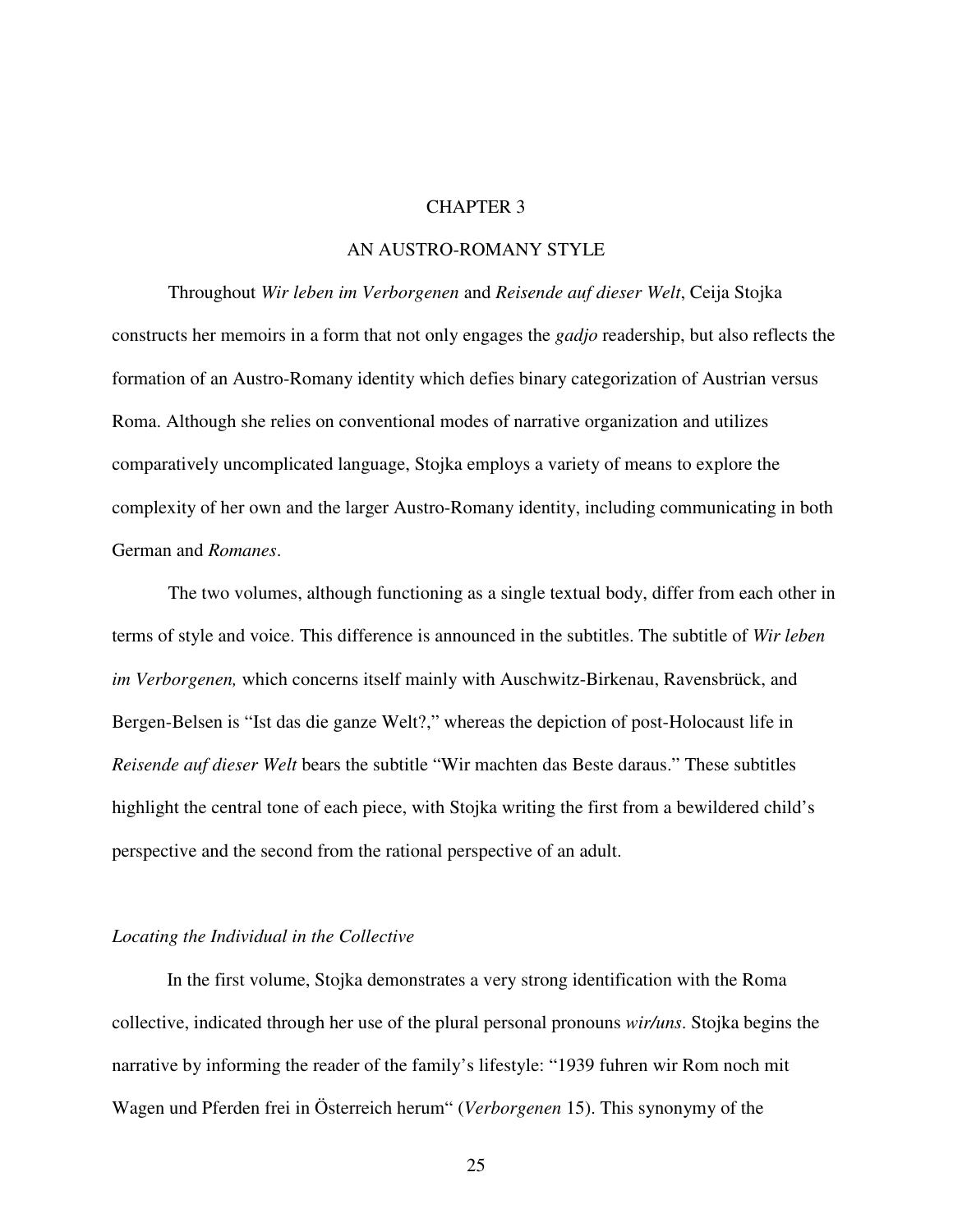individual with the Roma group continues throughout the beginning of the work, with the pronoun *ich* only being used thrice within the first four pages. Its purposeful use stands out when Stojka emphasizes the pride she felt on her first day of school ("Ich war mächtig stolz") or to highlight the accuracy of her accounts ("Ich erinnere mich noch genau") (15-16). Even when the *ich* pronoun is used, Stojka normally connects it to the group, with the aforementioned sentence continuing "…wie wir mit unseren Cousins spielten" (16). Stojka also sometimes speaks for the group by constructing sentences in this way. Upon the news of her father's death, Stojka assumes the voice of her immediate and extended family when she comments on the family's feeling of loss: "Wir haben den Tod unseres Vaters nie überwunden" (20). This pattern continues throughout *Wir leben im Verborgenen* and is especially prevalent during Stojka's descriptions of life and suffering in the death camps, highlighting the fear and solidarity inherent in these experiences.

 In contrast to the first volume, *Reisende auf dieser Welt* reflects the adult sentiment contained within its subtitle through assuming a more independent narrative voice. Indeed, the first paragraph of this section concerns itself extensively with Stojka's individual feelings of freedom after liberation. In light of this, Stojka uses *ich* often, and the memoir presents a very equal distribution of both the *ich/wir* pronouns for its continuation. Through this change, the reader begins to see Stojka's transition from a frightened girl to a confident woman capable of survival and success. Although she remains part of the larger Roma collective, this woman begins to negotiate her identities in a new way within a post-Holocaust Austrian setting, in order to define her own life.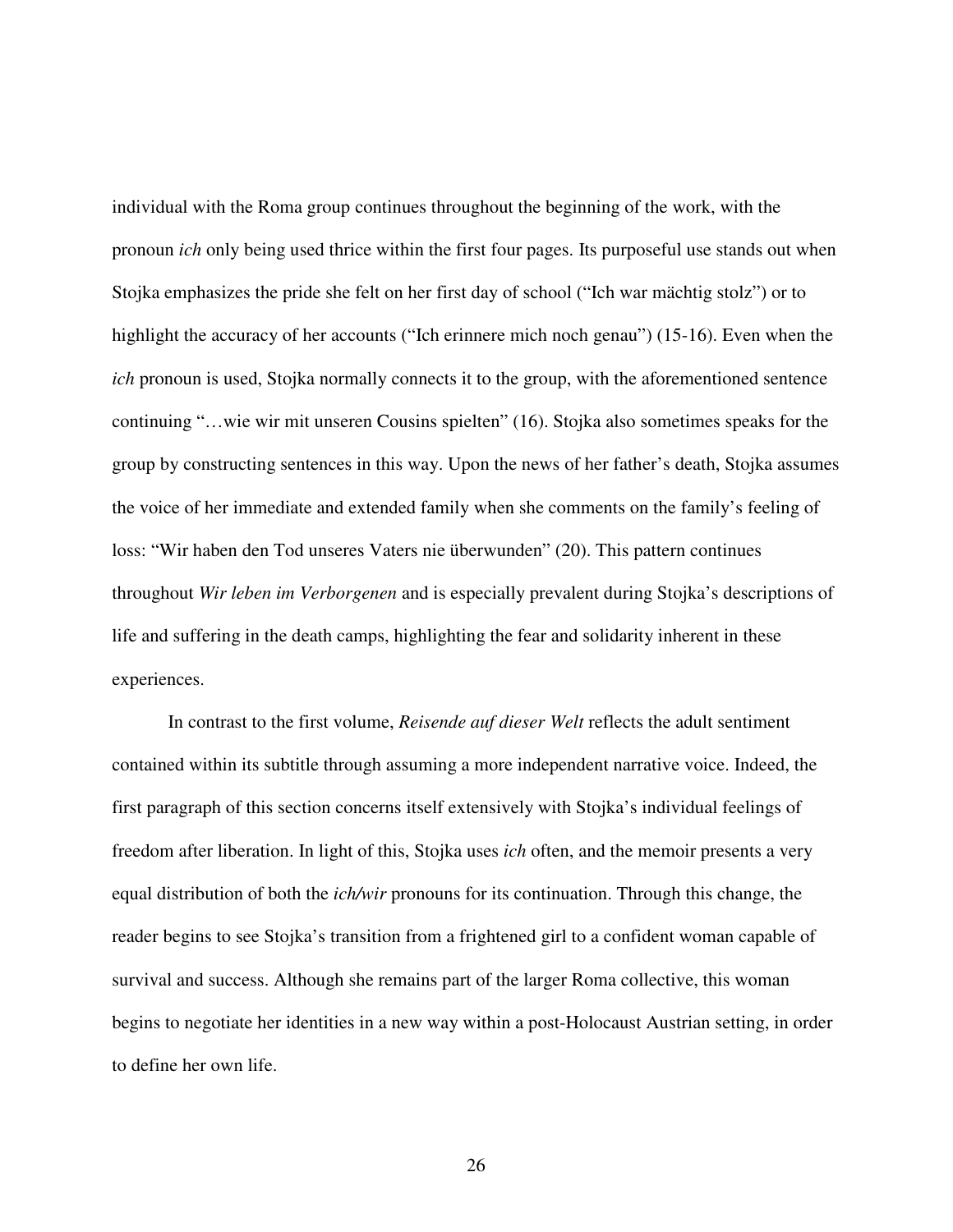#### *Use of Romanes and German*

 $\overline{a}$ 

 Language plays an important role in the way that Stojka navigates through post-war Austrian society. Throughout both volumes, she writes in both German and *Romanes*, often mixing the two languages in moments of strong emotion.<sup>8</sup> This is quite unusual in light of the conventions surrounding the use of the Roma language in a non-Roma setting. Indeed, *Romanes* is only to be spoken with other Roma, and to use it in communication with *gadjos* is forbidden. However, Stojka employs *Romanes* on over a dozen occasions in *Wir leben im Verborgenen*, and almost all these occasions contain some form of intense and painful emotion. While the use of *Romanes* implies increased solidarity among the family during these moments, Stojka immediately translates it into German for her audience. As her mother receives an urn filled with her husband's ashes, Stojka writes: "Sie nahm die Urne in die Hand, schüttelte sie und schrie: '*Wackar, ande san du katte?'* (Wackar, bist du da drinnen?)" (*Verborgenen* 19). And as the family were marched toward the gas chambers in Auschwitz-Birkenau, a moment which they thought would be their last: "Unsere Mama sagte zu uns: '*Agana awillas o zeito, igren ame anen dumaro. Wast dei chutilen murie zocha.*' (Jetzt ist es so weit, ihr musst mir alle die Hand geben und euch an meinem Rock festhalten)" (31). After the family was liberated, Stojka's mother began the search for her two boys, from which the family was separated before their transport from Auschwitz-Birkenau to Ravensbrück. Stojka emphasizes the pain and worry felt by her mother through her repeated utterances in *Romanes*: "Oft ging sie in das Zimmer hinein und schaute hinein. Sie betete und sagte: '*Swundo Dell na muk duje schawen dei anle mange balle*.'

<sup>&</sup>lt;sup>8</sup> Romanes refers to the umbrella language of the Roma, with each group of Roma speaking a particular dialect. For example, Ceija Stojka and her family speak the *Lovara* dialect, since they belong to this particular sub-group of Roma (Berger, *Solange es Roma gibt*).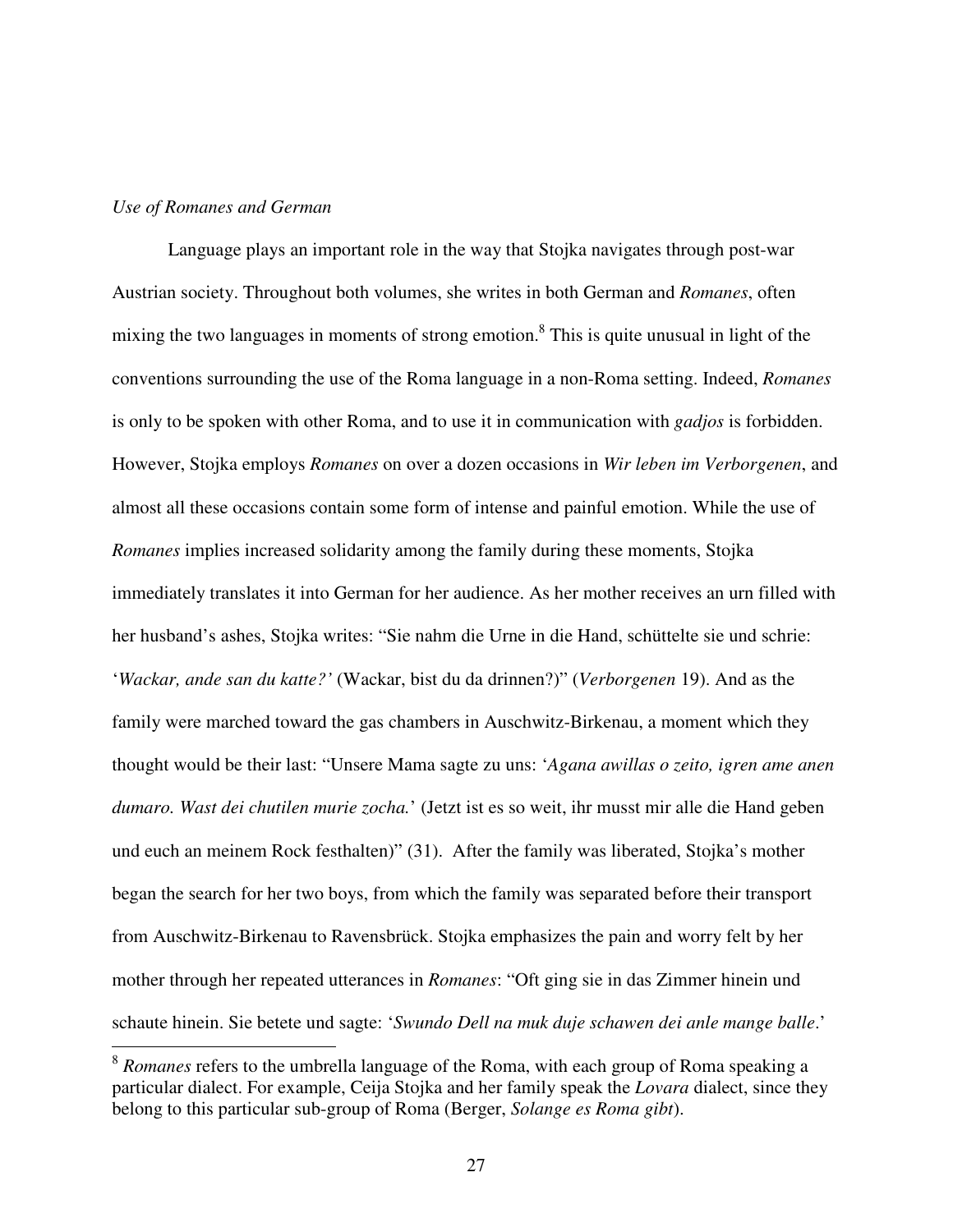(Lieber Gott, lass meine zwei Buben nicht im Stich und bringe sie mir wieder)" (78). Stojka's translations of *Romanes* make Roma culture visible, demystifies the language for the Austrian public, and makes *Romanes* accessible to the *gadjos* in a way that lends the text a great deal of impact.

In a sense, the translation process demystifies not only the language, but also the culture of the Roma to the audience. Indeed, Stojka assumes that her audience knows little about the Roma culture and often devotes a paragraph to explaining a particular Roma tradition. Stojka's expertise in both cultures and languages functions here as a form of translation tool, effectively "teaching" *Romanes* and Roma culture to the audience. Through reading the *Romanes* followed by the German translation and accepting these phrases as authentic connections between two related languages, the reader becomes familiar with the construction of an Austro-Romany identity that the equal use of both languages by a *Romni* would imply.

#### *An "Austrian" Language*

While communicating emotions in *Romanes*, Stojka engages with her Austrian audience primarily in their own German tongue. Because she does this in a fluent manner, she proves that she is an educated citizen of the state. She dispels the prejudice of illiteracy often associated with Roma, and engages with her readers on their level. The use of Austrian language and customs connects Stojka to her Austrian readership. It leads the work to read much like an authentic conversation, and gives the reader the sense that Stojka is telling the story directly to him or her.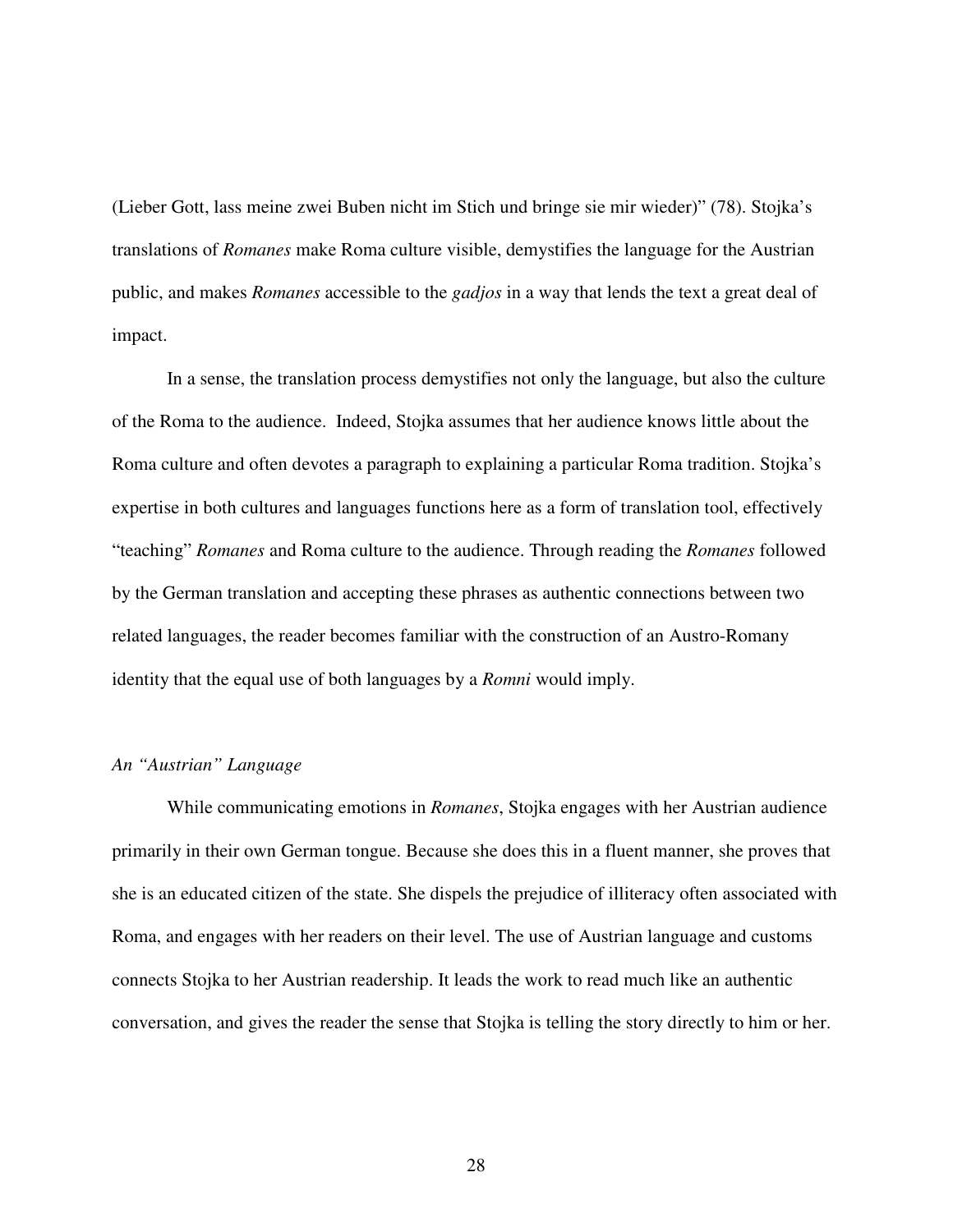This not only provides an additional method of heightening audience engagement, but also linguistically solidifies Stojka's position as an Austrian.<sup>9</sup>

Interestingly, Stojka's language possesses an additional native element, because she also writes in Austrian dialect. Indeed, one would be hard pressed to regard the book as a 'German' memoir, since Stojka speaks to her audience largely in an elevated Austro-Viennese dialect evident in her use of vocabulary, her phrasing, and sentence construction. She employs, for instance, typically South-German or Austrian combinations like "Strohflankerl," (*Verborgenen* 57) and "Gitsche," "Schößel," "Eßsackerl," (*Reisende* 20, 47, and 75). Word choices also include "Scheibtruhe" for "wheelbarrow" and "Krampen" for "pick-axe" (*Verborgenen* 32 and 60, in Tebbutt, "Marginalization" 145). In relating the story, she also uses Austrian variants like "übernachtig" and "manchesmal" (*Verborgenen* 51 and 63), and makes references to having "eine gute Jause" and consuming "Guglhupf," "Kaiserschmarrn," (*Verborgenen* 16, 49, and 78) and "Melange" (*Reisende* 70, in Tebbutt, "Marginalization" 146).

Equally interesting to note is the clear language in which Stojka writes; she refrains from using complicated, stacked constructions and instead creates her sentences as self-standing pieces of information that connect through content to give meaning. For example, when describing transportation from Ravensbrück to Bergen-Belsen, Stojka details the way the family protected her:

 $\overline{a}$ 

<sup>&</sup>lt;sup>9</sup> Language remains perhaps the strongest factor through which Austrians define themselves against other German-speaking nationalities. Austrian German in this sense is tied inextricably to post-WWII Austrian national identity.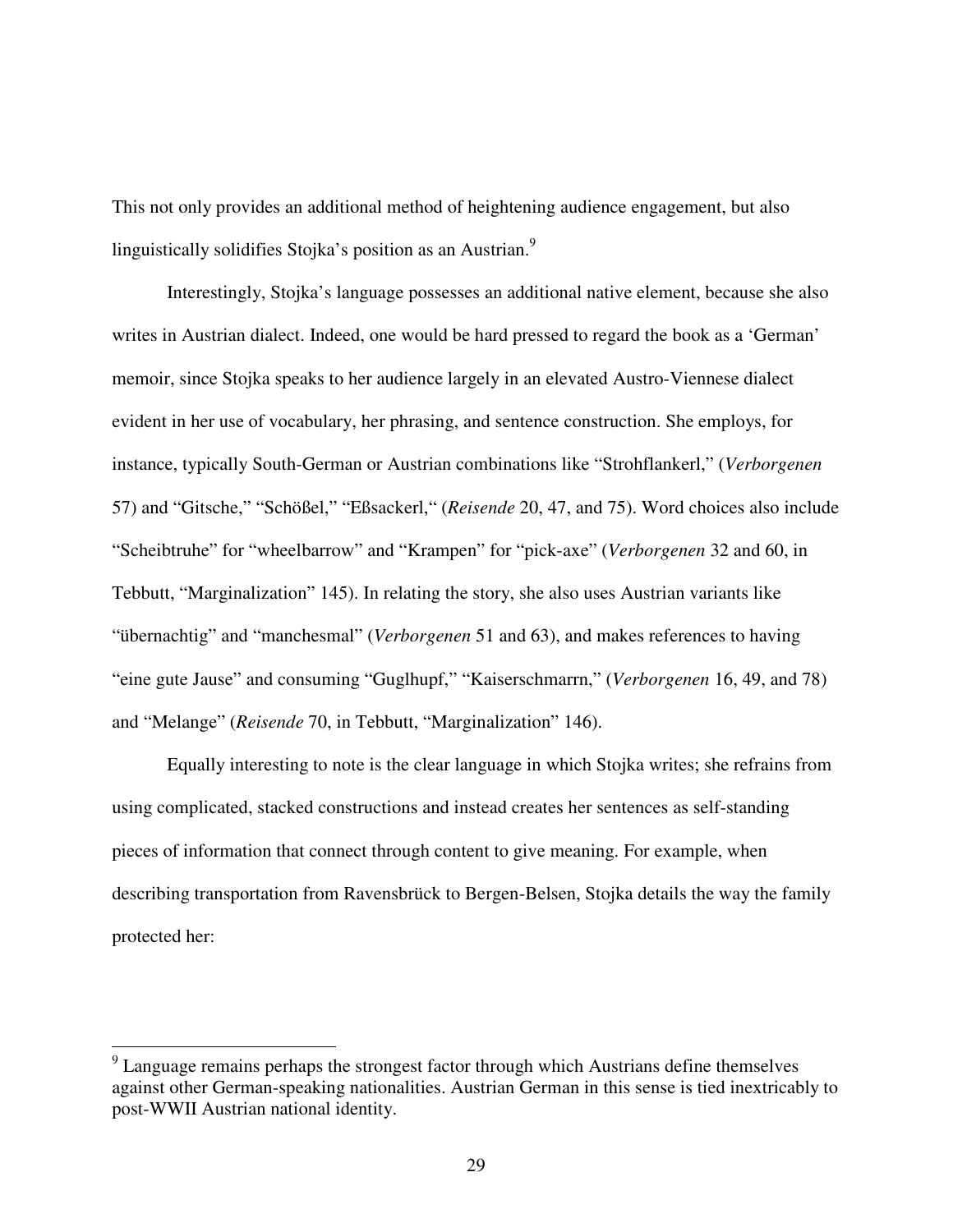Meine Mama packte mich auf ihren Rücken und warf die Decke über uns. Die anderen Frauen machten dasselbe. Wir kamen in das Lager Bergen-Belsen, es lag mitten in einem großen Wald. Der erste Anblick war erschütternd. Gleich hinter dem Tor lagen ein paar Tote. Der Brustkorb war ihnen aufgeschlitzt, Herz und Leber fehlten ihnen. (…) Nur ein paar Schritte vor der Baracke lagen die Toten, dass man sie gar nicht zählen konnte, einer über den anderen, jung und alt, manche lebten auch noch. (*Verborgenen* 56)

This mode of expression continues throughout the memoir, with the most traumatic events described in the simplest way possible. In this vein, Stojka opts for a straightforward composition that illuminates the contents of the memoirs. This straightforward style also functions to widen the demographic of readers; the memoirs are meant for all levels of education and therefore all levels of society. Its unadorned construction also creates a work for a variety of age levels, although its graphic content and vivid imagery certainly are aimed at an adult audience. Constructing the memoir in Romanes and Austrian German and focusing on content, Stojka maintains an awareness of the larger significance of the story she is telling, just as she maintains an awareness of the *gadjo* audience she relates it to.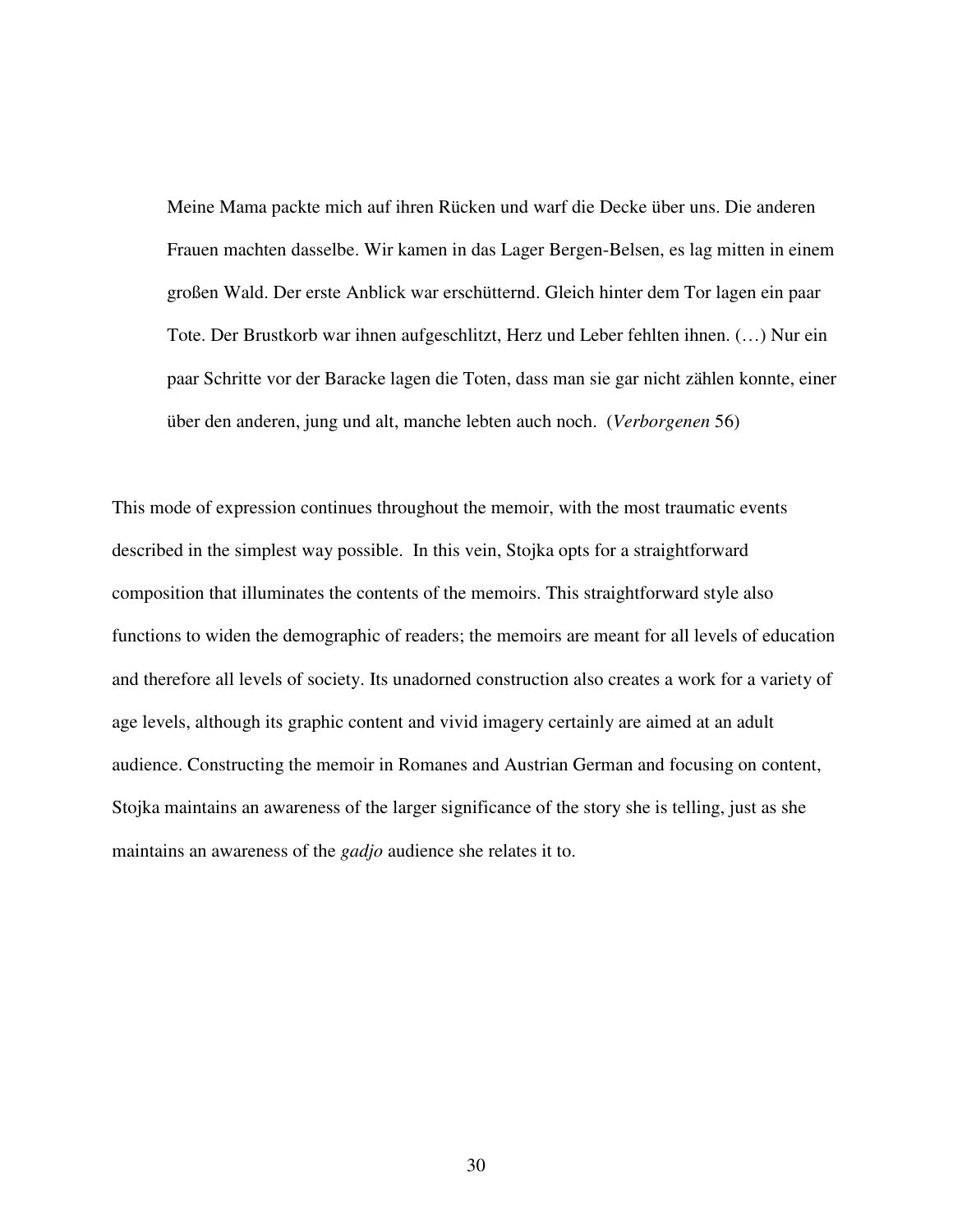#### CHAPTER 4

## LOCATIONS OF AUSTRO-ROMANY MEMORY: BELONGING AND EXCLUSION

In relating her life after liberation from Bergen-Belsen in 1945, Ceija Stojka describes the family's return to Austria as motivated by the desire to locate all surviving family members in the aftermath of the Holocaust. She details the changing circumstances that influence their ways of living throughout the decades and gives her audience a sense of the profound loss that followed the Roma as they tried to rebuild their lives and communities in Austria. She tells the tale of herself and her family in a chronological narrative of locations and events, each laden with its own special importance, and takes the reader on a tour of the Austrian political and social landscape from the mid 1940s through the early 1990s. Because of the significance of place that characterizes her story, her memoir becomes structurally guided by landscapes of Austria. This anchors her to the country, even though she moves through it in the traditional traveling lifestyle of the Roma.

The concept of *reisen* or travel has long played a central role in traditional Roma culture, with the consistent journey from place to place throughout the year acting as a strong identity affirmation marker for many Roma. Ceija Stojka and her family also followed the tradition of *reisen*, until it became economically unsustainable in the early 1950s. *Reisen* stands in opposition to a sedentary lifestyle that is associated with a single place of supreme importance, i.e., the home. Therefore, Roma have often been criticized by Austrian society for remaining disconnected from a grounded 'home' and the socio-cultural practices that characterize the sedentary life. In her memoir, Stojka combats this by presenting *reisen* in a way that connects it intimately to place and emphasizes the dialectic between *reisen* and *sitzen-bleiben.* Yet she also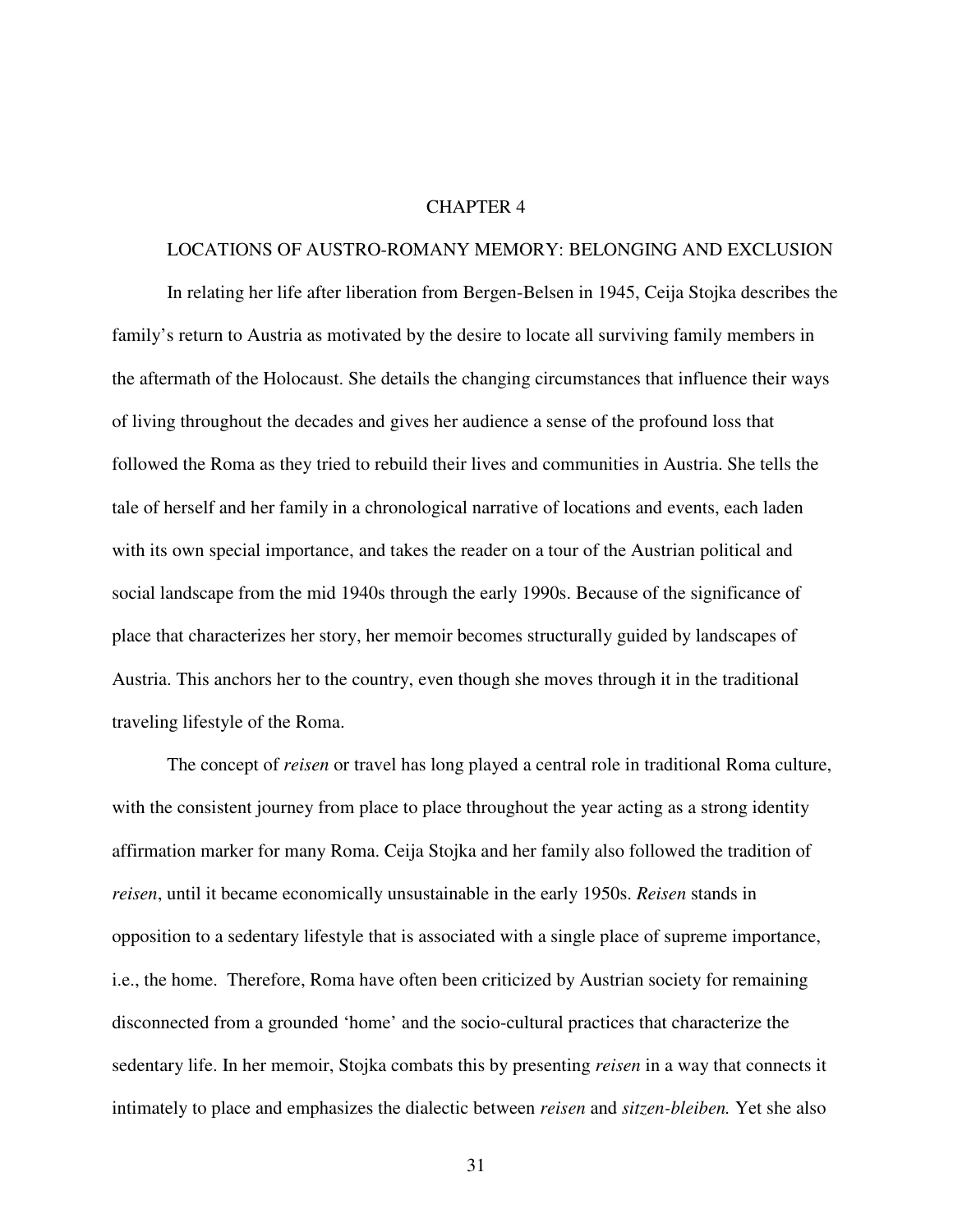uses travel and its connection to *Ort* and *Nicht-Ort* to examine the spatial and temporal associations that tie her to a site of cultural and historical memory.

Travel requires movement, and the necessity for the freedom of movement characterizes Stojka's memoir in a way that might be expected from a Romni. Many of the main events in the memoir are organized around either the commencement of movement or its conclusion, with the first two paragraphs of *Wir leben im Verborgenen* already juxtaposing the Roma group's pre-National Socialist freedom ("1939 fuhren wir Rom noch mit Wagen und Pferden frei in Österreich herum") against the effect of the 1939 edict banning Roma from traveling ("Wir waren in der Steiermark, als meine Leute erfuhren, dass wir nicht mehr umherreisen dürften") (15). The narrative continues to relate the restriction of the family to a small wooden house surrounded by a tall fence, the extreme conditions of imprisonment in various camps, and immense space of liberation in 1945. Upon locating all surviving family members and in the face of dwindling opportunity in Vienna, the Stojkas once again traveled throughout Austria until 1949. As they came to reside in a Viennese apartment, Ceija Stojka and her sister Kathi entered the carpet trade, for which they sold wares from door to door. Later, Ceija and her Aunt Gescha procured a trading license so they could participate in the traveling markets that moved throughout Austria.

On the surface exists a sense of forward-moving spatial and temporal progression, yet Stojka emphasizes the cyclical nature of all aspects of the family's *reisen*. While she describes movement through Austria as having "no clear destination," this movement is actually marked by repeated and planned visits to fixed locations, with each place standing as a physical representation of one or more historical, social, and cultural memories (*Reisende* 20). Because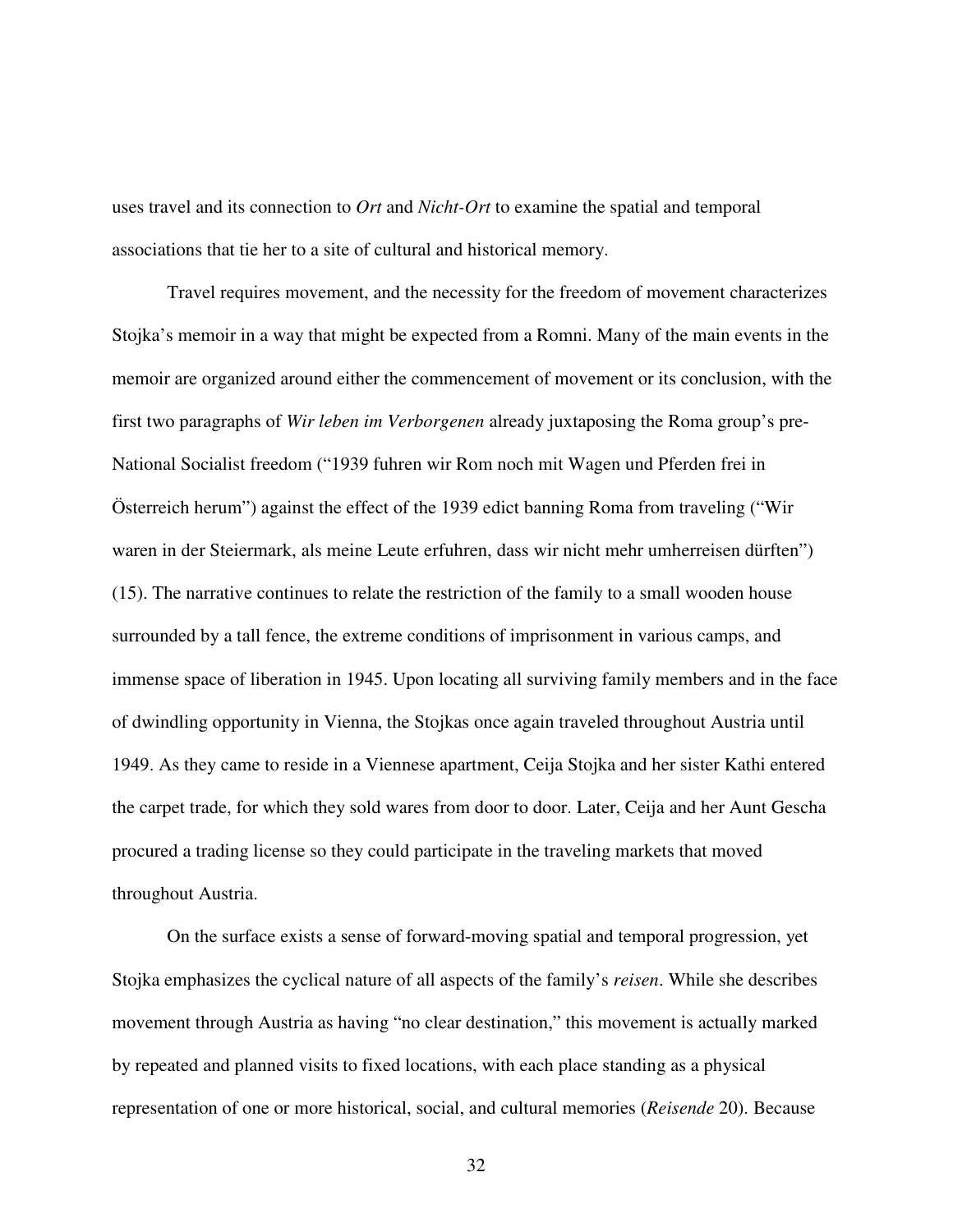Stojka conceives of history in a similar cyclical pattern and sees space as a container of the historical, cultural, and social memory that informs identity, she writes her Austro-Romni identity not only through place, but through time as well. The *reisen* through the physical space takes on the qualities of *reisen* through the temporal space of memory, with Stojka both passively building and actively negotiating her identity in the face of the historical realities of the places she is connected to.

Because of a strong orientation to place, location becomes episodic in a temporal sense in Stojka's memoir, and she uses this phenomenon to develop a kind of geography of her identity markers. Five locations in *Reisende auf dieser Welt* can serve as characteristic examples of different aspects of Stojka's identity. Mariazell, Jois, and Pinkafeld provide the context for Stojka's exploration of the Austro-Romany identity as represented through the Austrian Roma. These locations are important because they represent three events of "returning" in the process of *reisen* that are shown in a temporal and a physical way, all occurring within a short time of each other during the family's travel phase. The significance of the traveling Roma's decision to return to specific locations must be recognized, since it demonstrates an intimate physical and emotional connection to areas that are also historically and culturally important to the sedentary Austrian population. Stojka emphasizes this strong bond by offering a shared memory consisting of interwoven Roma and Austrian components and she represents the cultural practices at Mariazell at Easter and Pinkafeld at Christmas as equally intertwined. Jois, while certainly remaining a location of shared memory and identity for Stojka, disrupts this pattern slightly, since she encounters an official there who refuses to recognize her Austrian status. However, this episode can still be read as a reactionary reinforcement of identity in the face of rejection.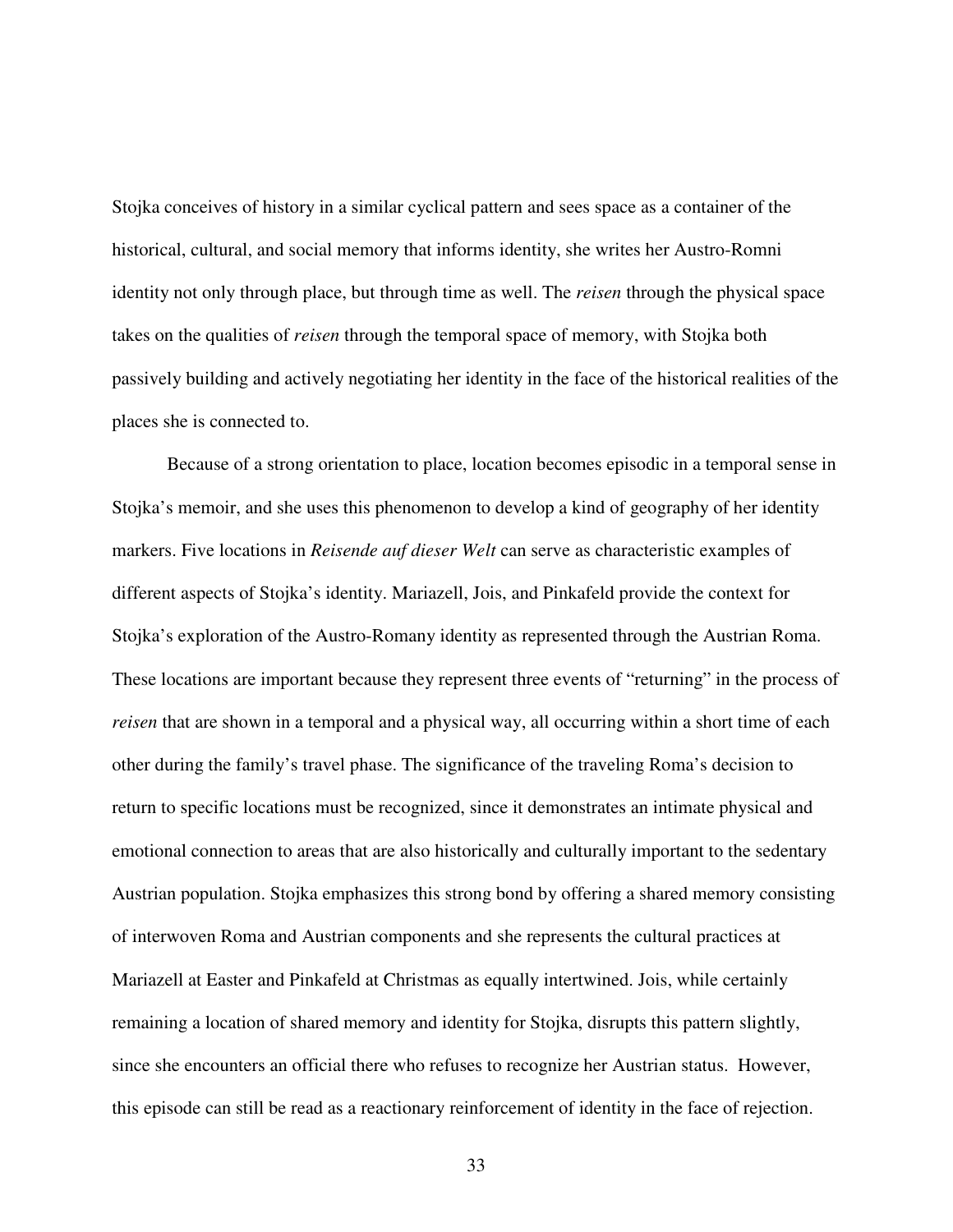In a larger scope, the Paletzgasse in Vienna and Bergen-Belsen in Lower Saxony frame the aforementioned representation of identity in Stojka's memoir by providing the basis for a more active negotiation with accepted notions of history and larger, related identities. These episodes, occurring upon liberation in 1945 and on the  $50<sup>th</sup>$  anniversary of liberation from Bergen-Belsen in 1990, frame Stojka's continual and concurrent struggle to establish her identity in the face of memories of social rejection. The visits differ from those to Mariazell, Jois, and the Burgenland because Stojka makes a point of traveling alone rather than with the group in a time when her family has settled in Vienna to confront emotions of trauma and loss associated with places such as the Paletzgasse and Bergen-Belsen. Through these locations, Stojka relives past feelings of separation, working through her trauma in a way that allows her to come to terms with it.<sup>10</sup> She has no difficulty engaging in this process, since as a victim she is not subject to what Alexander and Margarete Mitscherlich term the "inability to mourn" (14). Stojka's reliving of her traumatic past adds another dimension to an identity previously represented as unified in Mariazell, Jois, and the Burgenland. Reconciling these seemingly disparate sides of her identity occurs through Stojka's connection of the memories with locations situated within Austria. Through representing both sides of her identity as necessarily connected to Austrian place and memory, she is able to reject the separate identity ascribed to her by the National Socialists even as she recognizes the effect the Holocaust still has on her life. Even though these locations symbolize suffering, she is able to interact with them as places of shared trauma and shared Austrian collective memory. Although the treatment of the Roma under the National Socialists

 $\overline{a}$ 

 $10$  For a more detailed discussion of this subject, see Sigmund Freud's essay on trauma "Remembering, Repeating, and Working Through" (1914).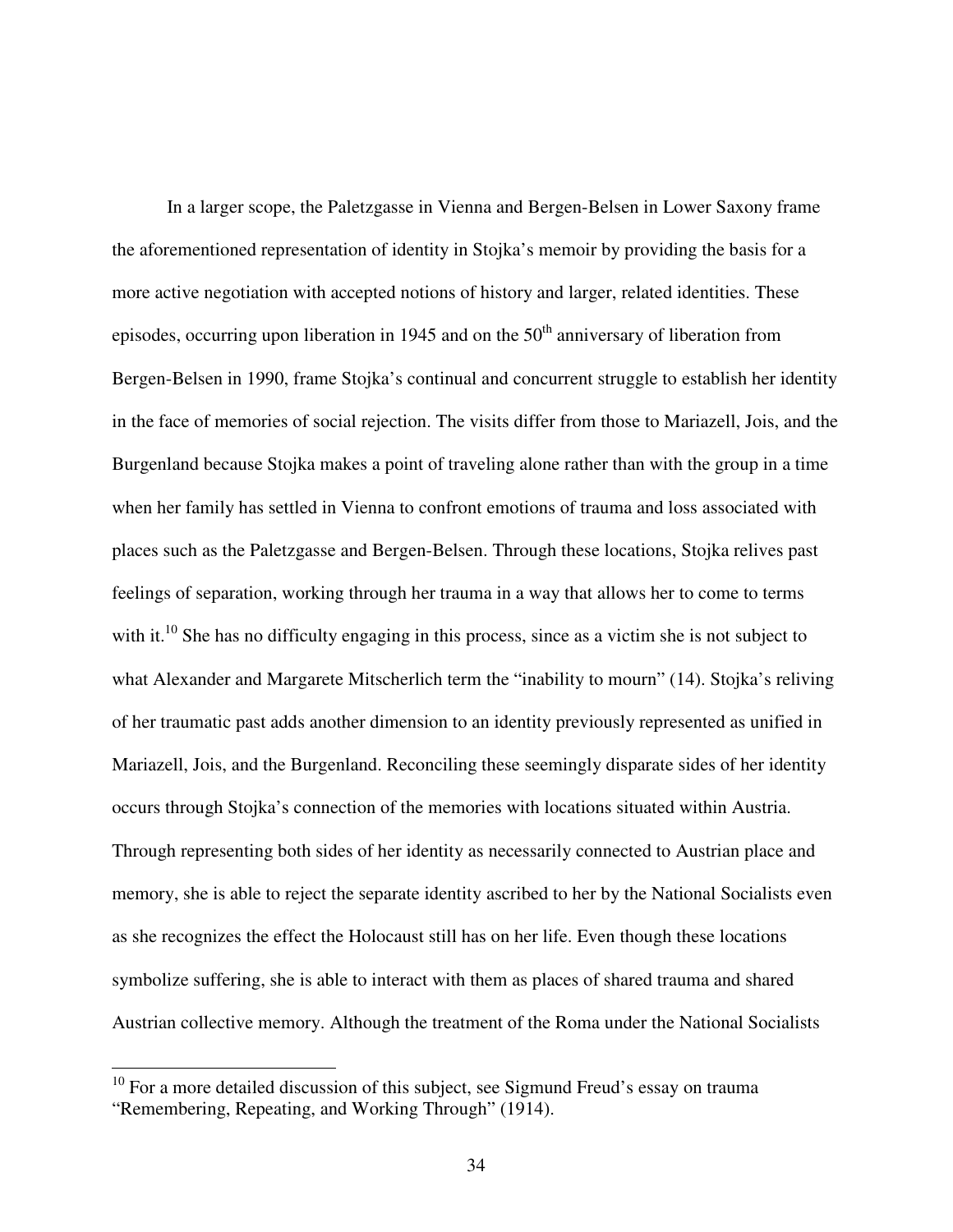made Stojka a social outsider, she emphasizes the arbitrary nature of this status by inserting herself and her family into the Austrian collective memory and culture represented through place. Establishing a strong connection to places of Austrian heritage even as a traveling *Romni*, Stojka suspends the divide between the traveling and sedentary population, while her reshaping of her past marginalized status implies that, although they have experienced discrimination, the Roma belong in Austrian society.

### *Mariazell, Jois, and Pinkafeld*

Austro-Romany identity is written through the Roma familial group's daily and traditional practices while they move through the Austrian countryside on *reise*. As designated stops on this journey, Mariazell, Jois, and Pinkafeld all represent, in different ways, moments in the Roma's history as well as places of strong Austrian identification. Stojka does not always get to experience returning to these places for herself, since she indicates elsewhere in the memoir that she was too young to remember much beyond a few isolated incidents of travel. However, she emphasizes the family memories that exist in these places, and by connecting past and present, they become her own individual memories, drawing her to identify with the locations as countless others in her family have done before her. Because these locations are sites of shared overlapping Austrian and Roma memory and culture, Stojka's rethinks the divide between the traveling and the sedentary and implies a great affinity to these two lifestyles traditionally seen as disparate. The multifaceted cultural practice reduces the opposition between the populations, while the simultaneous connection of memory to travel and place conflates the finality of *Ort*  with the wide space of travel or *Nicht-Ort*.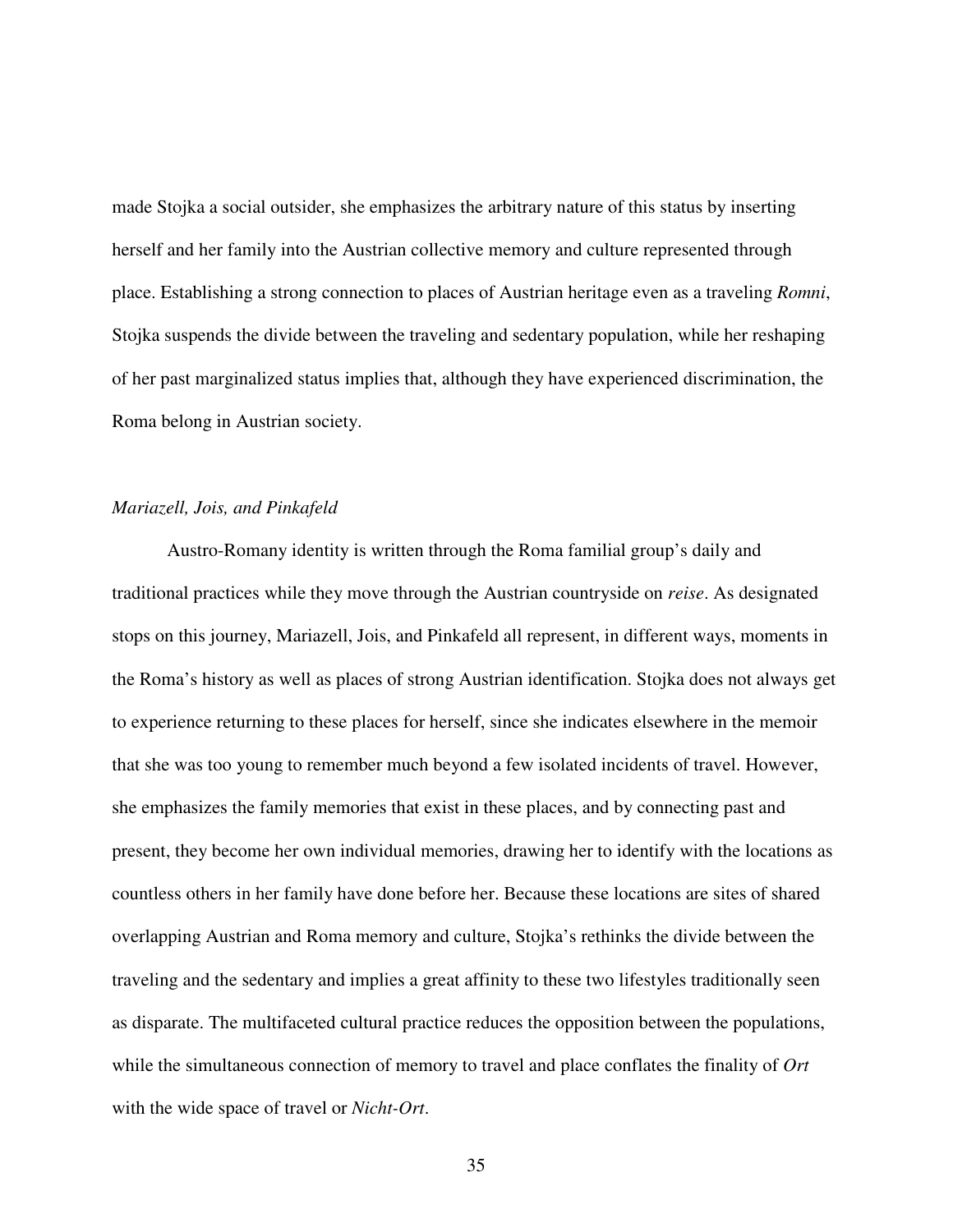The return to Mariazell represents an interesting starting point of analysis, mainly because the area remains a treasured destination for Austrian religious pilgrims since the Middle Ages. Yet the Roma have also journeyed to the site to pay homage to the Catholic Madonna and continue to do so into the twentieth century. Stojka recognizes the importance of this holy location early on, recalling a moment in Bergen-Belsen when her mother promised her: "Nun erfüllte sich der Wunsch, von dem Mama in dem KZ gesprochen hatte. 'Weißt du, wenn wir das KZ überleben sollten,' hatte sie damals gesagt, 'dann machen wir eine Wallfahrt nach Mariazell und danken der lieben Mutter Gottes'" (*Reisende* 20). On the difficult mountainous journey up to Mariazell, the family and their animals must often stop to rest, yet Aunt Gescha relates stories of Roma pilgrimages to Mariazell to motivate the others. One particular tale takes on the quality of a legend and speaks of a very rich Rom who had everything but whose wife remained childless.

Ihre letzte Hoffnung war Mariazell. Der Mann spendete mehrere Goldstücke, seine Ringe und vieles mehr. Die junge Romni opferte ihre schönen, langen Zöpfe, die heute noch in der Schatzkammer aufbewahrt sind. Und der Wunsch ging in Erfüllung. Sie schenkte einem gesunden Buben das Leben, der später mit ihnen nach Auschwitz kam. (21)

Though somewhat enigmatic, this story demonstrates the important Roma connections to Mariazell. Firstly, the perception of the place as a destination of immense religious significance to both Roma and Austrians suggests a cultural similarity rather than a difference between the two populations. Secondly, the Roma possess a strong collective memory of this place. They too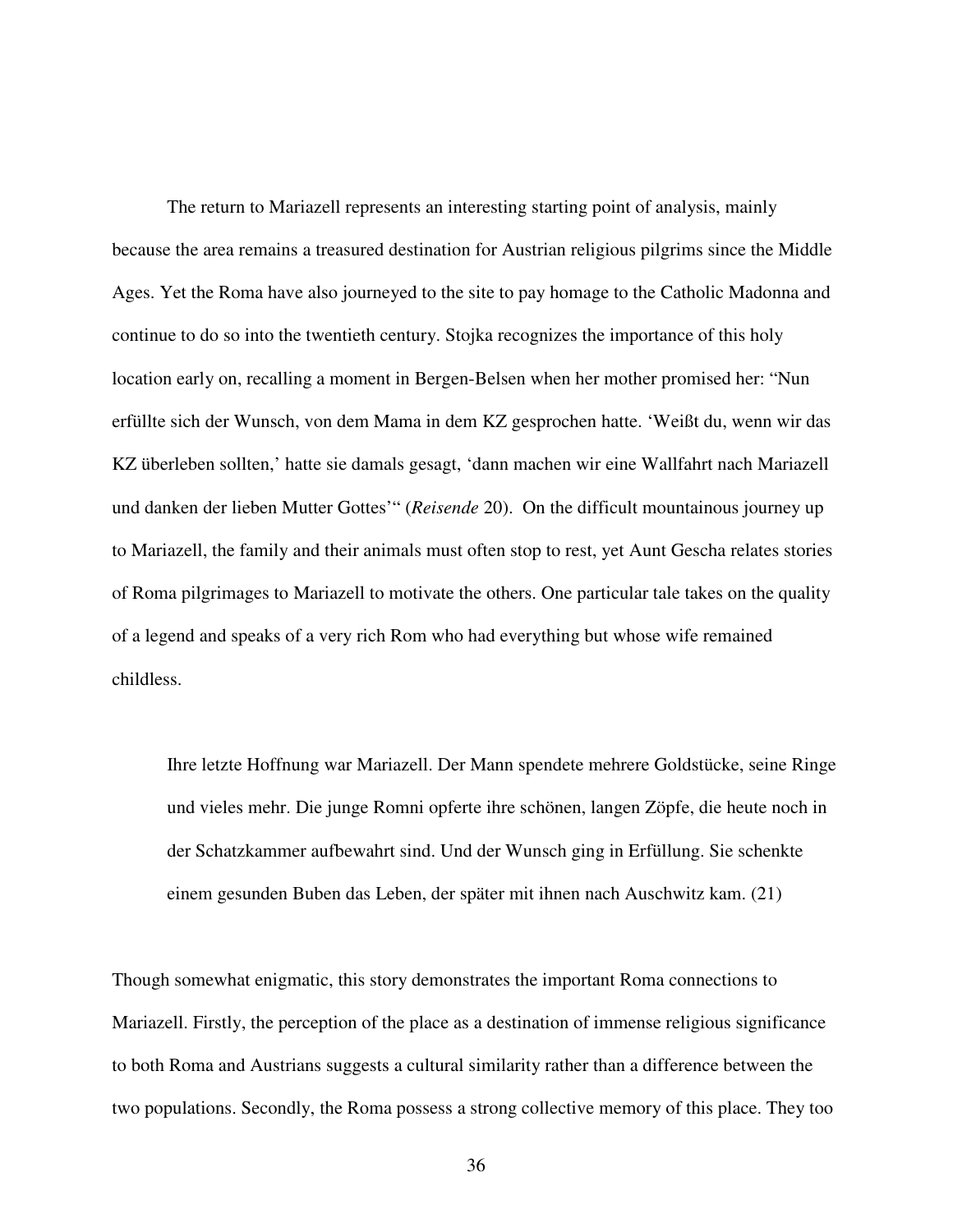believe in its power: " Wenn man mit reinem Herzen betet, geht ein Wunsch in Erfüllung" (21). This implies decades of historical and cultural interaction with Mariazell. The presence of the *Romni*'s braids add an additional physical connection to the place. The personal nature of the tale exemplifies the strong hope for the future Mariazell represents for the Roma who travel there.

It is noteworthy that the Stojkas time their trip such that they will arrive in Mariazell exactly on Easter Sunday. Indeed, this religious holiday is of great personal importance to them and they follow the same traditions as sedentary Austrian Catholics, only from their traveling wagon. They decorate their wagon, wear their best clothing, go to church, and roast *Speck* and *Kartoffel auf die Glut* in celebration. While in church, Stojka thinks of her own personal connection to Mariazell: "Ich dachte an meinen Vater, der vor langer Zeit mit seinen Eltern hier gewesen war und angeblich auch mit uns, als wir noch klein waren" (22). Through highlighting cyclical nature of her family's stay in Mariazell, it becomes clear that this is not just something that has occurred once or twice in Stojka's life, nor is it something that begins with her. Traveling to Mariazell is tradition for Austria Roma, which they make a point of passing on to the next generation. Stojka represents this tradition in a way that concretely anchors them to the location of Mariazell in Austria.

 Stojka's feeling of being historically and culturally bound to Austrian soil is further exemplified by the family's travel to Jois, a small agricultural town in southeast province of Styria. This episode occurs on the way from Mariazell to Pinkafeld in the Burgenland, where the family spends the winter months, and is noteworthy for the way it presents Austrian identity from varying historical and socio-cultural perspectives. Although Stojka has been asked to travel to Jois to receive proper identity papers following the family's entrance into the Soviet sector of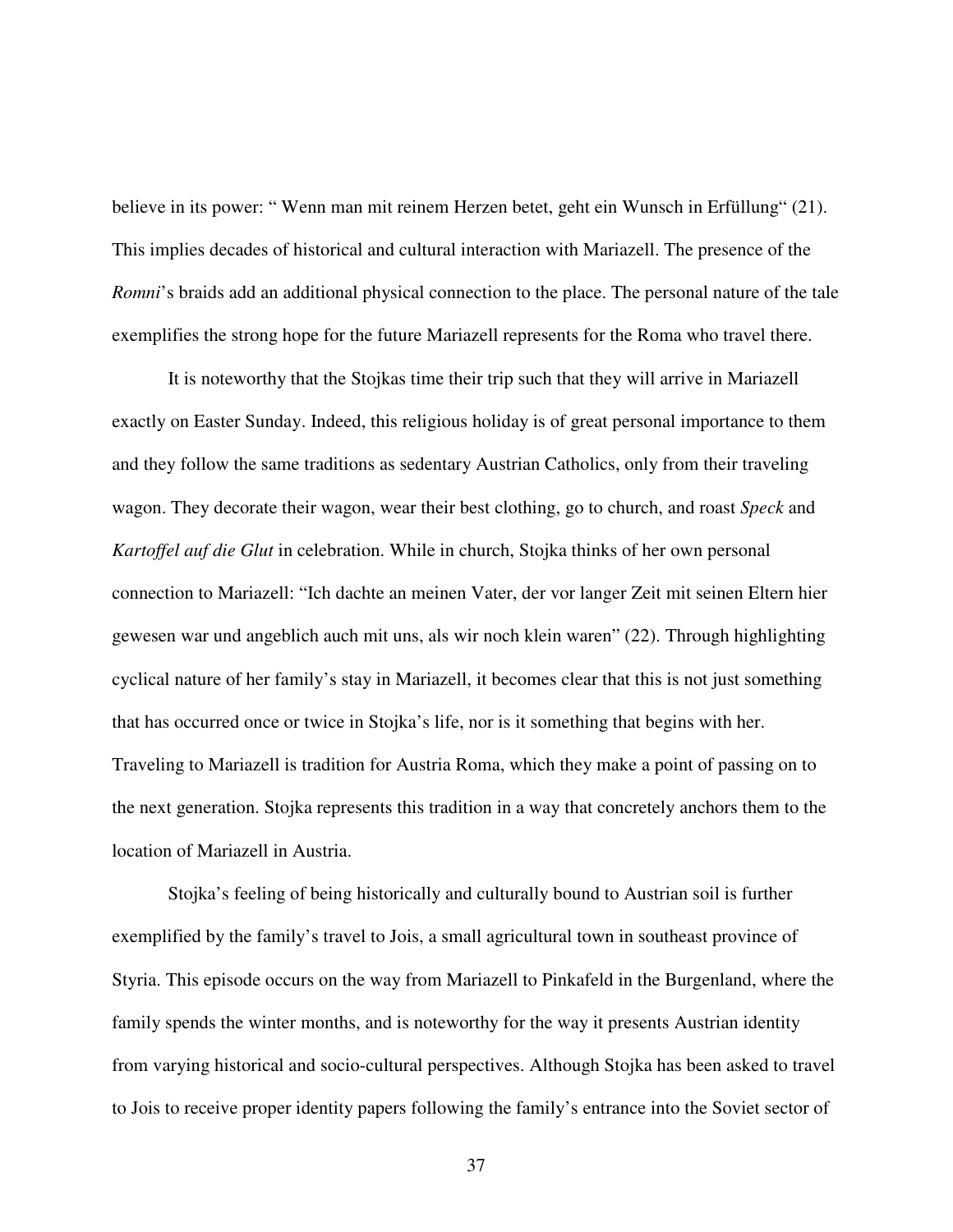Austria, the village holds personal significance for her because it was once the home of her grandparents and mother. At the same time, the events here differ from those at Mariazell because Stojka feels connected to its history but also rejected from Jois by a population that refuses to acknowledge the past. She remarks on the state of affairs in Jois, although she does not mention where she has obtained this information:

Eine Heimat, aus der Mamas Eltern während der Nazizeit von der Gestapo aus ihrem kleinen Häuschen abgeholt und im KZ umgebracht worden waren. Nein, in diesem kleinen Dorf Jois dachte niemand an die verschwundenen und nie zurückgekehrten Menschen. (32)

In Jois, Stojka must appeal for her papers to an administrator whose racist actions and words make Stojka an outsider in every sense. Upon noticing that Stojka is a Romni, he questions her relentlessly regarding her birthplace, birth date, and parentage, clearly assuming that she cannot produce a tie to these written sedentary cultural markers. Yet she is able to provide all information he asks for, even though in her fear she relates: "Er ließ mich genau fühlen, welchen Hass er für mich empfand" (34). Suddenly in a moment of confidence, Stojka explicitly informs the official of her connection to Jois:

"Meine Mama ist eine geborene Maria Stojka von Jois. Mamas Eltern haben am Anfang des Dorfes ein kleines Haus besessen. Wissen Sie, das Haus gibt es noch, nur fehlen meine Großeltern, die sind im KZ gestorben." (33)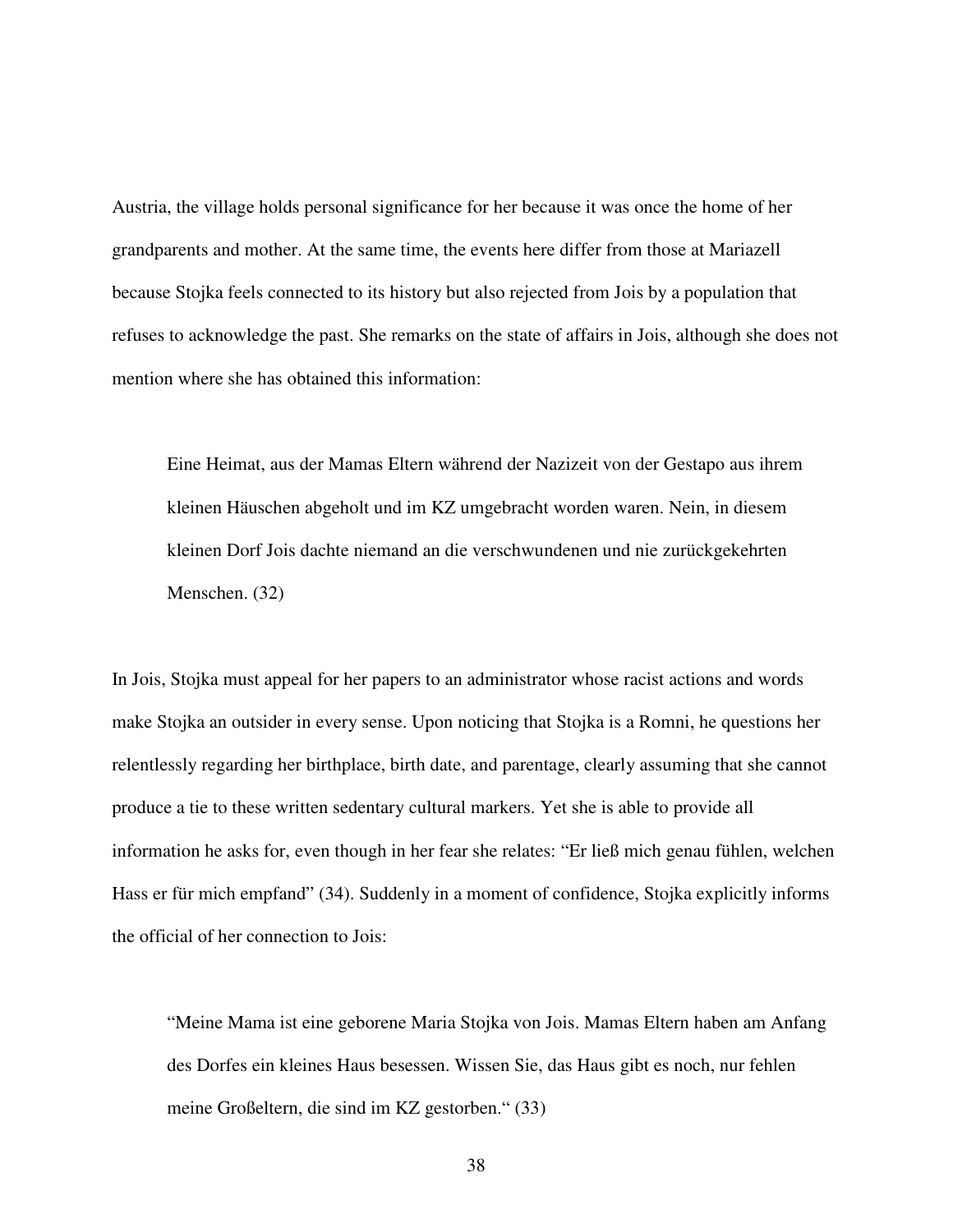Stojka's words not only remind the official of the murder of his fellow Austrian citizens, but also establish her Roma family as equally important to the history of Jois as any other. Since the grandparents lived in Jois at the village's founding, Stojka and her family possess historical ties to the area, down to the very house in which her grandparents resided. Her grandparents likely contributed to the village culture through their accepted presence. Stojka purposefully stresses her mother's birth in Jois to imply that she belongs there as well, despite what the official may think. It is noteworthy that she uses "gestorben" (died) rather than "umgebracht" (murdered) when describing her grandparents' fate to the official. This word choice shows sensitivity on Stojka's part, and indicates that her mention of her grandparents aims to prove her connection to Jois, rather than to lay blame for their disappearance. However, this point seems lost on the man, whose attitude towards her worsens after this statement. Stojka feels the weight of his hatred aimed at her:

Gespannt wartete ich auf die Ausstellung meines Dokumentes, doch alles geschah sehr langsam. Nun stand er mit gespreizten Händen und Beinen vor dem Tisch. Endlich redete er. Seine Beine zog er eng zusammen, und mit seinem Zeigefinger zeigte er auf mich: "Ja, den Identitätsausweis kann ich dir schon ausstellen. Aber höre jetzt gut zu, du Zigeunerin. Dass du dir ja nicht erlaubst, irgendwann einmal bei unserer Gemeinde zu betteln. Hast du mich verstanden? Ich will dich hier bei uns nie wieder sehen!" (34)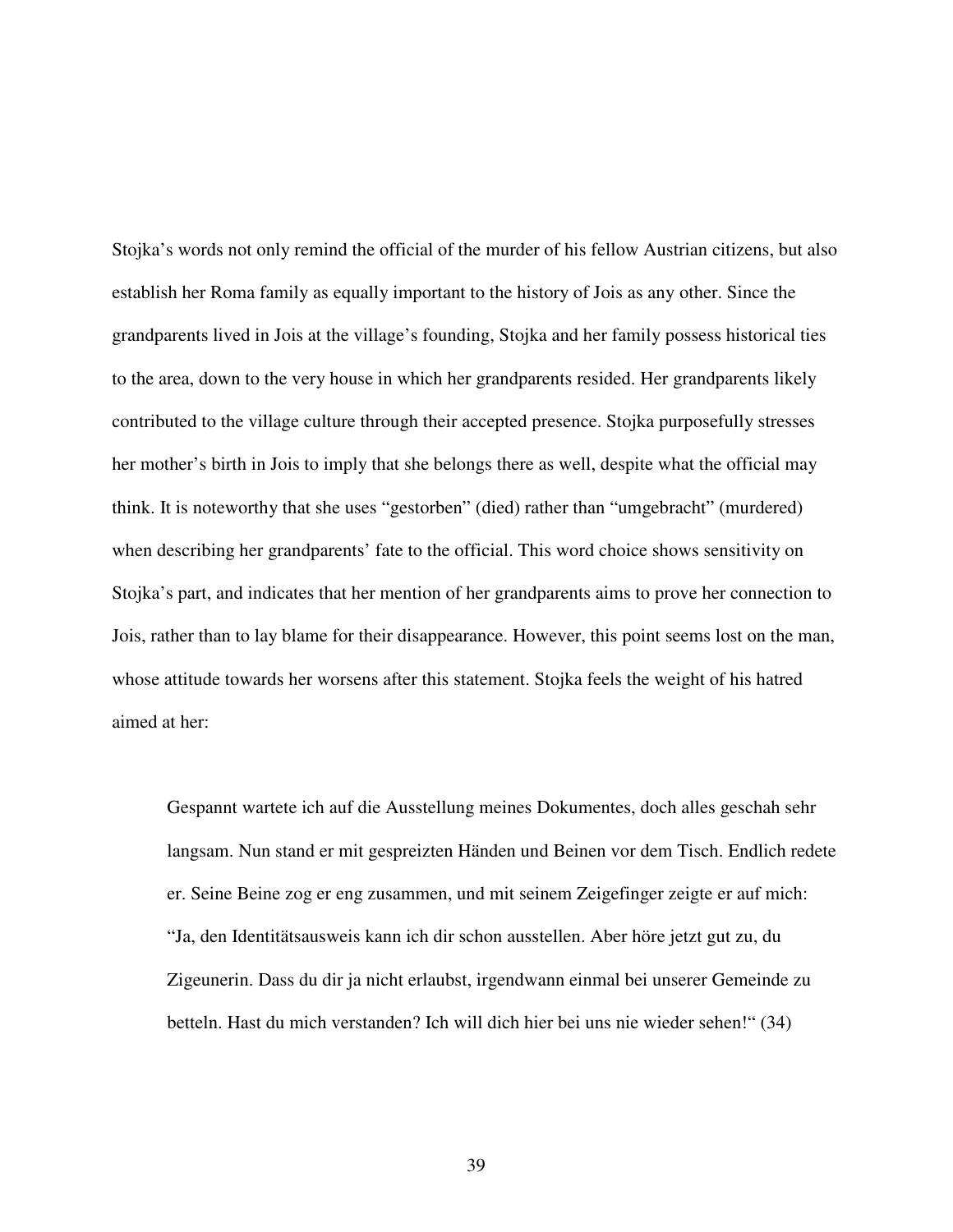As a last insult, the official adds in dialect: 'Mia san ka Bett'lamt und scho gor net für eich' (34- 35). The use of High German and Austrian dialect is interesting here, since it implies more than it directly expresses. The official first appears not to acknowledge Stojka's belonging and does everything he can to negate it. His use of the dialect not only establishes him as a local, but also shows an attempt to "other" Stojka linguistically. But Stojka grasps both forms of the language equally; the dialect does not impede her understanding whatsoever. Because she circumvents the dialect barrier, she also establishes herself as belonging linguistically to the area. However, even as she comprehends his words, her gaze is drawn to another side of the room, where irony of the official's words find physical manifestation:

Mein Blick erreichte eine Zimmerecke, von wo mich der Gekreuzigte barmherzig ansah. Dann sah ich das Lächeln eines Mannes auf einem Bild: Der damalige österreichische Bundespräsident. Meine Beine versteiften sich…aus reinem Stolz (…) ich war auch damals als Reisende zufrieden und glücklich, während dieser Bedienstete am Joiser Amt Angst hatte, dass ihn die Roma anbetteln könnten. (35)

In this scene, the meaning of the crucifix and the picture of the Austrian prime minister, symbols that traditionally offer protection and comfort, become warped to reflect the feelings of alienation that the official's actions cause. Stojka reacts to being constructed as an "other" by going on the defensive, even as she seeks to prove her belonging through historical ties.

Towards the end of the exchange, Stojka finally receives her official identification papers. She comments dryly on the heated conflict concerning her identity by contrasting it with the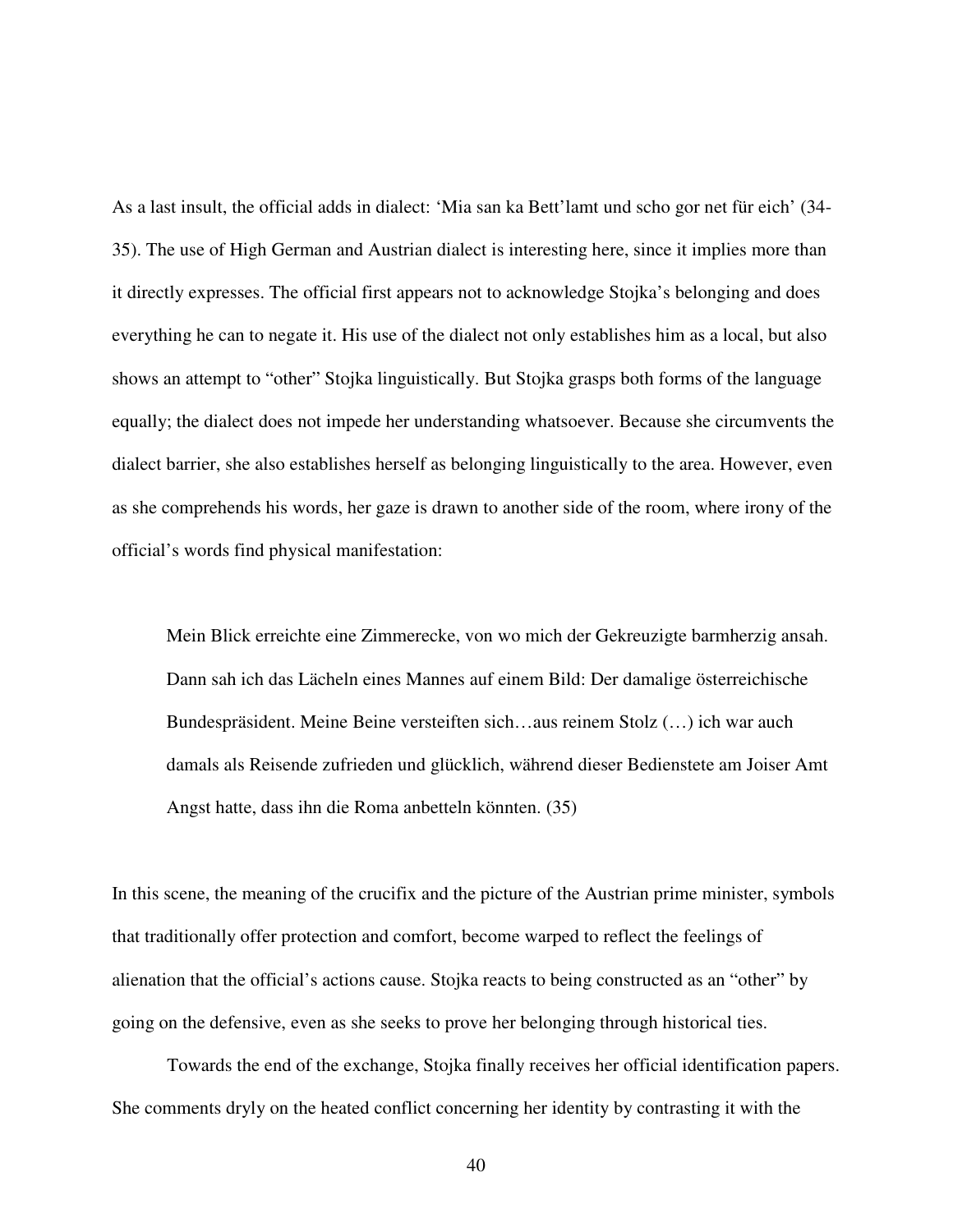resulting papers: "Ein paar Zeilen und ein Stempel bestätigten meine Identität" (35). The way that Stojka writes this sentence to stand as a kind of afterthought, unrelated to the narrative preceding or following it, underlines the contrast between different conceptions of identity. For the official, Stojka remains necessarily outside of Austrian culture by virtue of her Roma heritage, and he refuses to accept her family's historical and socio-cultural presence in Jois. Stojka, however, conceives of her identity as multifaceted and interconnected, with its various components remaining inseparable from each other; indeed, a sheet of paper with a few lines of writing seems silly in its simplistic attempt to define her. As a result of the official's behavoir, she does not leave the room immediately upon receiving her papers:

Ich musste ihn noch einmal ehrlich und tief in seinen Augen schauen, und das tat ich aus meinem tiefsten Herzen. Mit einem Nachruf in Gedanken an meine lieben Joiser Großeltern , Mami und Papu, wo seid Ihr?' verließ ich das Joiser Gemeindehaus und suchte die schöne und kultivierte Wildnis der Wiesen und Wälder auf (. . .)" (35)

Through standing up for her family's participation in the historical timeline of Jois, she establishes their part in, and value to, the community. However, the unpleasantness of the experience makes her want to escape into the freedom of Roma life. By grounding herself in the "cultivated wilderness," she creates a separation between the Austrians in Jois and the traveling Roma. Although she sets out to verify her belonging in Jois as both Roma and Austrian, her last act in this scene suggests that she is also susceptible to the binary thought construction she tries to prove does not exist at Mariazell, and later, at Pinkafeld.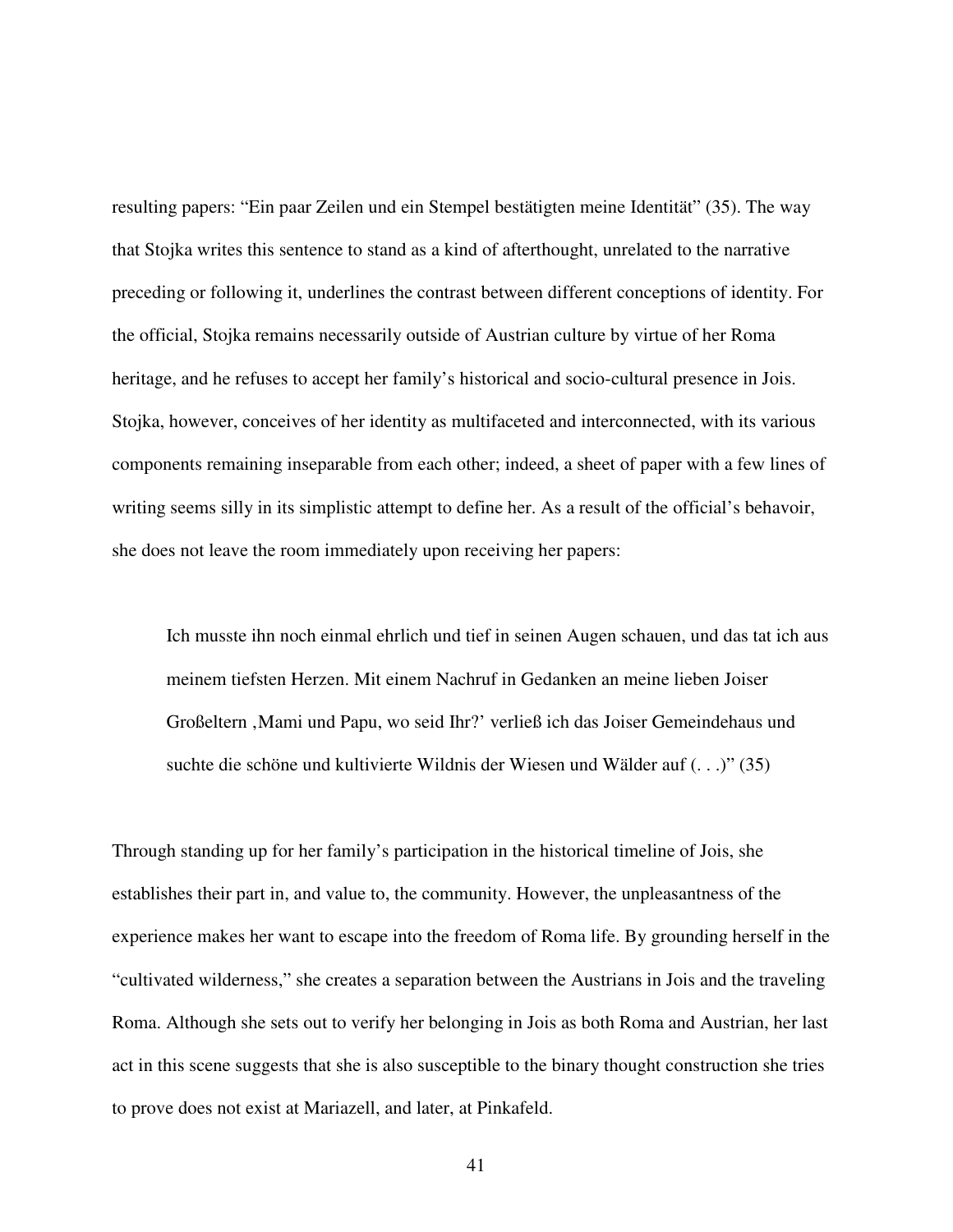The Stojkas return to Pinkafeld in the Burgenland during the early and cold winter of 1948. Here again, stories told by the women represent the historical connection of Roma to this location:

Meine Tante erzählte nicht nur Geschichten, sie erzählte mir von den Gesetzen die die Roma früher hier gehabt haben. Sie hielten sich an die Gesetze, die sie selbst für sich geschaffen haben. (…) Auch Mama erzählte Geschichten, die sie von ihrer Mutter und Familie gelernt hatte. Meistens ging es dabei um wahre Begebenheiten, die sich früher im Burgenland ereignet hatten. Und im Gesang erzählte Mama auch ihr Leben und das ihrer vielen Schwestern. So verbrachten wir fast jeden Abend. (39, 41)

This shows the Burgenland and the towns in it as something that is embedded in Roma memory, and as a location representative of their cultural development. Interestingly, the women use the Roma tradition of storytelling through song to tell their genealogical history in Austria, a ritualized practice that suggests awareness and active passing-on of Austro-Romany identity.

 Pinkafeld in the Burgenland also remains a site of celebration for the Christmas holiday, which is conducted in a mix of Austrian and Roma traditions that take place in the little *Gasthaus* where the family is allowed to stay. Stojka describes Pinkafeld as a location in which integration of Roma and Austrians is accepted, with both populations working together to get the area ready for Christmas. Indeed, she sees Pinkafeld as a kind of idyll, referring to the *Gasthausbesitzerin* as "eine gute Seele" and mentioning that this area contains "viele solche Landleute, die auch einem Rom die Hand reichten" (36). Stojka creates a feeling of belonging by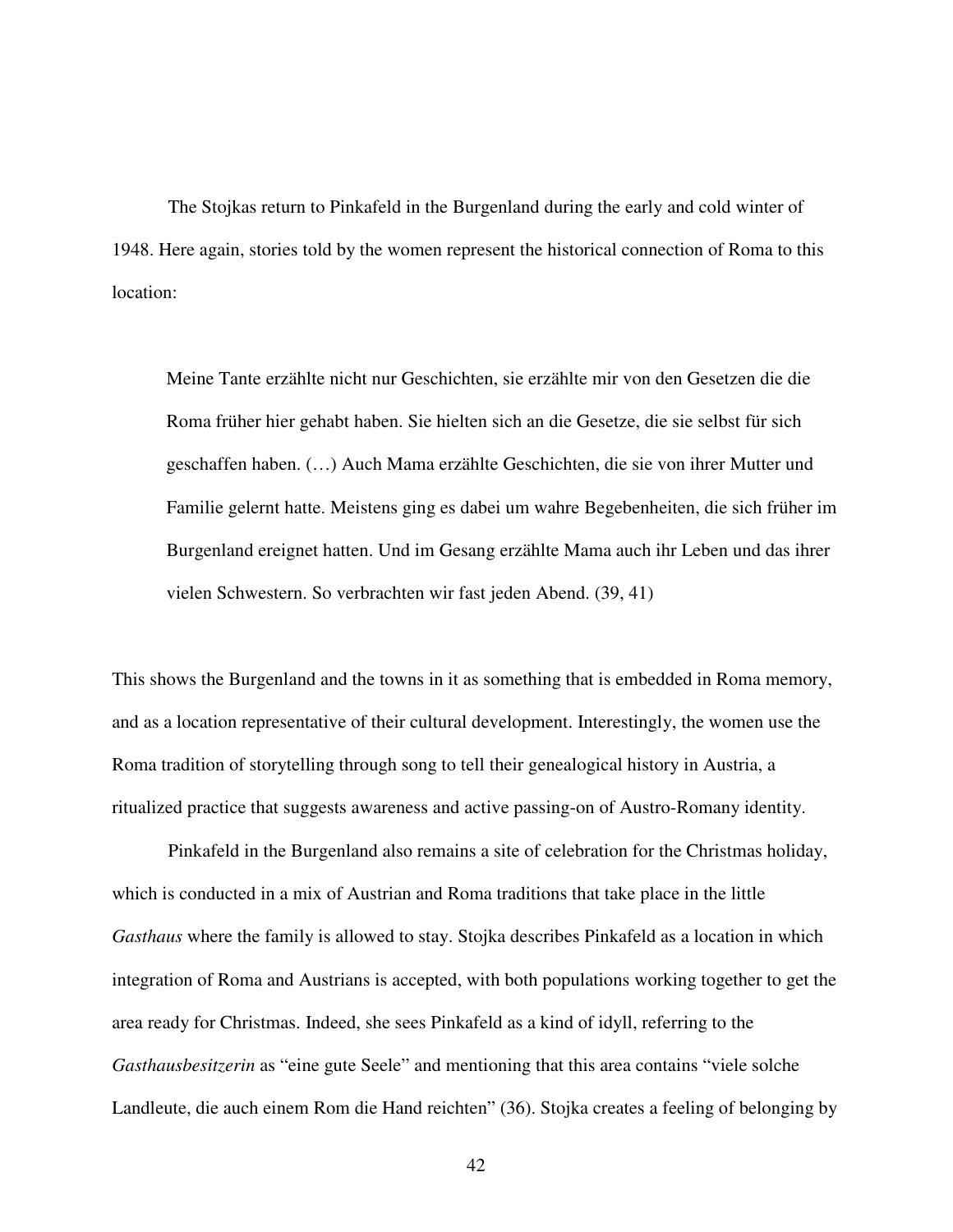describing the busy state of preparation taking place both in their small Gasthaus and in the street scene outside:

Dieses Mal sollte es ein wirklich schönes Fest werden, mit allem was dazugehört. Noch dazu hatten sich Gäste angemeldet. Nun mussten sich alle Hände bewegen. (…) Ich stand mit der Moni vor dem Haustor und beobachtete die Ortsbewohner. Auch sie waren mit der Vorbereitung für die Weihnachtsfeier voll beschäftigt. Manche liefen noch mit dem Christbaum nach Hause. (...) Unser kleiner Christbaum am Heiligen Abend war nur so groß, dass er Platz auf unserem Zimmertisch fand. Doch er strahlte und funkelte, als wäre er der Allerschönste. (46-47)

These sentences demonstrate the unified actions of both populations. Stojka also emphasizes the Roma's strong attachment to both Austrian and Roma Christmas traditions. Indeed, she relates her impatience with their small dog's begging for attention in the wake of her part of the preparation: "Aber zum Küssen hatte ich keine Zeit, ich musste die Äpfel schälen und die Nüsse aufklopfen und den Topfen für den Topfenstrudel vorbereiten" (46). Stojka underscores her mother's dedication to making *Hühnersuppe* and *Schwammerlsuppe*, which Stojka describes as a very important undertaking: "Nur zu Weihnachten machte sie zwei verschiedene Suppen, die Hühnersuppe and eine Schwammerlsuppe" (46-47). The family pays equal attention to properly preparing *Bokoli* and *Romane Schach*, staples of the Austro-Romany holiday tradition: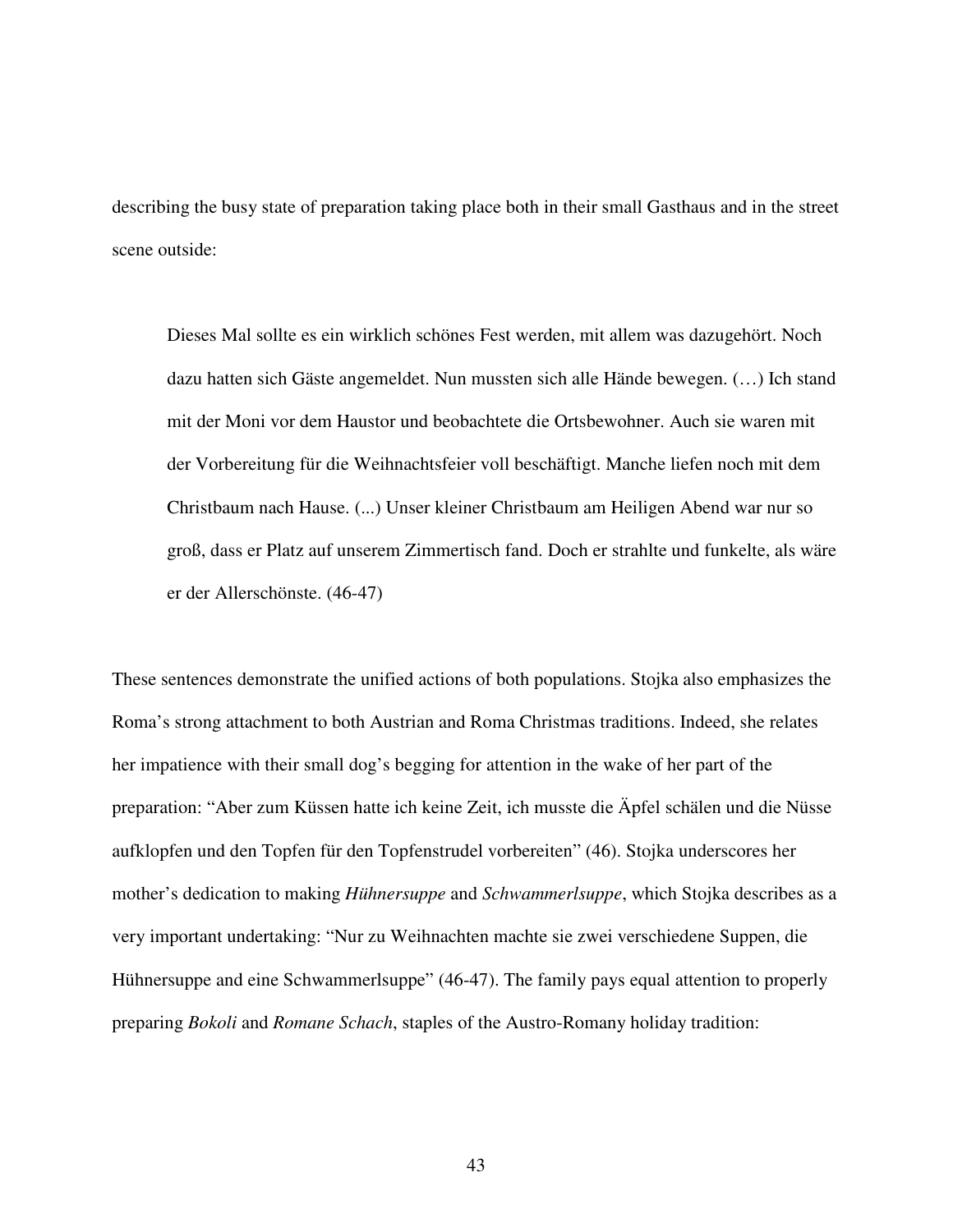Nun ließ meine Tante den Speck aus, denn Mama brauchte Grammeln für die *Bokoli*. Ein Festtag ohne *Bokoli*, das Zigeunerbrot, wäre undenkbar. Und was wäre das für eine Küche ohne *Romane Schach*! Nicht daran zu denken! Diese Speisen gut zuzubereiten ist der Stolz jeder Romni oder Sintizza. (47)

Aside from these two items, the pattern of the celebration and gift-giving mirrors Austrian tradition, with Ceija even starting to sing "*Stille Nacht*" before the gift-giving takes place. However, it is clear that the family values its combination of Austrian and Roma traditions and pays equal attention to both during the important Christmas celebration.

 It is interesting to note that Stojka recalls these events while traveling. Although they are on the move, the family is still connected to place in much the same way as the sedentary population. The Stojkas understand Mariazell, Jois, and Pinkafeld as representative of their own history, as sites of shared overlapping Austrian and Roma memory and culture. For Stojka, even travelling becomes a place, since she attaches to it historically confirmed socio-cultural memory that functions the same way as the memory attached to an *Ort* like Mariazell. In this way, just as the Stojkas return to Mariazell, Jois, and Pinkafeld each year, they also 'return' to travel each year. It is for this reason that Stojka can characterize herself as "auf der ganzen Welt zu Hause," yet still remain attached to and emotionally moved upon visiting the place of her birth in Kraubath in Styria (55). Because her awareness of the way that space can arbitrarily be used to establish identities and to exclude certain groups, these locations of Mariazell, Jois, and Pinkafeld lay the foundation for Stojka's confrontation of the Holocaust occurring in the Paletzgasse and Bergen-Belsen.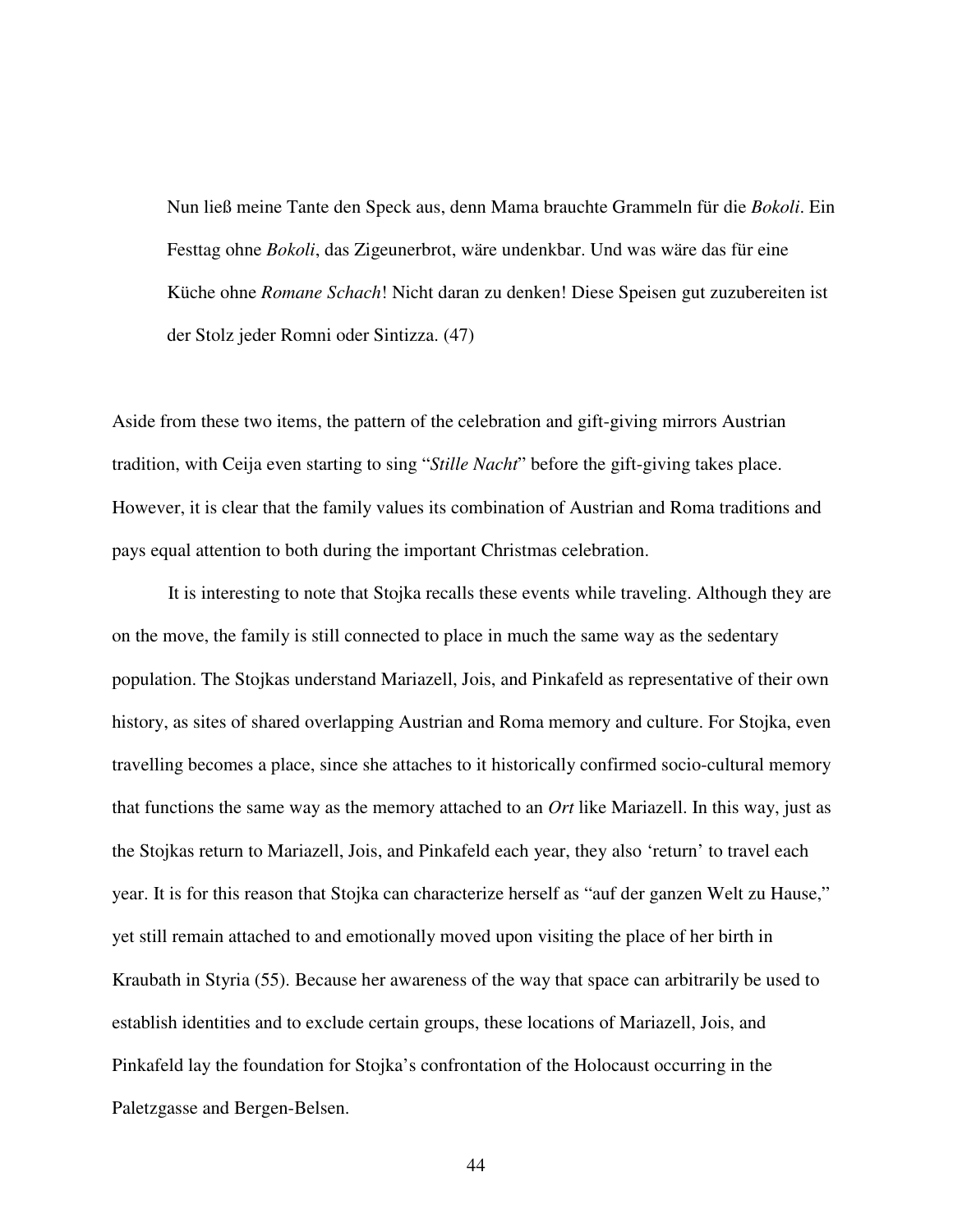#### *Paletzgasse and Bergen-Belsen*

While Mariazell, Jois, and Pinkafeld represent Roma as part of Austrian history through an amalgamation of place and identity, Stojka presents Paletzgasse and Bergen-Belsen as sites of traumatic memories of rejection. These locations are marked by trauma resulting from the events that occurred there, and it is by visiting these sites that Stojka seeks a way to reconnect an act to its location. Rather than showing a connection to Austrian society, her visits to Paletzgasse in Vienna and the concentration camp of Bergen-Belsen signify a loss of humanity and forced social isolation. Returning to the Paletzgasse and Bergen-Belsen, Stojka relives the traumatic emotions of the arrest of her father and the experience of the Holocaust, and attempts to come to terms with the long-term consequences of these events. Highlighting these locations, Stojka indirectly tells of the way that exclusion from Austrian society forms a complementary part of her Austro-Romany identity.

When Stojka writes about the Paletzgasse, located in the sixteenth district of Vienna, she describes it as the place of the family's first imprisonment. Although the National Socialists allowed the Stojkas to remain in their traveling caravan, they forced the family to build a fence around it and forbade them from any kind of movement around the city. Under National Socialist surveillance, the Stojkas were hemmed in, hungry, and subject to constant midnight terror raids by the Gestapo. Shortly before they were deported to Auschwitz-Birkenau, Stojka's father was arrested. The Paletzgasse marks the last time she saw him alive before his deportation to a concentration camp.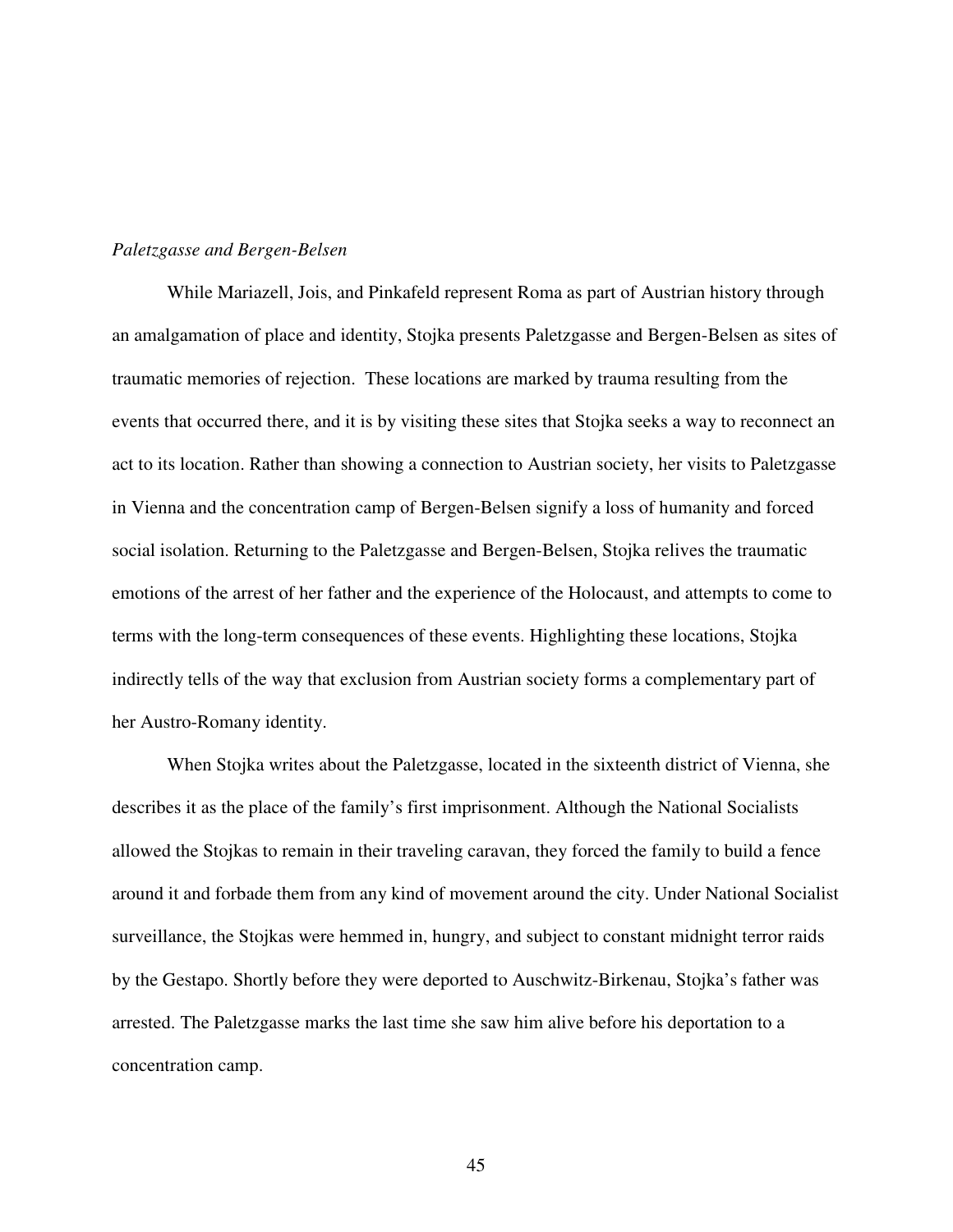When Stojka first begins to think of returning to the Paletzgasse in 1946, the newly liberated family has already been living in Vienna for some time. She visits the Meidling cemetery in Vienna where the ashes of her father are buried, but soon feels that she must return to the Paletzgasse to calm the yearning for her father. When she reaches the spot where their caravan hidden by a wooden barrier used to stand, Stojka is struck by how little has changed, even after all that has happened: "Alles war mir noch vertraut" (20). Nothing in the area seems to reflect the history of what Stojka knows happened there. However, Stojka relives the memory that she associates with this location as a way of confronting the emptiness caused by the loss of her father:

Ich setze mich auf dieselbe Wiese, wo ich noch als Kind mit meinen Eltern glücklich gewesen war und sah auf dieselben Bäume, auf jeden Ast, auf die Bretter des Kongressbades. Die Farbe war noch dieselbe, die ich kannte, rot-weiß-rot. (20)

These purposeful actions of site-specific engagement with history represent Stojka's attempt to connect the past and present in a location that fails to show its history. In the absence of her father, who is united with this location in her memory, Stojka feels a strong emotional pull to return. But all traces of Stojka's past here have been erased, and unlike in Jois, she cannot locate herself in the Paletzgasse. The "rot-weiß-rot" of the Austrian flag painted on the boards around the Krongressbad serves as an ironic reminder of the way Stojka was excluded from Austrian society in this very spot. As Stojka attempts to confront the memories that are tied to the imprisonment of her childhood, she demonstrates that the location can also be a site of hidden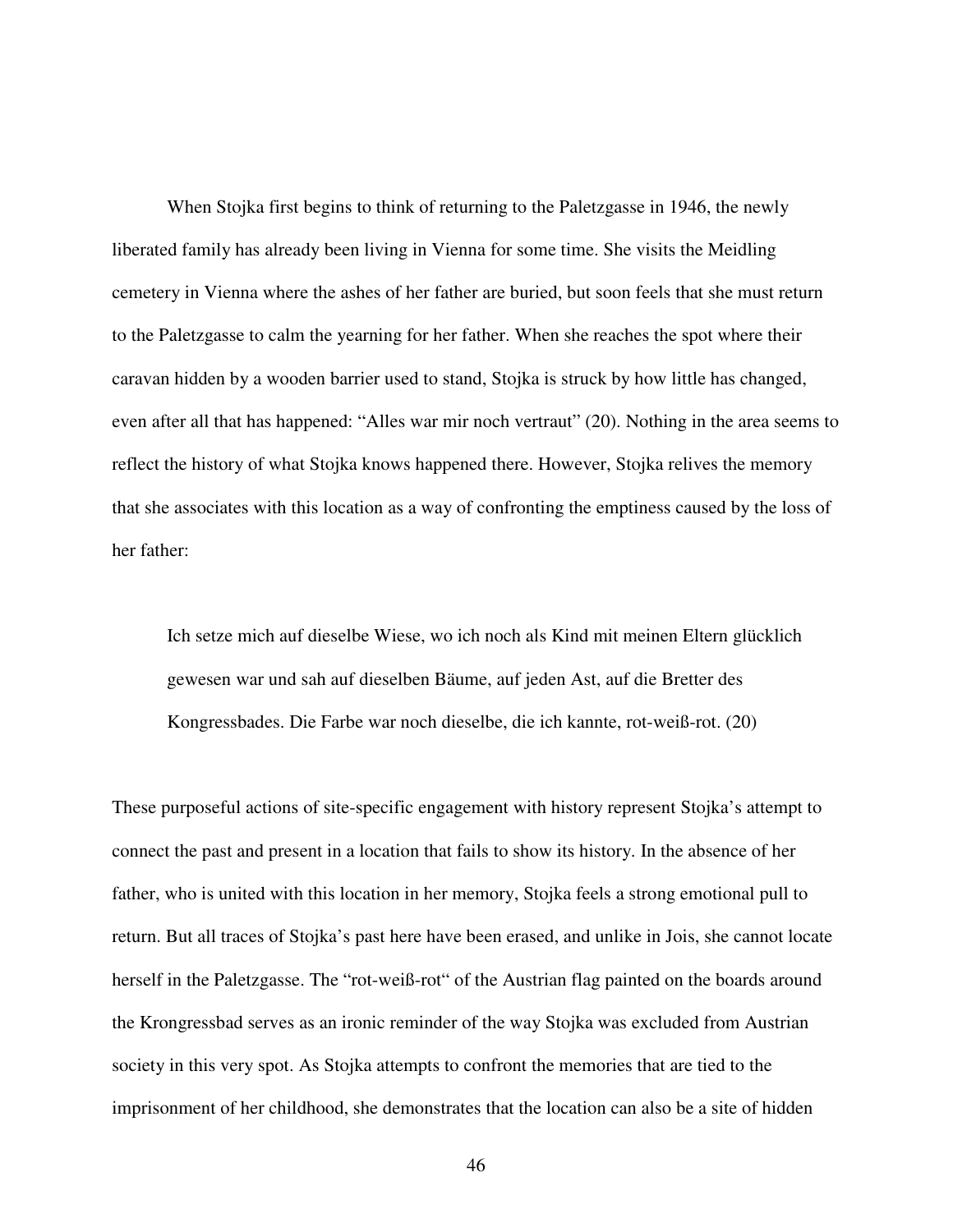memory. However, she combats this by forcing herself to locate specific things about the place that she does remember, like the fields and the trees. Although Paletzgasse remains an Austrian location, Stojka makes visible the multiple histories that it contains. Paletzgasse serves as a cathartic release for Stojka's mourning of her father, but her presence there also brings up the past acts that occurred there and highlights them as a consequence of exclusion. The feeling of emotional exclusion is intense and tangible, even after much time has passed. Stojka does not comment on it directly, but simply returns to the safety of her family after sitting on the field: "Als ich auf unseren Platz beim Prater zurückkam, fragte mich meine Mama, wo ich gewesen sei. Aber sie wusste es ohnehin, sie brauchte mich nur anzuschauen" (20). As this quote indicates, there is a shared sense of loss among this Roma family for those who disappeared under the Nazis. By reliving and acknowledging the impact this has on her, Stojka integrates this experience into the larger definition of her self.

The last and perhaps most striking purposeful act of revisiting that Stojka describes is the 1990 return to Bergen-Belsen in Lower Saxony on the  $45<sup>th</sup>$  anniversary of its liberation. Although Bergen-Belsen is in Germany, it remains a site which Stojka associates with her Austro-Romany identity, since she was sent there by the Austrian government. She begins the episode by telling the reader that "schon lange hatte ich den Wunsch gehabt, in Bergen-Belsen das Stück Erde wiederzusehen, wo Mama und ich nur mehr das bisschen Leben hatten" (107). Although she is invited with many other survivors, Stojka waits until the day when nothing is planned to visit the camp: "Nur so konnte ich mich genau konzentrieren" (107). As she reaches the entrance of the camp, with her two daughters trailing behind her, she details the group's progress: "Wir gingen nicht ins Museum, sondern gleich zu jenem Platz, der vor 45 Jahren mit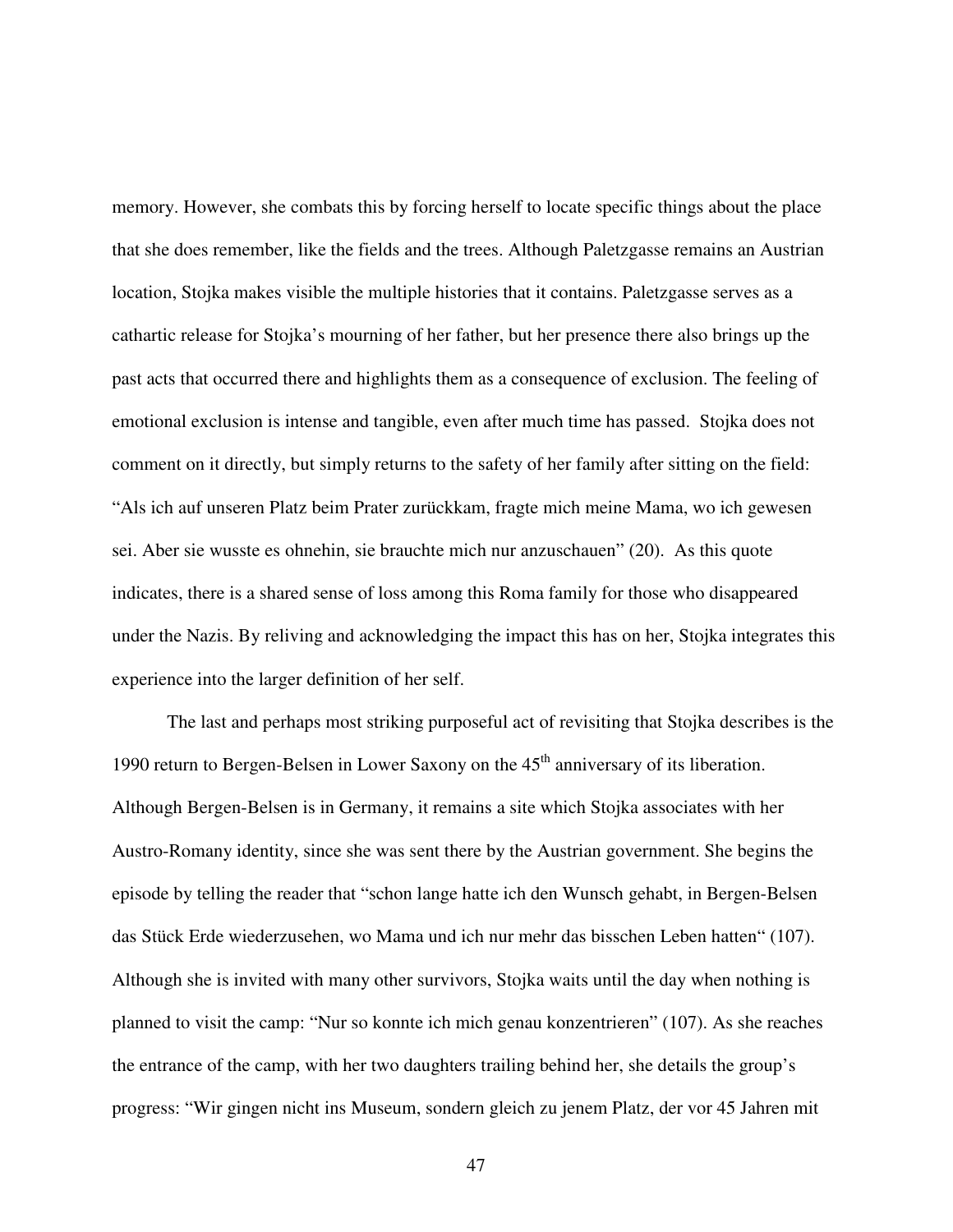Leichen bedeckt war. Dort lagen die Massengräber" (108). Stojka continues her inventory of the components she remembers from the camp. She is particularly concerned with finding her "Lebensbaum," whose leaves helped Stojka and her mother survive starvation. Locating this tree becomes an almost desperate undertaking, and after being pulled to the left by a mysterious force, Stojka sees the tree, still standing but long dead: "Er war viel größer geworden. Oder war er es doch nicht? (...) Ja, er war hier, wir sahen den Spalt genau. Es gibt in Bergen-Belsen keinen zweiten solchen Baum" (109). She uses the tree to orient herself, in order to find the barracks, locate the area where her mother and she were imprisoned, and place her shoes exactly where her mother peeled the potatoes she stole from the kitchen. At this point, past becomes present and she writes: "Jetzt sah ich alles genau vor mir" (109). Again in this episode, Stojka actively connects past and present in a way that actualizes the past. She even takes a piece of this past with her to Vienna: a twig of the "Lebensbaum" (110).

 As in the Paletzgasse episode, Stojka makes a point of not only returning, but actively seeking out the locations of memory. To remember alone is not her goal; she traces all components of the experience in a way that connects the past to the present and brings the crime associated with the location to light. In contrast to the Paletzgasse, where Stojka writes as a child mourning the loss of her father, the voice here is of the adult who struggles to find meaning in the face of the Holocaust and its aftermath. Her adult voice connects her survival to the "Lebensbaum" as she tries to work through the childhood trauma:

Leider war mein Baum abgestorben. Wieso? Weil er genau neben den Grabstätten steht. Wahrscheinlich hatte er noch 35 Jahre gelebt, bis seine tiefen Wurzeln den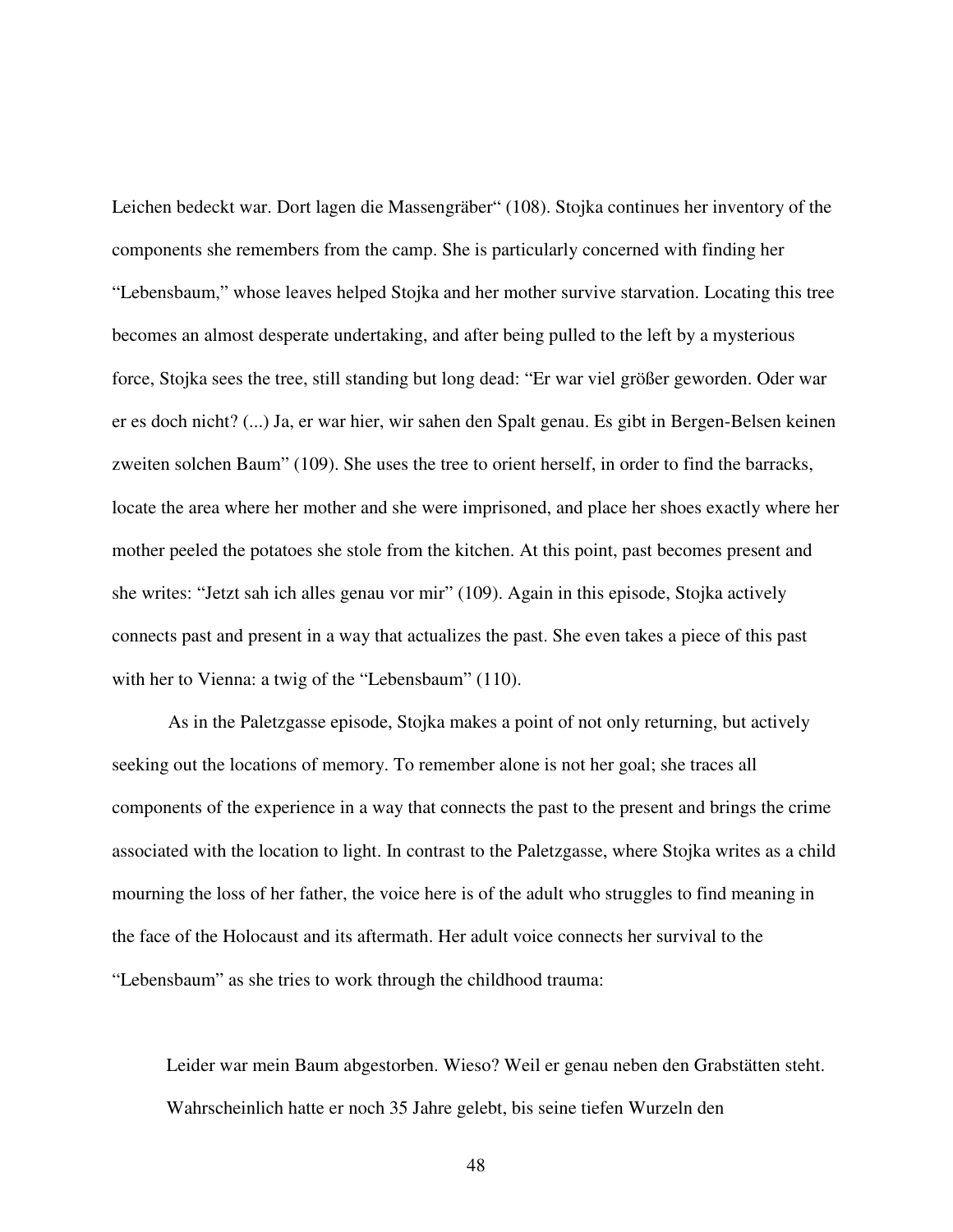Gärungsprozess nicht mehr ausgehalten hatten. Vielleicht habe ich unrecht, doch anders kann ich es mir nicht erklären. Alle anderen Bäume sind saftig grün, nur meiner ist trocken. Aber er ist schön. (109-110)

Unlike in the Paletzgasse episode, Stojka here attempts to reason vis-à-vis the trauma of her experience, forty-five years after its occurrence. While the Paletzgasse offered no physical manifestation of the crimes that occurred there, Bergen-Belsen reflects the aftereffects of the Holocaust through the tree that perished in its wake. In this sense, Stojka identifies with the "Lebensbaum." Even though she is inevitably marked by this trauma of the Holocaust, she perseveres in life and is still standing. For Stojka, the broken yet still standing "Lebensbaum" represents the suffering of those in Bergen-Belsen by its mere presence. This satisfies her and she is able to leave the place at peace with herself and the past: "Glücklich fuhren wir am nächsten Tag nach Hause" (110).

 Both the Paletzgasse and Bergen-Belsen episodes not only describe locations of traumatic events, but also sites where rejection from Austrian society has long term, actual consequences. Indeed, the murder of Stojka's father and the deportation of the entire family to a death camp stand as acts of total exclusion and annihilation from Austrian society, the remnants of which haunt Stojka emotionally. She uncovers these hidden acts, while choosing locations that also show the other viewpoints of her unified Austro-Romany identity and focus on the Austrian attitude of exclusion. Indeed, these locations and their events contrast strongly with the sense of inclusion and unity at Mariazell, Jois, and Pinkafeld. Yet they form an important and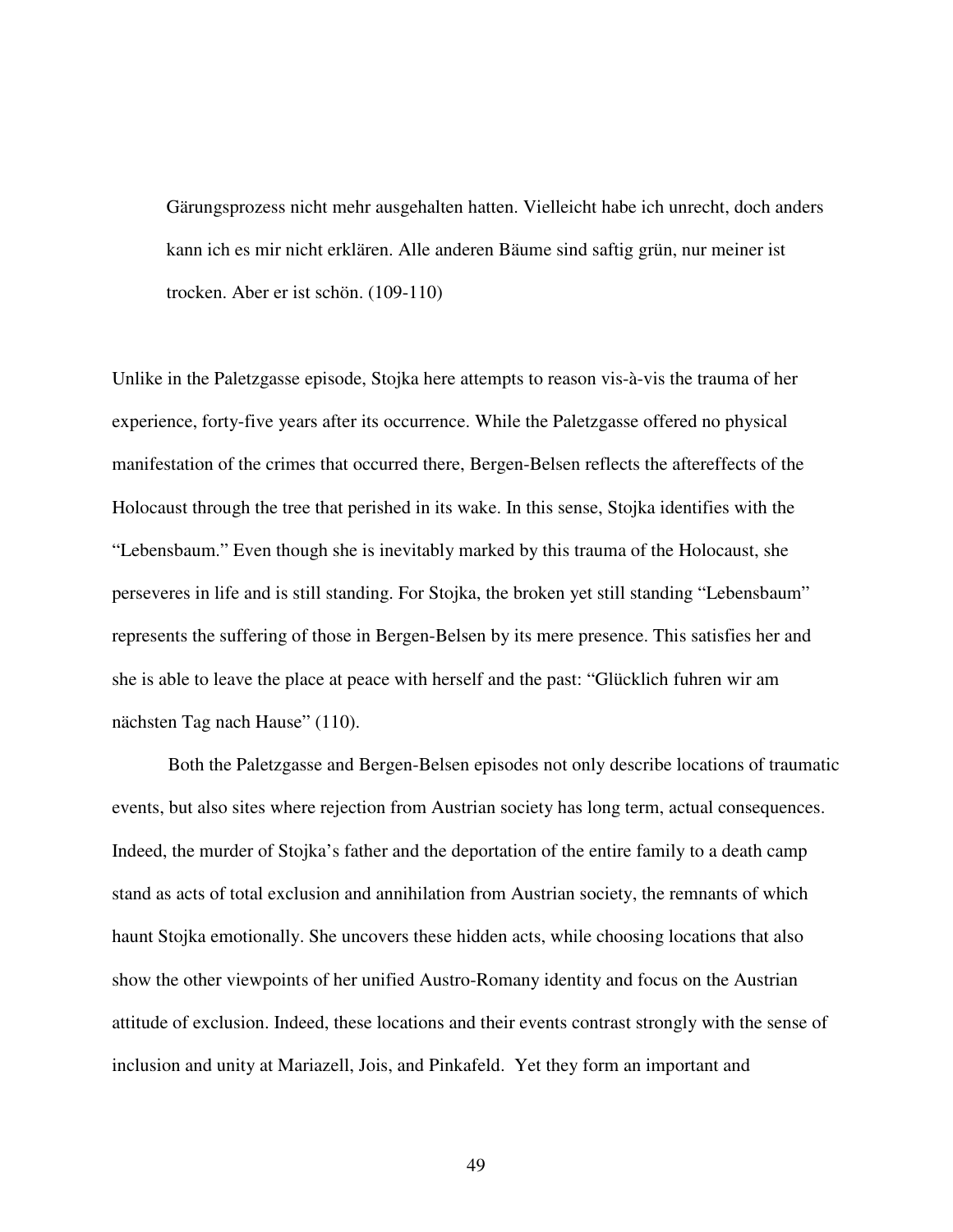complementary aspect of Stojka's identity since they reflect that her identity has been determined for her rather than by her during certain periods of her life.

 Stojka's memoir portrays how identity can be both described and ascribed by social, historical, and cultural forces. Through her strong connection to Austrian sites of positive and negative memory, she incorporates the social rejection she experienced during Holocaust into her Austro-Romany identity in a way that revisits the divide between the two cultures, as well as the opposition between ascribed and descriptive identity.

 Mariazell, Jois, and Pinkafeld represent sites where Stojka describes her identity through shared Austro-Romany memory, and these sites blend the Austrian and Roma worlds together to make them almost indistinguishable from one another. In fact, if one would not know the Stojkas' background, it would be difficult to differentiate them from other Austrian families based on their religious and cultural traditions. Stojka also creates links between the formerly disparate traveling and sedentary lifestyles through her strong connection to sites of Austrian cultural memory. Importantly, these episodes and others indicate that Stojka and her family view themselves as unequivocally part of Austrian society and generally do not question their belonging. This sense of a shared yet diverse community is repeatedly shown at Mariazell, Jois, and Pinkafeld. Especially the active practice of Austrian cultural and religious customs in these locations creates doubts as to the "otherness" of Roma.

 Although Stojka gives the reader the sense that she would prefer to present herself in this unified way, she acknowledges the times when Austrians have ascribed an unwanted identity to her. The official in Jois refuses to accept Stojka as legitimately Austrian, even as she makes a point of demonstrating her belonging in Jois. While she categorically rejects any kind of ascribed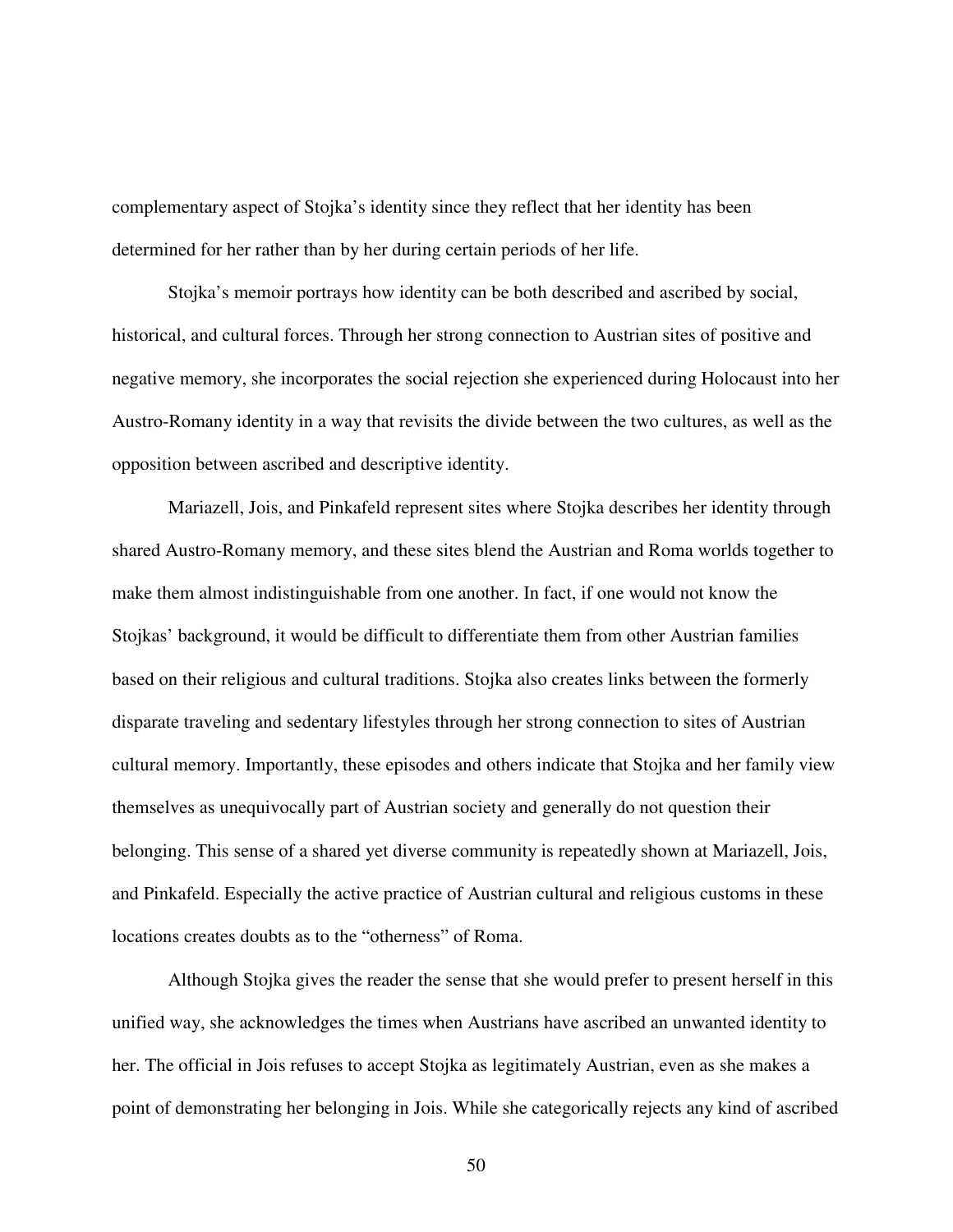identity in the memoir, she admits that these forces exist and their impact on her life and the lives of the Roma community. The episodes at the Paletzgasse in Vienna and Bergen-Belsen in Lower Saxony are indicative of extreme forms of identity ascription and the exclusion from Austrian society that may arise from them. Stojka recognizes these sites as moments of rejection from Austrian society, yet she still treats them as sites of shared Austro-Romany memory. By working through the trauma of the Holocaust in these locations, she reclaims an agency of identity that was denied to her there. Interestingly, she incorporates the rejection of this time into her own definition of her identity and in doing so, reclaims it as her own. In a larger sense, Stojka denies the very idea that identity can be ascribed to her at all by taking elements of ascribed identity and using them to describe herself. Because of this act, she breaks down the divide between ascribed and described identity, effectively returning the agency of identity determination into the hands of the individual.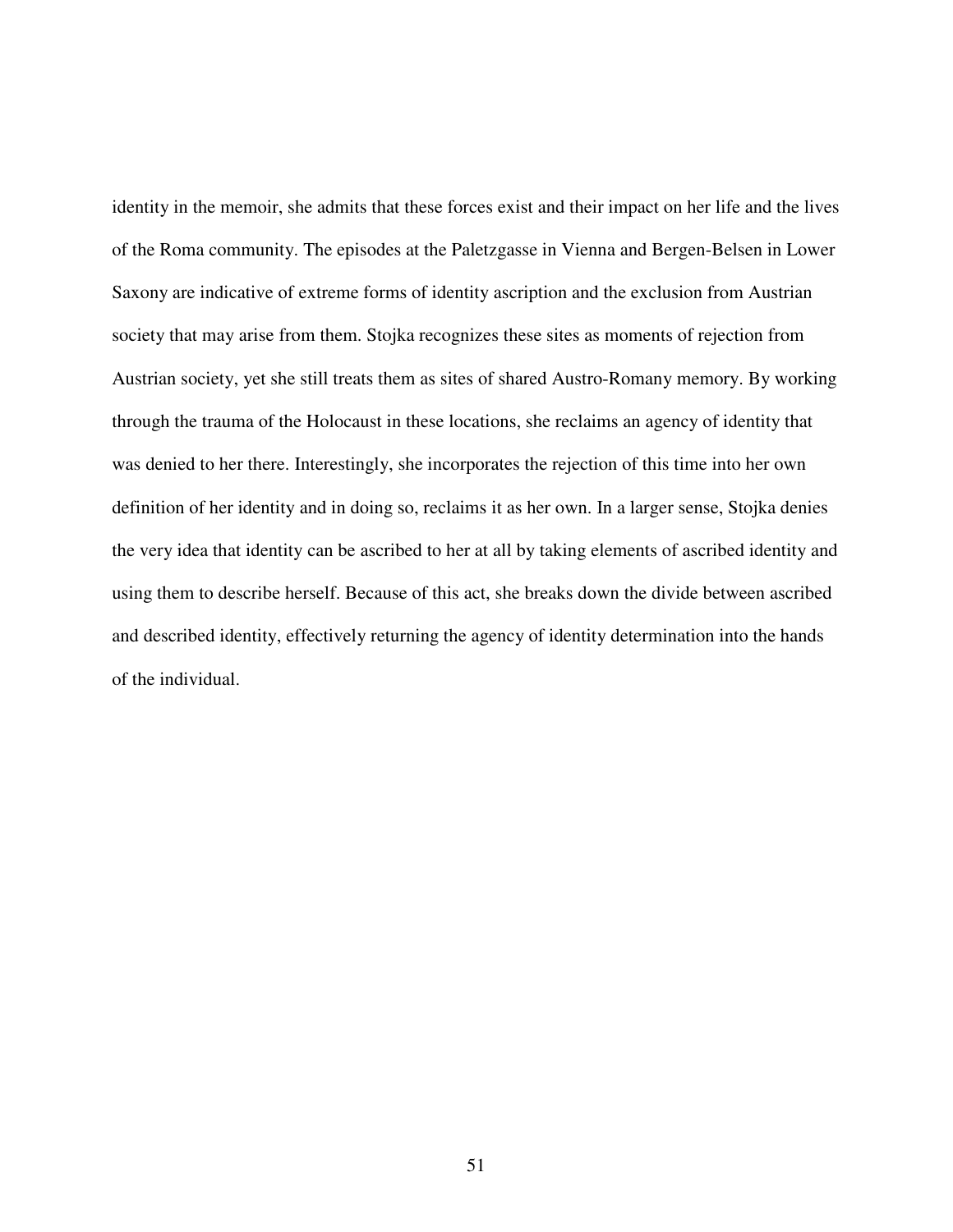### CHAPTER 5

#### **CONCLUSION**

 The way Stojka writes her own identity may aid in determining the direction of future research concerning Roma writers throughout Europe, who, in certain parts of Europe, continue to be seen as stateless outsiders (Kapralski 94). In actively linking two cultures seen as disparate together through location, Stojka builds bridges between them that foster understanding and unity. It would be interesting to conduct further research in this field, and to see if location works in a similar fashion in the works of other Roma writers. Since location plays a central role in how societies see themselves and their counterparts, the way that societies interpret location can help to break down stereotypes and divisions that prevent diversity and acceptance within the modern nation-state.

 When I spoke with Ceija Stojka in the summer of 2011, she emphasized the need for a new kind of attitude between Roma and Austrians:

Wir [Roma] sind auch anders und das Andere ist das kleine Kern, dass sie nicht öffnen können. Wir lassen es auch nicht zu. Für uns soll die Welt anders bleiben, denn anders ist schön. Zur gleichen Zeit müssen wir auch auf einander zugehen, nicht einander abstempeln. (...) Aber die Österreicher müssen auf jeden Fall lernen, offener zu Zigeunern zu sein. Zu dem, was anders ist. Sie müssen auf ihnen zugehen und mit ihnen plaudern. Sie müssen ihnen kennenlernen und Vertrauen aufbauen. Diese Furcht muss weggenommen werden. Denn wir müssen alle mit einander leben.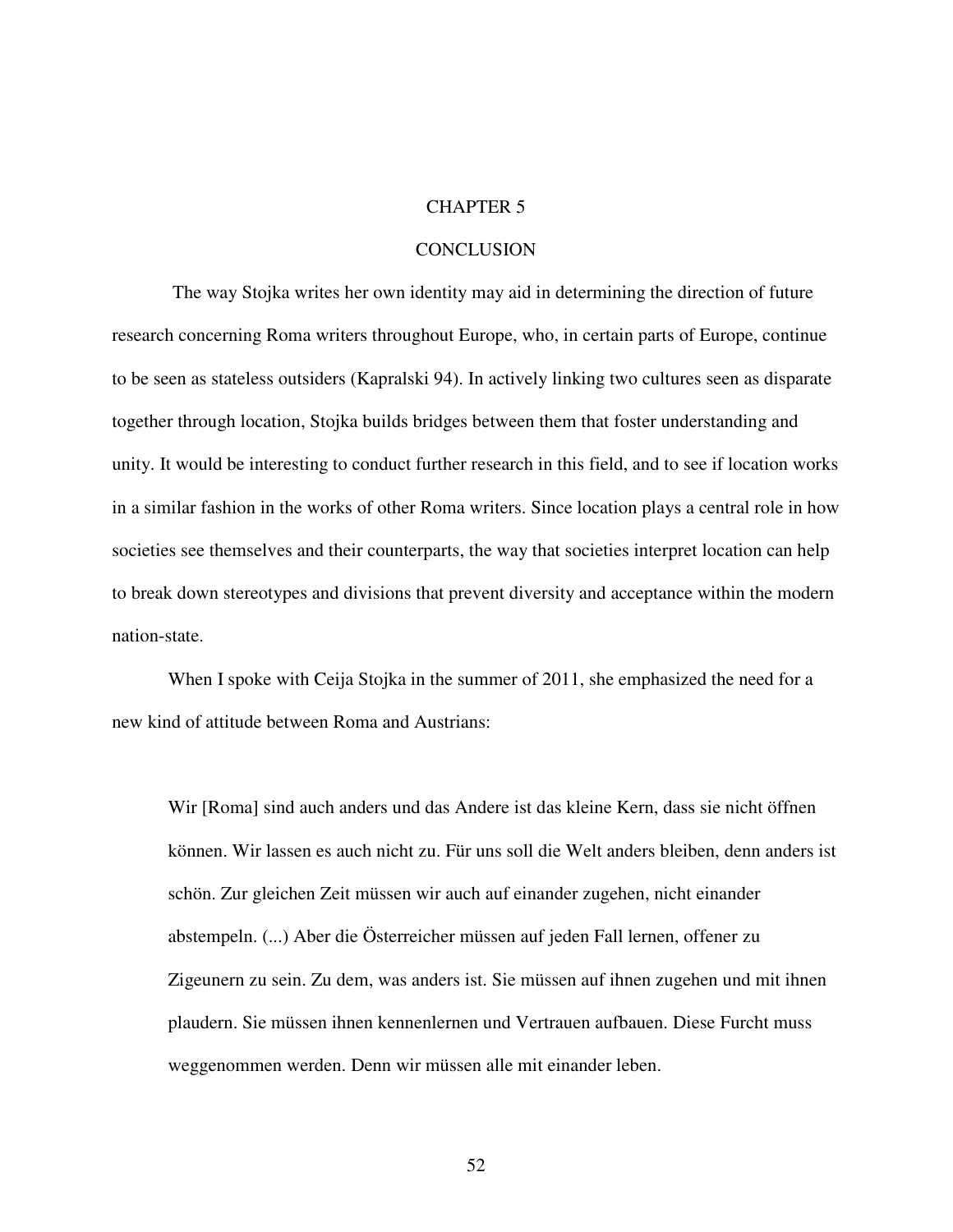Although Stojka admits that there are certain differences between the Roma and Austrian populations, she underscores that the most effective way to overcome them is to understand difference as positive and complementary. Through her efforts as a writer, artist, singer, and educator, Stojka's many works provide a guide for understanding the diversity of modern culture, even as they commemorate the suffering that results from extreme forms of discrimination. Ceija Stojka proves that the modern Austrian identity is one of hybridity, and that the true unity of the modern nation-state can only be achieved upon the acceptance and inclusion of all its citizens.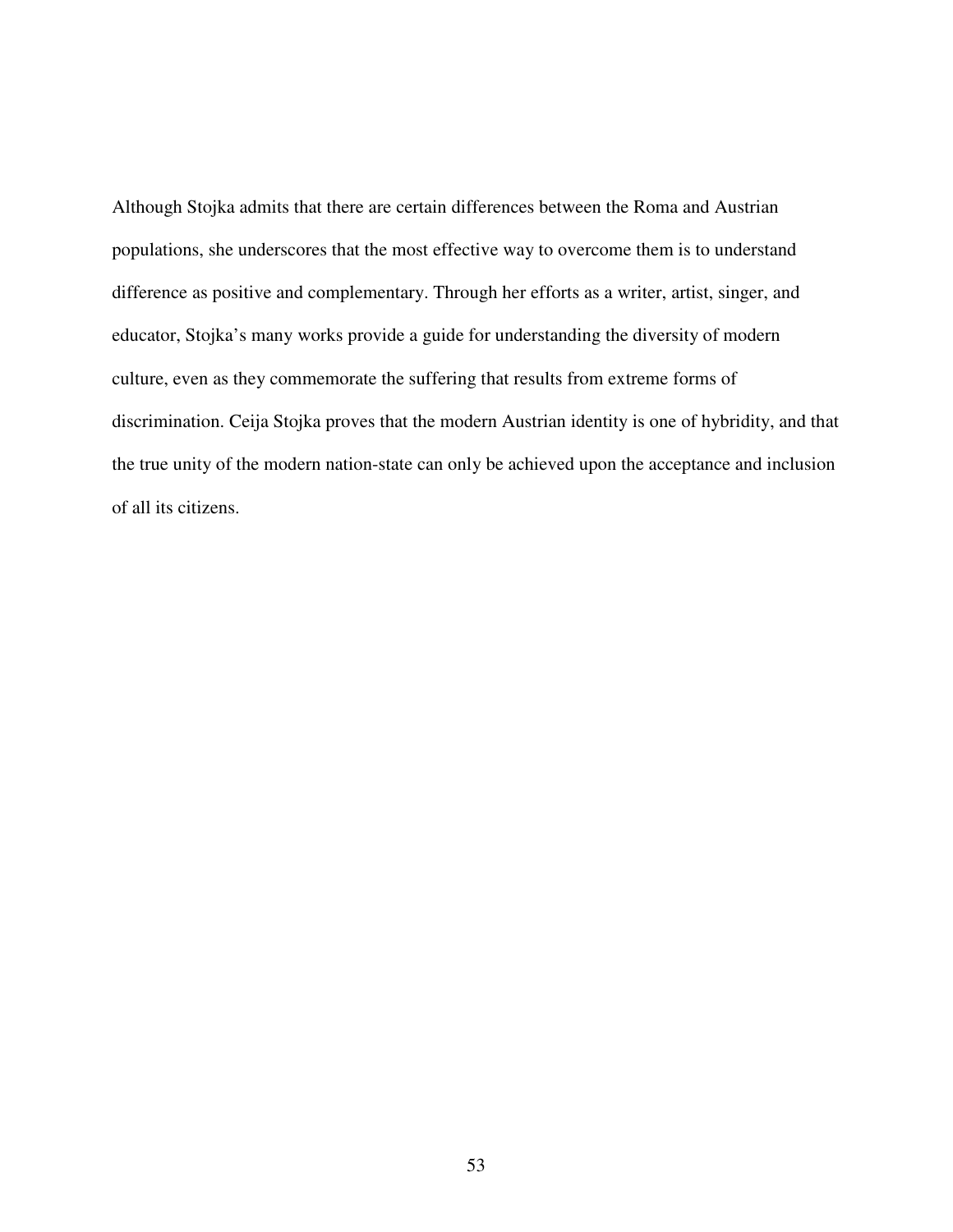#### WORKS CITED

- Action, Thomas. "Romani Politics, Scholarship, and the Discourse of Nation-Building: Romani Studies in 2003." *Gypsies and the Problem of Identities*. London: I.B. Taurus, 2006. 27- 38. Print.
- Anderson, Benedict. *Imagined Communities: Reflections on the Origin and Spread of Nationalism*. London: Verso, 1991. Print.
- Baumgartner, Gerhard. "Kaj pe sina, kaj pe nana!/ Es war, was nicht war! Zur Literatur der Roma und Sinti in Österreich." *Erinnern:e-Bibliothek: Roma und Sinti*. Web. 10 November 2011.
- Berger, Karen."Du darfst keine andere sein: Ceija Stojka im Gespräch mit Karen Berger." *Wir leben im Verborgenen: Erinnerungen einer Rom-Zigeunerin*. Vienna: Picus Verlag, 1988. 97-155. Print.
- Berger, Karen. "Solange es Roma gibt, werden sie singen: Auszüge aus einem Gespräch mit Karin Berger." *Reisende auf dieser Welt: aus dem Leben einer Rom-Zigeunerin*. Vienna: Picus Verlag, 1992. 131-175. Print.

Bhabha, Homi K. *The Location of Culture.* New York: Routledge, 1994. Print.

Bree, Germaine. "Autogynography." *Studies in Autobiography*. Ed. James Olney. New York: Oxford University Press, 1998. 133-245. Print.

Brinker-Gabler, Gisela. *Deutsche Literatur von Frauen.* München: Beck, 1998. Print.

Chodorow, Nancy. *Psychoanalysis and the Sociology of Gender*. Berkeley: University of California Press, 1978. Print.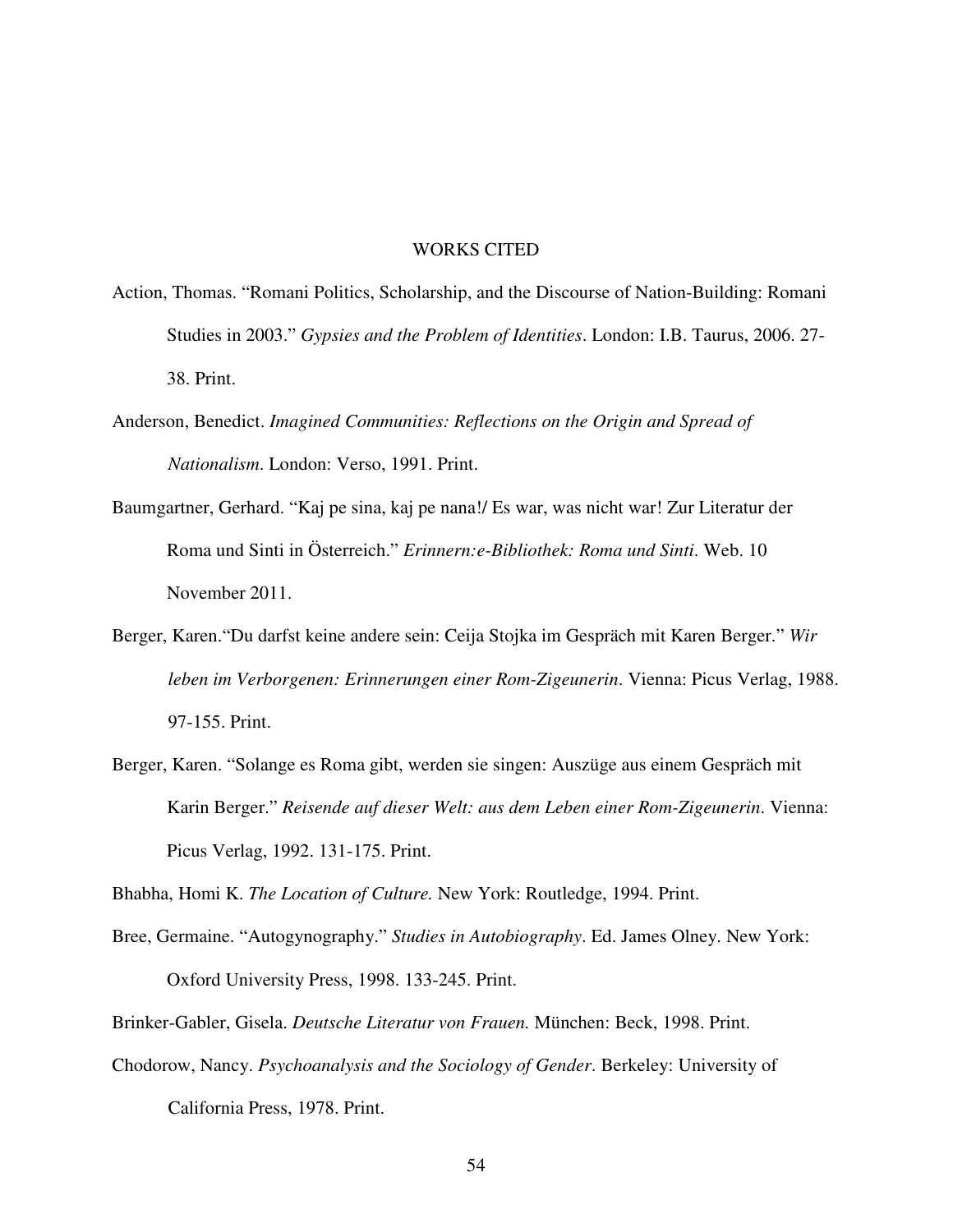- Fenchert, Sascha. "Texte zur Diskussion." *Weiter Leben. Eine Jugend*. By Ruth Klüger. 2001. Stuttgart: Reclam, 2004. 165-170. Print.
- French, Lorely. "An Austrian Roma Family Remembers: Trauma and Gender in Autobiographies by Ceija, Karl, and Mongo Stojka." *German Studies Review* 31.1 (February 2008): 65-86. Print.
- Freud, Sigmund. "Remembering, Repeating, and Working Though." *The Standard Edition of the Complete Psychological Works of Sigmund Freud*. London: Hogarth Press, 2006. 134- 186. Print.
- Garbinari, Alexandra. "Historical and Theoretical Considerations." *Numbered Days: Diaries and the Holocaust.* New Haven: Yale University Press, 2006. 1-21. Print.
- Grobbel, Michaela. "Contemporary Romany Autobiography as Performance." *The German Quarterly* 76.2 (Spring 2003). 140-154. Print.
- Kapralski, Slawomir. "The Voices of a Mute Memory: The Holocaust and the Identity of the Eastern European Romanies." *Der nationalsozialistische Genozid and den Roma Osteuropas*. Ed Felicitas Fischer von Weikersthal. Köln: Böhlan GmBH, 2008. 93-114. Print.
- Klüger, Ruth. *Still Alive: A Holocaust Girlhood Remembered*. New York: The Feminist Press, 2001. Print.
- Kraft, Robert N. "Defining Memories: Patterns of Remembering." *Memory Perceived: Recalling the Holocaust*. Westport: Praeger Press, 2002**.** 23-58. Print.
- Langer, Lawrence. "In the Beginning Was the Silence." *The Holocaust and the Literary Imagination*. New Haven: Yale University Press, 1975. 1-30. Print.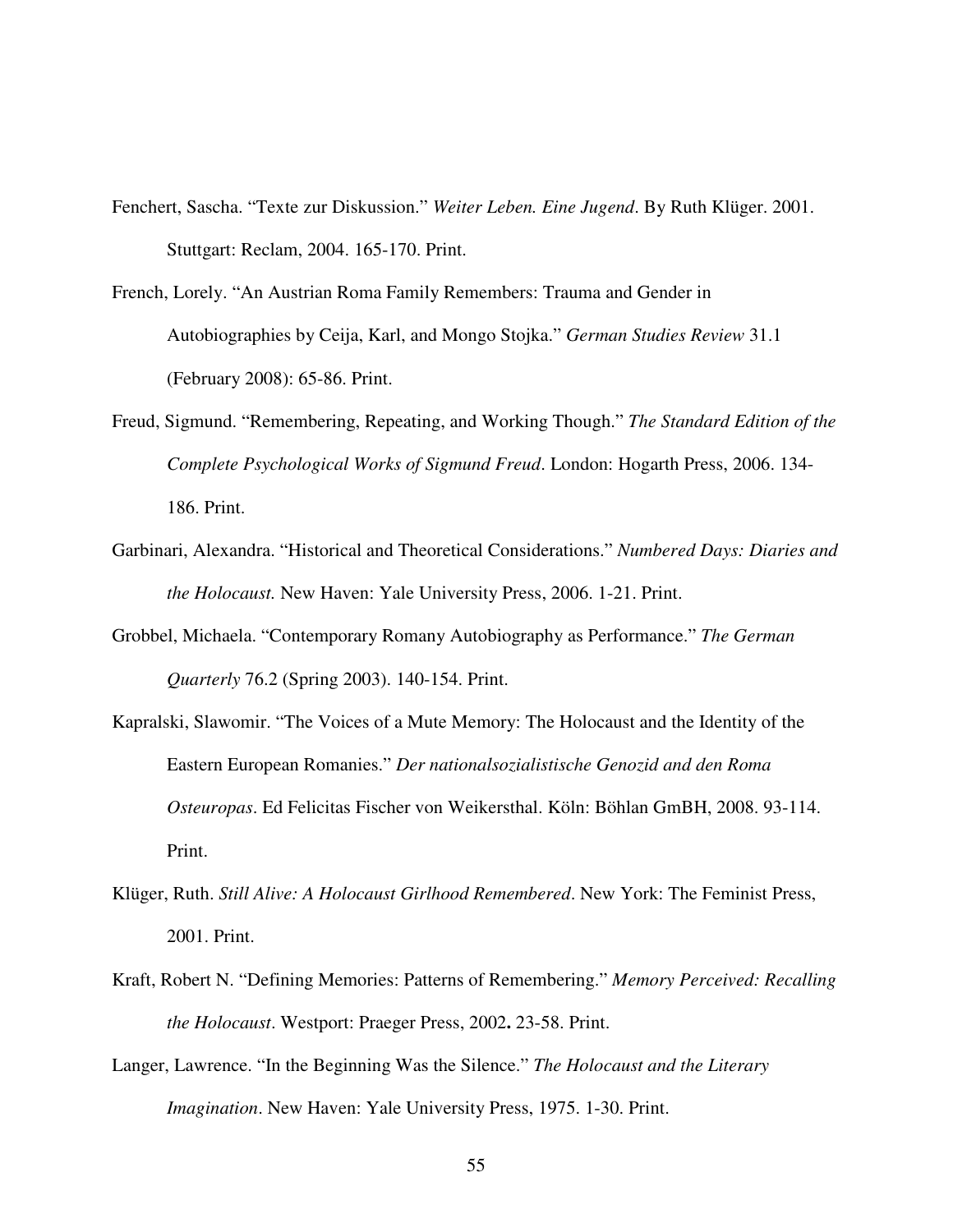- Lewy, Guenther. *The Nazi Persecution of the Gypsies.* New York: Oxford University Press, 1998. Print.
- Meier-Rogan, Patricia. *Ceija Stojka. Bilder und Texte: 1989-1995.* Vienna: Graphische Kunstanstalt Otto Sares Ges.m.b.H., 1995. Print.
- Milton, Sybil H. *"*'Gypsies" as Social Outsiders in Nazi Germany." *Social Outsiders in Nazi Germany*. Eds. Robert Gellately and Nathan Stolzfus. Princeton: Princeton University Press, 2001. 212-232. Print.
- ------------------."Persecuting the Survivors: The Continuity of 'Anti-Gypsyism' in Postwar Germany and Austria." *Sinti und Roma Gypsies in German-Speaking Society and Literature.* Ed. Susan Tebbutt. New York: Berghan Books, 1998. 35-48. Print.
- Mitscherlich, Alexander and Margarete. *The Inability to Mourn: Principles of Collective Behavior*. Trans. Robert Jay Lifton. New York: Grove Press, 1975. 1-31. Print.

Oxford English Dictionary. Ed. John Simpson. Oxford: Clarendon Press, 1989. Print.

- Riegler, Roxane. "Gedächtnis, Leid und Handeln: *Wir leben im Verborgenen* und *Reisende auf dieser Welt* von Ceija Stojka." *Das Verborgene sichtbar machen: ethnische Minderheiten in der österreichischen Literatur der neunziger Jahre.* New York: Peter Lang Publishing, 2010. 81-102. Print.
- Rose, Romani. *"Den Rauch hatten wir täglich vor Augen*": *Der national-sozialistische Völkermord an den Sinti und Roma*. Heidelberg: Verlag Das Wunderhorn GmbH, 1999. Print.
- Rosenberg, Karen. "They Couldn't Take Our Thoughts: A Conversation with Ceija Stojka." *Women's Review of Books* 12.6 (March 1995): 18-20. Print.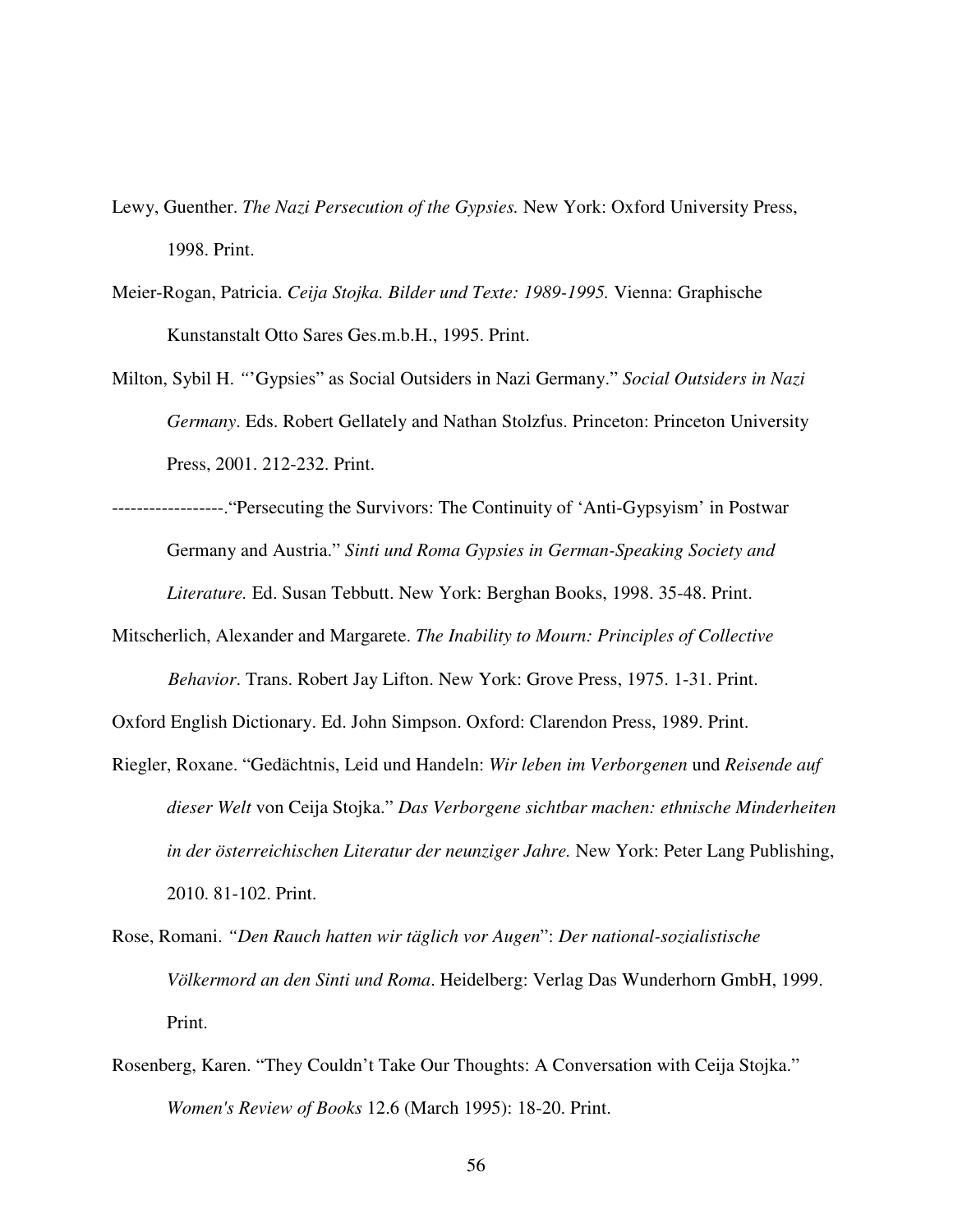- Rowbotham, Sheila. *Woman's Consciousness, Man's World*. Harmondsworth: Penguin, 1973. Print.
- Sanchez, Rosaura. "On a Critical Realist Theory of Identity." *Identity Politics Reconsidered.* Eds. Linda Martin Alcoff, Michael Hames-Garcia, Satya P. Mohanty, and Paula M. L. Moya. New York: Palgrave Macmillan, 2006. 31-52. Print.

Seyhan, Azade. *Writing Outside the Nation*. Princeton: Princeton University Press, 2001. Print.

- Stojka, Ceija. *Wir leben im Verborgenen: Erinnerungen einer Rom-Zigeunerin.* Vienna: Picus Verlag, 1988. Print.
- -------------. *Reisende auf dieser Welt: aus dem Leben einer Rom-Zigeunerin.* Vienna: Picus Verlag, 1992. Print.

-------------. Personal interview. 18 June. 2011.

Stanford Friedman, Susan. "Women's Autobiographical Selves: Theory and Practice" in *Women, Autobiography, Theory*. Eds Sidonie Smith and Julia Watson. Madison: University of Wisconsin Press, 2000. 72-82. Print.

Steinmetz, Selma. *Österreichs Zigeuner im NS-Staat*. Vienna: Europa-Verlag, 1966. Print.

- Tebbutt, Susan. "Challenging New Literary Images of Sinti and Roma." *Sinti and Roma: Gypsies in German Speaking Society and Literature.* Ed. Susan Tebbutt. New York: Berghahn Books, 1998. 129-44. Print.
- -------------. "Piecing Together the Jigsaw: The History of the Sinti and Roma in Germany." *Sinti and Roma: Gypsies in German Speaking Society and Literature.* Ed. Susan Tebbutt. New York: Berghahn Books, 1998. 1-16. Print.